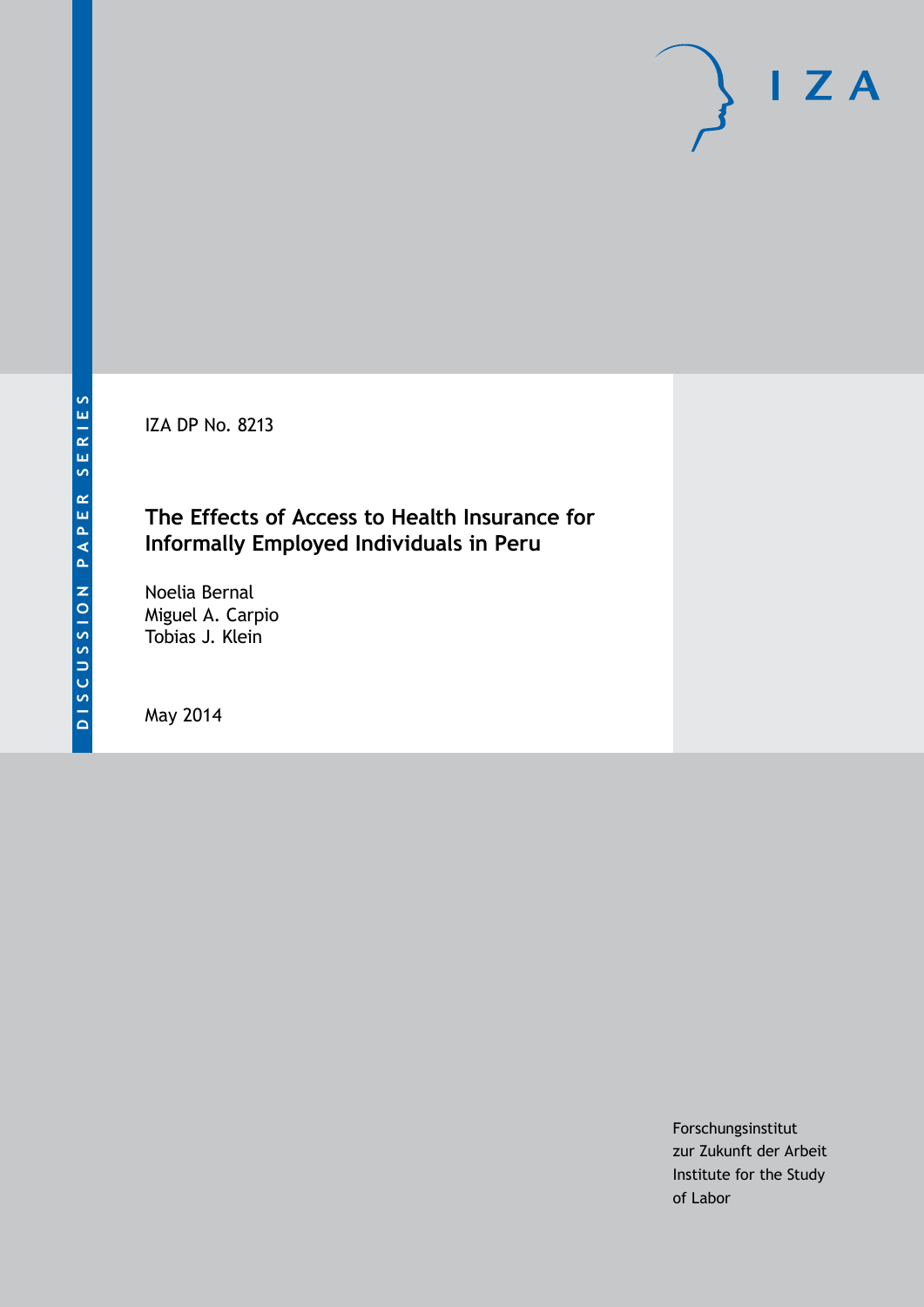# **The Effects of Access to Health Insurance for Informally Employed Individuals in Peru**

## **Noelia Bernal**

*University of Piura, Netspar and CentER, Tilburg University*

## **Miguel A. Carpio**

*University of Piura*

## **Tobias J. Klein**

*Netspar, CentER, Tilburg University and IZA*

Discussion Paper No. 8213 May 2014

IZA

P.O. Box 7240 53072 Bonn **Germany** 

Phone: +49-228-3894-0 Fax: +49-228-3894-180 E-mail: [iza@iza.org](mailto:iza@iza.org)

Any opinions expressed here are those of the author(s) and not those of IZA. Research published in this series may include views on policy, but the institute itself takes no institutional policy positions. The IZA research network is committed to the IZA Guiding Principles of Research Integrity.

The Institute for the Study of Labor (IZA) in Bonn is a local and virtual international research center and a place of communication between science, politics and business. IZA is an independent nonprofit organization supported by Deutsche Post Foundation. The center is associated with the University of Bonn and offers a stimulating research environment through its international network, workshops and conferences, data service, project support, research visits and doctoral program. IZA engages in (i) original and internationally competitive research in all fields of labor economics, (ii) development of policy concepts, and (iii) dissemination of research results and concepts to the interested public.

IZA Discussion Papers often represent preliminary work and are circulated to encourage discussion. Citation of such a paper should account for its provisional character. A revised version may be available directly from the author.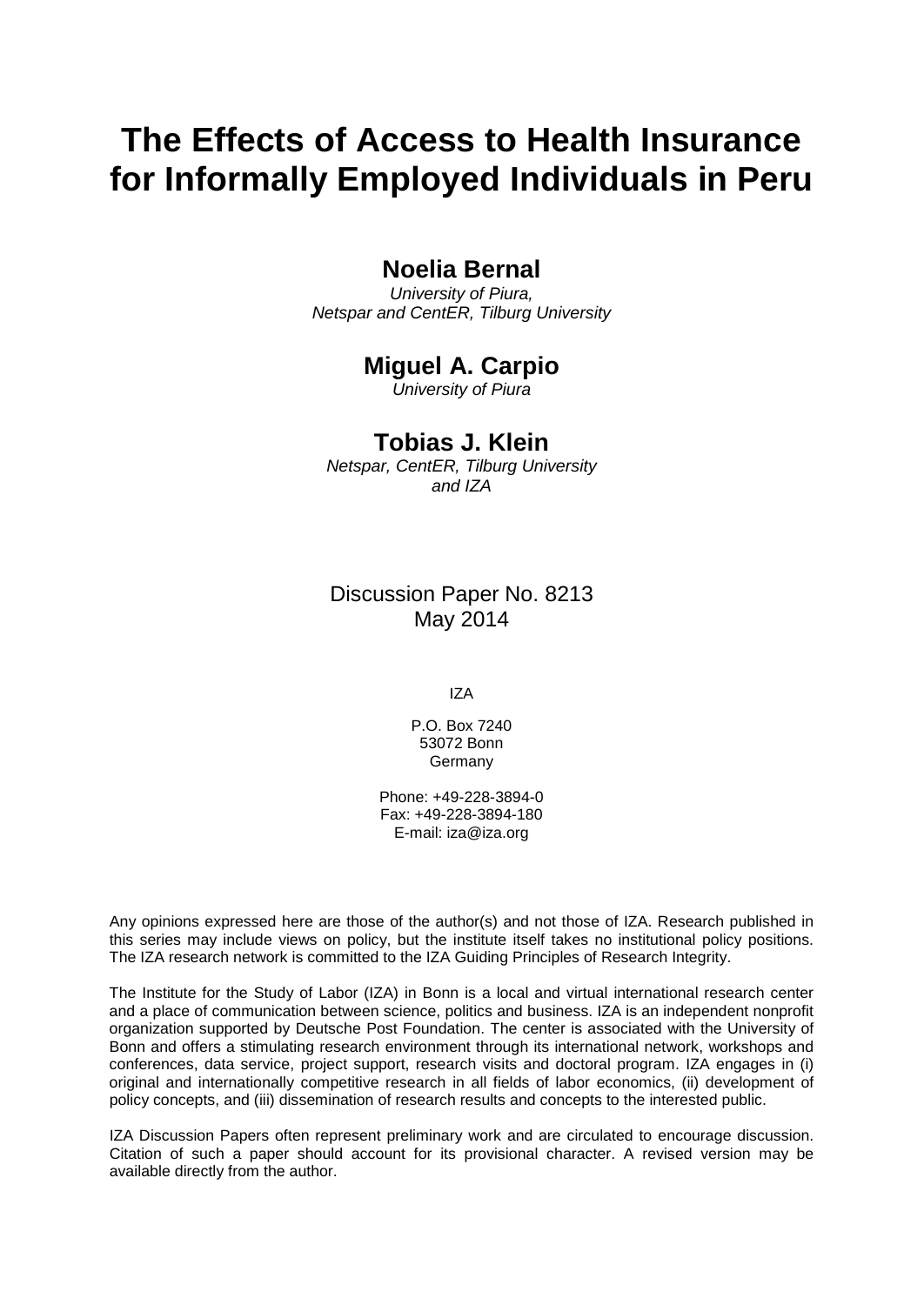## **ABSTRACT**

## **The Effects of Access to Health Insurance for Informally Employed Individuals in Peru[\\*](#page-2-0)**

Many developing countries have recently increased health insurance coverage at a large scale. While it is commonly believed that this has positive effects, to date, it is not well understood through which channels health insurance coverage contributes to the well-being of individuals. More generally, the effects are usually not quantified at the individual level. There are two main reasons for this. First, we lack detailed data on health care utilization and health outcomes, and second, it is not easy to control for selection into insurance. The second problem means that a regression of utilization or outcome measures on insurance coverage will yield biased results and will not estimate the causal effects of health insurance. In this paper, we make progress in both directions. We use rich survey data to evaluate the impact of access to the Peruvian Social Health Insurance called "Seguro Integral de Salud" for individuals outside the formal labor market on a variety of measures for health care utilization, preventive care, health expenditures, and health indicators. We address the second concern by exploiting a fuzzy regression discontinuity design. A household is eligible for the program if a welfare index that is calculated from a number of variables is below a specific threshold. We base our analysis on a natural experiment that is generated by variation in the index around the threshold. We interpret our results through the lens of a simple model. As expected, and in contrast to studies for a number of other countries, we find strong effects of insurance coverage on measures of health care utilization, such as visiting a doctor, receiving medication and medical analysis. The program does not strongly incentivice individuals or health care providers to invest into preventive care. In line with this, in general, we find no effects of insurance coverage on preventive care. The only exceptions to this are our findings that, controlling for selection into insurance coverage, women of fertile age with insurance are more likely to receive pregnancy care and that insured individuals are more likely to be vaccinated. This is in line with the stark decrease in maternal and child mortality that was observed after the program was introduced. As for health care expenditures, we generally find positive effects on the mean and the variability. We complement these findings with quantile treatment effect estimates that show increases at the high end of the distribution. Our interpretation is that insured individuals are encouraged by health care professionals to undertake important treatments and pay for this themselves. At the same time, we find no clear effects on health outcomes at the micro level.

JEL Classification: 113, 012, 017

Keywords: public health insurance, informal sector, health care utilization, health, regression discontinuity design

Corresponding author:

Tobias J. Klein Tilburg University Department of Econometrics and OR PO Box 90153 5000 LE Tilburg The Netherlands E-mail: [T.J.Klein@uvt.nl](mailto:T.J.Klein@uvt.nl)

<span id="page-2-0"></span>We are grateful to Matin Salm and seminar participants at Vanderbilt University, Erasmus University Rotterdam and in Tilburg for helpful comments. Maria Eugenia Guerrero provided excellent research assistance. We also thank Juan Pichihua from the Peruvian Ministry of Economics and functionaries of SIS and MINSA for providing useful information and for their comments and suggestions. Noelia Bernal is grateful for financial support from Netspar and the Sociale Verzekeringsbank.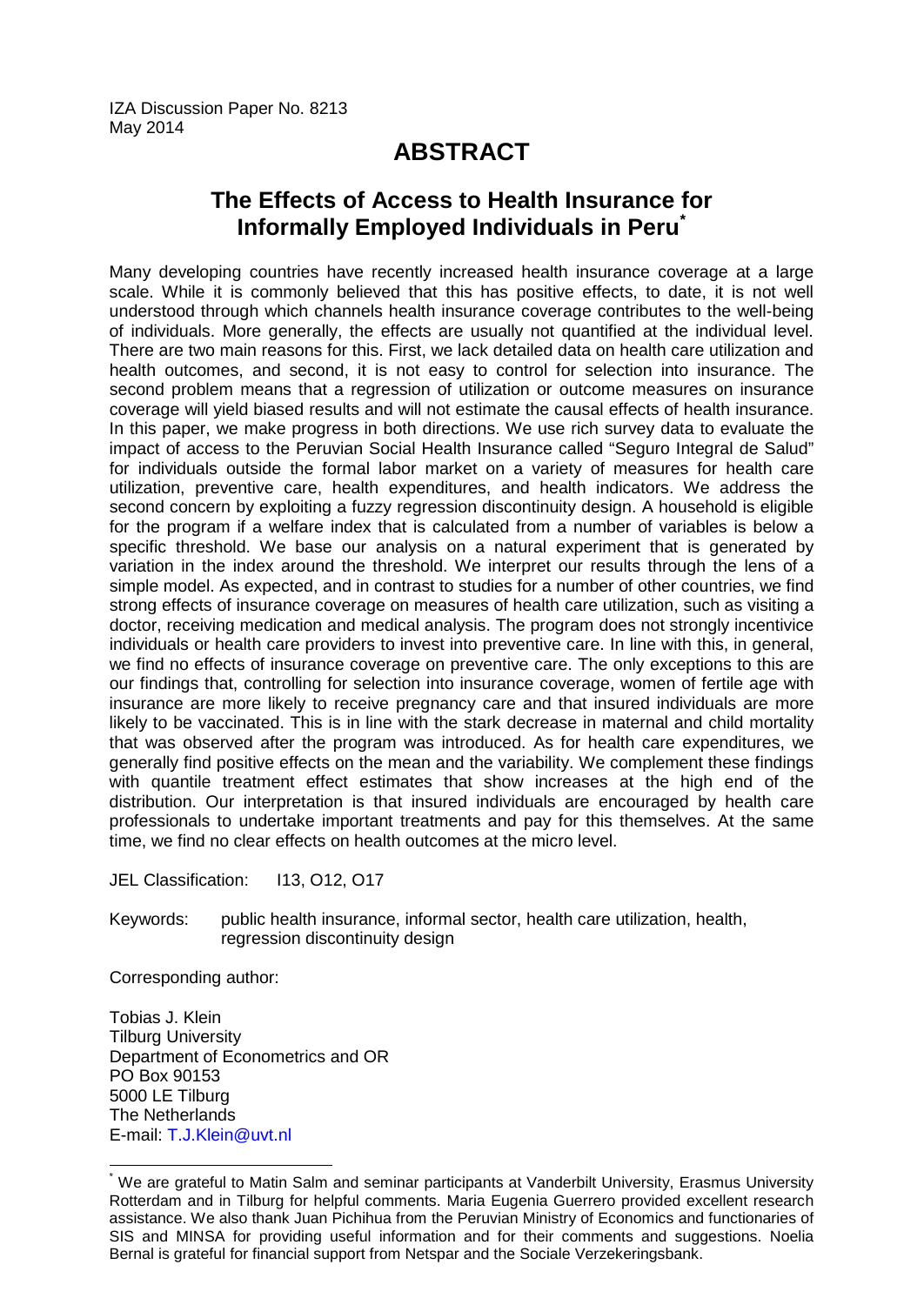## <span id="page-3-3"></span>1 Introduction

In developing countries, a large number of individuals is not covered by health insurance [\(Banerjee](#page-34-0) [et al.,](#page-34-0) [2004;](#page-34-0) [Banerjee and Duflo,](#page-34-1) [2007\)](#page-34-1). The reasons for this are manifold. On the one hand, individuals are often used to relying on informal forms of risk-sharing instead of being covered by formal health insurance and therefore do not demand insurance.<sup>[1](#page-3-0)</sup> On the other hand, it has in the past not been seen as the role of the government to provide health insurance. Moreover, the World Health Organization and the World Bank stress that even when there is public health insurance then it often does not reach large parts of the population and especially not the poorest families because it is only provided to the minority of employees in the formal sector [\(WHO,](#page-38-0) [2010;](#page-38-0) [Hsiao and Shaw,](#page-36-0) [2007\)](#page-36-0). For instance, until recently, less than 20 percent of the individuals in Peru have been covered by health insurance programs.

This may be a cause of concern, because health insurance does not only protect individuals against catastrophically high health expenditures [\(Wagstaff and Doorslaer,](#page-37-0) [2003\)](#page-37-0). It may also encourage them to see a doctor instead of simply buying medication, and thereby promotes appropriate treatment of illnesses that is often argued to be lacking [\(Commission on Macroeconomics and Health,](#page-35-0) [2001;](#page-35-0) [International](#page-36-1) [Labour Office et al.,](#page-36-1) [2006\)](#page-36-1).

In reaction, many low and middle income countries have recently introduced Social Health Insurance (SHI) targeted to the poor, with the goal to improve their health and to provide them with financial protection against the financial consequences of health shocks. Typically, coverage by SHI may or may not be free and implies that individuals receive medical attention from a service provider. The costs are usually paid out of a designated government budget that is completely or partially funded by taxes.

However, to date, it is not well understood through which channels health insurance coverage contributes to the well-being of individuals and how this relates to the incentives provided to health care providers and patients.<sup>[2](#page-3-1)</sup> In particular, it is not well understood to what extent it is possible to encourage individuals to invest into preventive care, and to seek medical attention rather than simply buying medication, and what the effects of preventive care and medical attention are on health outcomes.

One reason why we lack a deeper understanding is because it is challenging to quantify the effects of insurance coverage at the individual level. There are two main reasons for this. First, we lack detailed data on health care utilization and health outcomes, and second, it is not easy to control for selection into insurance. The second problem means that a regression of utilization or outcome measures on insurance coverage will yield biased results and will not estimate the causal effects of health insurance. In this paper, we make progress in both directions. We use rich survey data from the National Household Survey of Peru ("Encuesta Nacional de Hogares", ENAHO) for the year 2011 to evaluate the impact of access to the Peruvian Social Health Insurance called "Seguro Integral de Salud" (SIS) for individuals outside the formal labor market on a variety of measures for health care utilization and health indicators.

The Peruvian case is interesting because SIS resembles European public health insurance systems in that it covers health care expenditures, but does not strongly incentivice individuals to invest into preventive care. Coverage is for free for eligible individuals, and those who are not covered by SIS typically lack insurance coverage.[3](#page-3-2) SIS was created in 2001 and subsequently reformed. *Prima facie*, these reforms have been successful, as coverage by SIS is substantial and enrollment has increased

<span id="page-3-0"></span><sup>&</sup>lt;sup>1</sup>See for instance [Fafchamps](#page-35-1) [\(1999\)](#page-35-1), [Jowett](#page-36-2) [\(2003\)](#page-36-2), [Chankova et al.](#page-35-2) [\(2008\)](#page-35-3), [Giné et al.](#page-36-3) (2008) and [Dercon et al.](#page-35-3) (2008).

<span id="page-3-1"></span><sup>&</sup>lt;sup>2</sup>See for instance [Abel-Smith](#page-34-2) [\(1992\)](#page-34-2), [International Labour Office et al.](#page-36-1) [\(2006\)](#page-37-1), [Pauly et al.](#page-37-1) (2006), and [Acharya et al.](#page-34-3) [\(2013\)](#page-34-3).

<span id="page-3-2"></span><sup>&</sup>lt;sup>3</sup>The latter may, however, seek medical attention on a pay-as-you-go basis and buy medication without a prescription.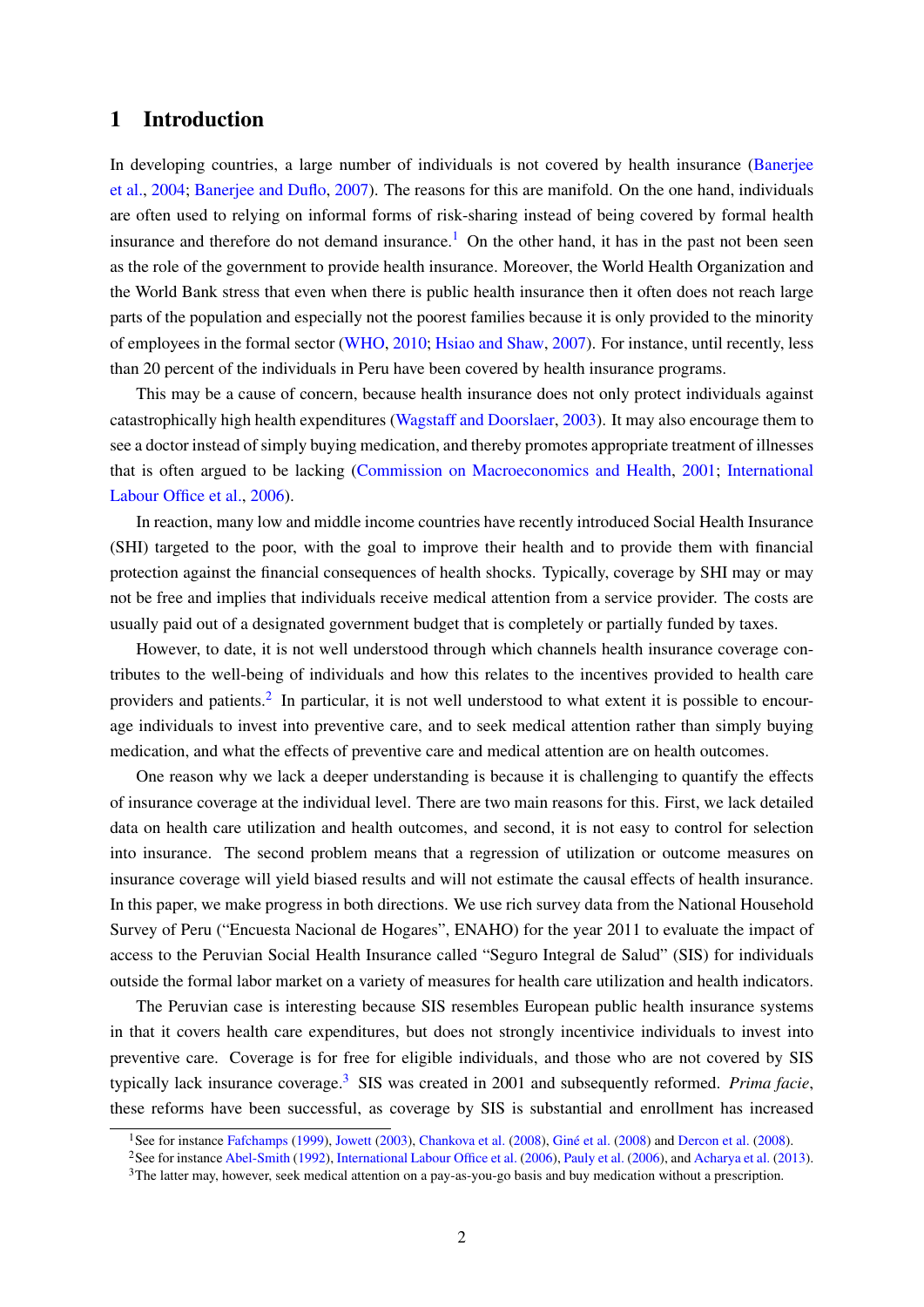from 20 percent in 2006 to almost 50 percent of the total population in 2011, reaching a relatively high enrollment rate among the SHI programs in low and middle income countries [\(Acharya et al.,](#page-34-3) [2013\)](#page-34-3). Yet, even though aggregate data suggest that some health outcomes improved since the program has been implemented—between 2000 and 2010 total maternal and child mortality rates decreased from 185 to 93 and 33 to 17, per 100,000 and 1,000 thousands of children born alive, respectively<sup>[4](#page-4-0)</sup>—to date there is no study evaluating the effects of insurance coverage on preventive care, health care utilization and health outcomes at the micro level that controls at the same time for selection into insurance.<sup>[5](#page-4-1)</sup>

In this paper, we use rich individual-level data to provide such an evaluation. We control for selective uptake of insurance by exploiting the institutional setup in Peru that gives rise to a Regression Discontinuity Design (RDD). The reform was passed in 2009 and, since the end of 2010, a household is eligible for the program if a welfare index called Household Targeting Index (Índice de Focalización de Hogares, IFH) that is calculated by Peruvian authorities from a number of variables is below a specific threshold. Variation in this index around the threshold provides a natural experiment that we exploit to conduct our analysis. Importantly, households do not know how the index is calculated, and hence the incentive to manipulate it—a common threat to studies based on such a RDD—is not present here. We, however, have access to this information and use it to re-calculate the composite index of economic welfare.

Our analysis is for individuals working in the informal sector. As in many other developing countries, formally employed individuals constitute a smaller group and are covered by a different scheme. For informally employed individuals the IFH index is the most important criterion to determine eligibility. The analysis focuses on individuals from the Lima Province because the regulatory framework mandates that the eligibility evaluation using the IFH index should be first applied in this area. In 2012, almost one third of the population lived in the Lima Province and half of Peru's GDP was generated there. This part of the country is very densely populated and therefore there are enough health care centers so that we can exclude that either a large distance or absence of the staff explain that individuals do not demand health care. $6$ 

Exploiting the unusually rich data from the ENAHO of Peru on health care utilization and health outcomes, as well as the discontinuity generated by the institutional rules, we find that insurance cov-

<span id="page-4-0"></span><sup>4</sup>National Institute of Statistics and Informatics (INEI)-National series, [http://series.inei.gob.pe:8080/sirtod-series/.](http://series.inei.gob.pe:8080/sirtod-series/) [Dow](#page-35-4) [and Schmeer](#page-35-4) [\(2003\)](#page-35-4) perform an analysis of the effect of health insurance in Costa Rica on infant and child mortality. They use aggregate level data at the county level and control for fixed effects. As in Peru, increases in insurance coverage over time went along with decreases in infant and child mortality.

<span id="page-4-1"></span><sup>&</sup>lt;sup>5</sup>There are other studies relating enrollment to health care utilization and outcomes. For instance, [Parodi](#page-37-2) [\(2005\)](#page-37-2) finds that SIS enrollment increases the probability that poor pregnant women give birth in a formal institution. However, he does not control for selection into insurance. [Bitrán and Asociados](#page-34-4) [\(2009\)](#page-34-4) find that SIS increases utilization for both preventive and curative services (with biggest impacts on treatments for diarrhea and acute respiratory infections for children) and that SIS reduces the likelihood that insured individuals incur in out of pocket health expenditures. The authors control for selection into insurance but they do not use the mean test used by SIS at the period of analysis. Instead, they use consumption per capita to evaluate eligibility. On the other hand, there are also studies that are more public policy oriented. For example, [Arróspide et al.](#page-34-5) [\(2009\)](#page-34-5) explore the design and effectiveness of the SIS's institutional budget and provide policy recommendations; whereas [Francke](#page-36-4) [\(2013\)](#page-36-4) analyzes whether the implementation of the SIS program has played a role in extending health coverage in Peru.

<span id="page-4-2"></span> $6$ According to [Banerjee et al.](#page-34-0) [\(2004\)](#page-34-0) these are two prime reasons why households in Rajasthan in India spend a considerable fraction of their budget on health care, essentially buying drugs. In other parts of Peru, utilization of health services has been limited by supply constraints. The Office of the Ombudsman reports that most of the 4,500 health care centers around the country are not sufficiently equipped to provide inpatient care [\(Defensoría del Pueblo,](#page-35-5) [2013\)](#page-35-5). An official technical committee concludes that the biggest challenge faced by the Peruvian health system between 2009 and 2011 is the shortage of supply of health services in many parts of the country, because it lacks adequate capacity infrastructure, equipment and human resources [\(Comité Técnico Implementador del AUS,](#page-35-6) [2010\)](#page-35-6). Finally, also statistics from the World Bank shows that, while the average of hospital beds per 1,000 people is 1.83 for Latin America, it is only 1.55 for Peru. This also occurs with other measures of supply health services, including the number of health workers such as physicians, nurses and midwives [\(World Bank,](#page-38-1) [2013\)](#page-38-1).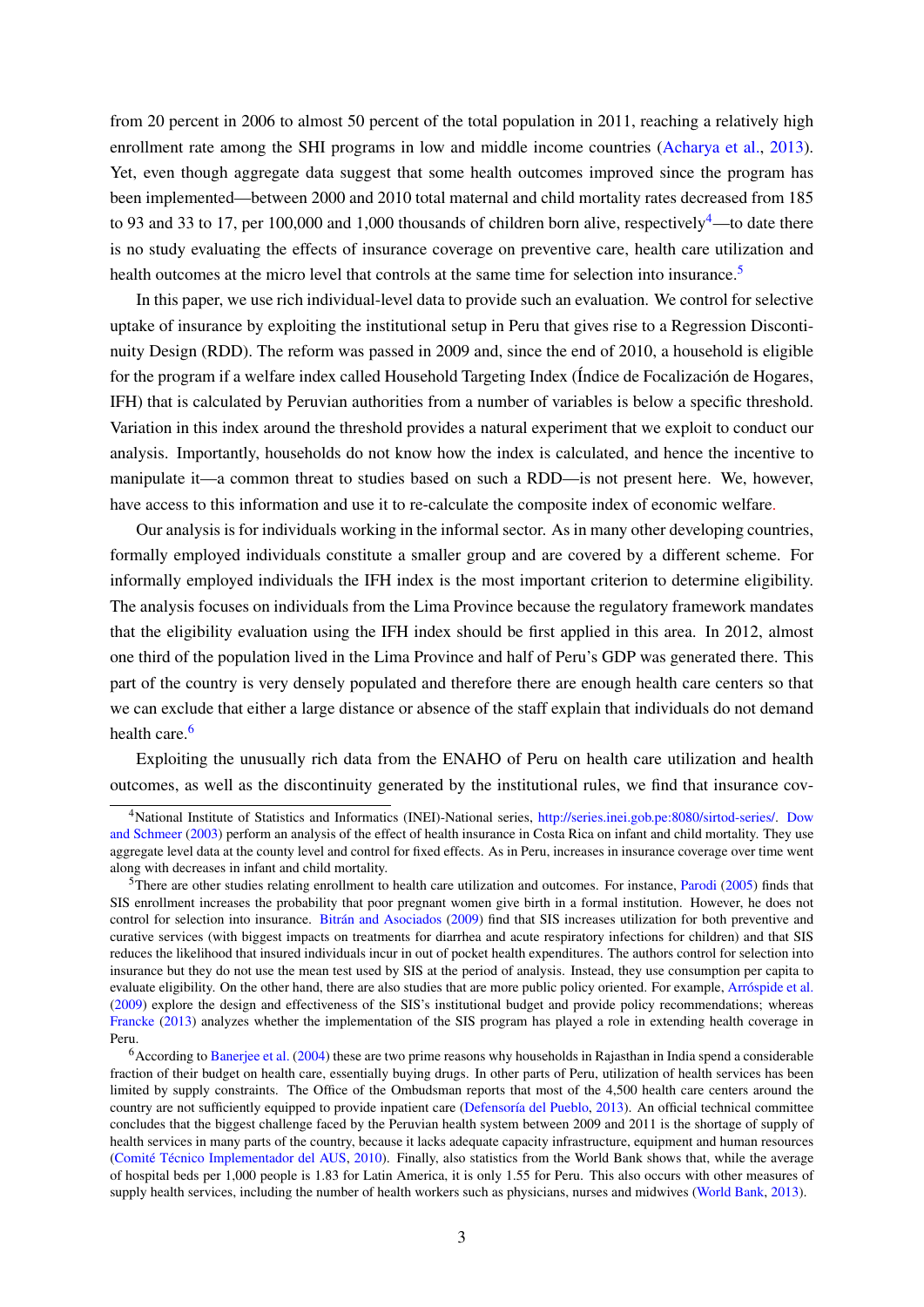erage has positive effects on the utilization of health services. Being insured increases the probabilities of visiting a doctor by 51.5 percentage points, of receiving medicines by 52.7 percentage points, and of requiring medical analysis by 20.6 percentage points. Regarding curative use, we find that insured individuals are 56.4 percentage points more likely to seek medical attention (i.e. in public hospitals and health care centers) and 25.7 percentage points more likely to have access to a surgical procedure. SIS does not provide strong incentives to invest into preventive care. Nevertheless, we find that insured women of childbearing age are more likely to control their pregnancy than uninsured women and individuals are more likely to be vaccinated. This is in line with the stark decrease in maternal and child mortality that was observed after the program was introduced. At the same time, as could be expected, we find no effects of insurance coverage on other forms of preventive care. As for health expenditures, we find that health insurance coverage goes along with increases in health expenditures and their variability. Moreover, using an estimator of quantile treatment effects, we find that the effect is particularly pronounced in the top end of the distribution. Our interpretation of this finding is that individuals health insurance coverage results in individuals seeking professional medical advice more often and then become convinced that they also should spend more on their health themselves. Finally, as is common in such studies, we do not find clear effects on health outcomes at the micro level. Our interpretation of this, in part, is that on the one hand these are longer term effects that are not measurable yet. On the other hand, it has to do with the subjectivity of the health report that may be influenced by the increased inclination of insured individuals to see a doctor. We interpret our findings in more detail by looking at them through the lens of a simple conceptual framework, or model, that we present in Section [2](#page-8-0) below.

The literature on the impact of SHI for informally employed individuals in low and middle income countries is scarce, but growing.<sup>[7](#page-5-0)</sup> Table [1](#page-6-0) provides an overview over a selection of related studies, ordered by country, that are most closely related to ours. Our overall interpretation of the evidence on the effects of insurance is that as of now, more is known about the potential pitfalls than about the effects of a successful SHI program and in particular on how they depend on details of the implementation. The results presented in this paper suggest that SIS in Peru is an exception and belongs to the latter category, as does the Colombian program.<sup>[8](#page-5-1)</sup> Interestingly, the supply-side incentives between those two countries differ in important ways. For that reason, it will be particularly interesting to compare our findings to the ones for Colombia.

Turning first to the other countries, [Thornton et al.](#page-37-3) [\(2010\)](#page-37-3) find that initial take-up of subsidized, but for-pay insurance "Seguro Facultativo de Salud" among informally employed individuals in Nicaragua was as low as 20 percent. Moreover, after the subsidy expired most who previously signed up cancelled their insurance. The specific reason they give for this is that convenience and quality of care were not adequately addressed, which means that at the margin, the price of insurance—the cost side from the perspective of individuals—plays a role, but that the bulk of individuals does not buy insurance because

<span id="page-5-0"></span><sup>&</sup>lt;sup>7</sup>The selection of papers we discuss here is necessarily incomplete, but we believe it is to some extent representative. [Acharya et al.](#page-34-3) [\(2013\)](#page-34-3) systematically examine 64 papers on the effects of health insurance and present a review on the 19 papers that correct for selection into insurance. The review concludes that there is little evidence on the impact of insurance on health status, some evidence on utilization, weak evidence on out-of-pocket health expenditures, and unclear effects for the poorest. However, arguably, given the large variation in incentives provided by the respective institutions, it is not surprising that there is heterogeneity in the effect across countries. [Giedion et al.](#page-36-5) [\(2013\)](#page-36-5) also provide a comprehensive review classifying papers according to findings and research design. They also conclude that specific features of the design have a large impact on the likelihood that specific goals, such as increasing access or improving health, are reached. See also [Abel-Smith](#page-34-2) [\(1992\)](#page-34-2), [International Labour Office et al.](#page-36-1) [\(2006\)](#page-36-1), [Pauly et al.](#page-37-1) [\(2006\)](#page-37-1) and [Dercon et al.](#page-35-3) [\(2008\)](#page-35-3), and the references therein, for a review of the more policy-oriented literature.

<span id="page-5-1"></span><sup>8</sup>We provide a more in-depth discussion of the institutional details in Section [3.](#page-10-0)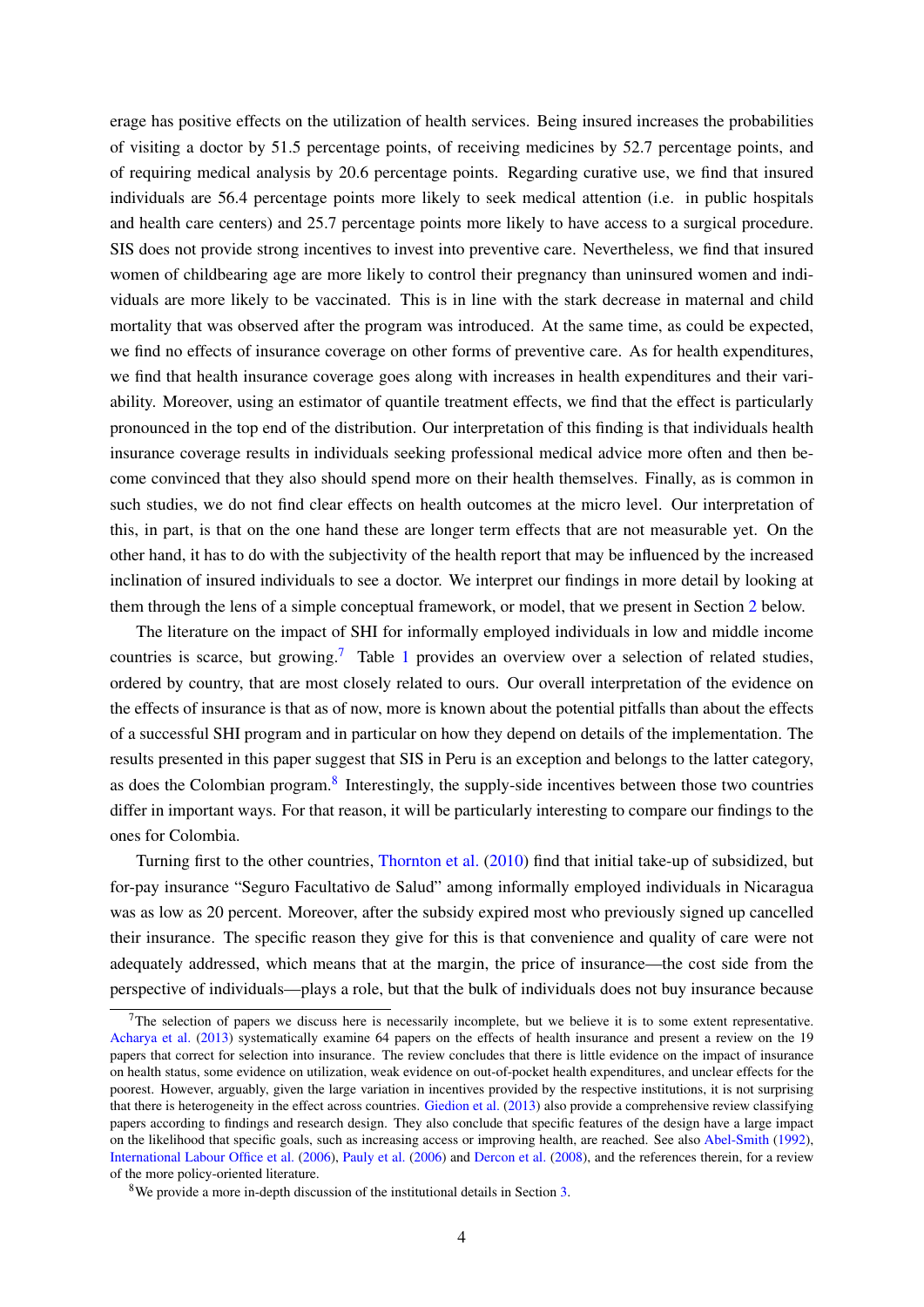<span id="page-6-0"></span>

|                                          | country            | research design                                                                                 | findings                                                                                                                                                                                                                                                                                 |
|------------------------------------------|--------------------|-------------------------------------------------------------------------------------------------|------------------------------------------------------------------------------------------------------------------------------------------------------------------------------------------------------------------------------------------------------------------------------------------|
| Thornton et al. (2010)                   | Nicaragua          | random assignment of premiums and en-<br>rollment location, then instrumental vari-             | facilities, reduction in out-of-pocket expenditures, but increase<br>low take-up, substitution towards services provided at covered                                                                                                                                                      |
| <b>Barros</b> (2008)                     | Mexico             | use variation in program intensity across<br>ables estimation                                   | reduction in out-of-pocket expenditures, shift from private to<br>in total individual health expenditures                                                                                                                                                                                |
| King et al. (2009)                       | Mexico             | random assignment, encouragement to en-<br>roll into health insurance program<br>time and space | negative effects on medical spending, no effects on medication<br>spending, utilization and health outcomes; reduction in catas-<br>public providers, negligible effect on health                                                                                                        |
| Sosa-Rubi et al. (2009) Mexico           |                    | latent class model, parametric identifica-<br>tion                                              | positive effect on obstetric utilization; negative effect on utiliza-<br>tion in non-accredited state-run clinics, negative effect on private<br>trophic expenditures                                                                                                                    |
| Bauhoff et al. (2011)<br>Wagstaff (2010) | Vietnam<br>Georgia | sharp discontinuities at two regional eligi-<br>triple-differencing<br>bility thresholds        | illnesses, and patient satisfaction; decrease in out-of-pocket ex-<br>clinics, positive effect on utilization in accredited state-run clin-<br>no effects on utilization, health behavior, management of chronic<br>reduction of out-of-pocket spending, no impact on utilization<br>LCS |
| Miller et al. (2013)                     | Colombia           | fuzzy regression discontinuity design                                                           | penditures, no reduction of risk of high outpatient expenditures,<br>positive effect on preventive care and health, reduction of finan-<br>but reduction of risk of high inpatient expenditures<br>cial risk                                                                             |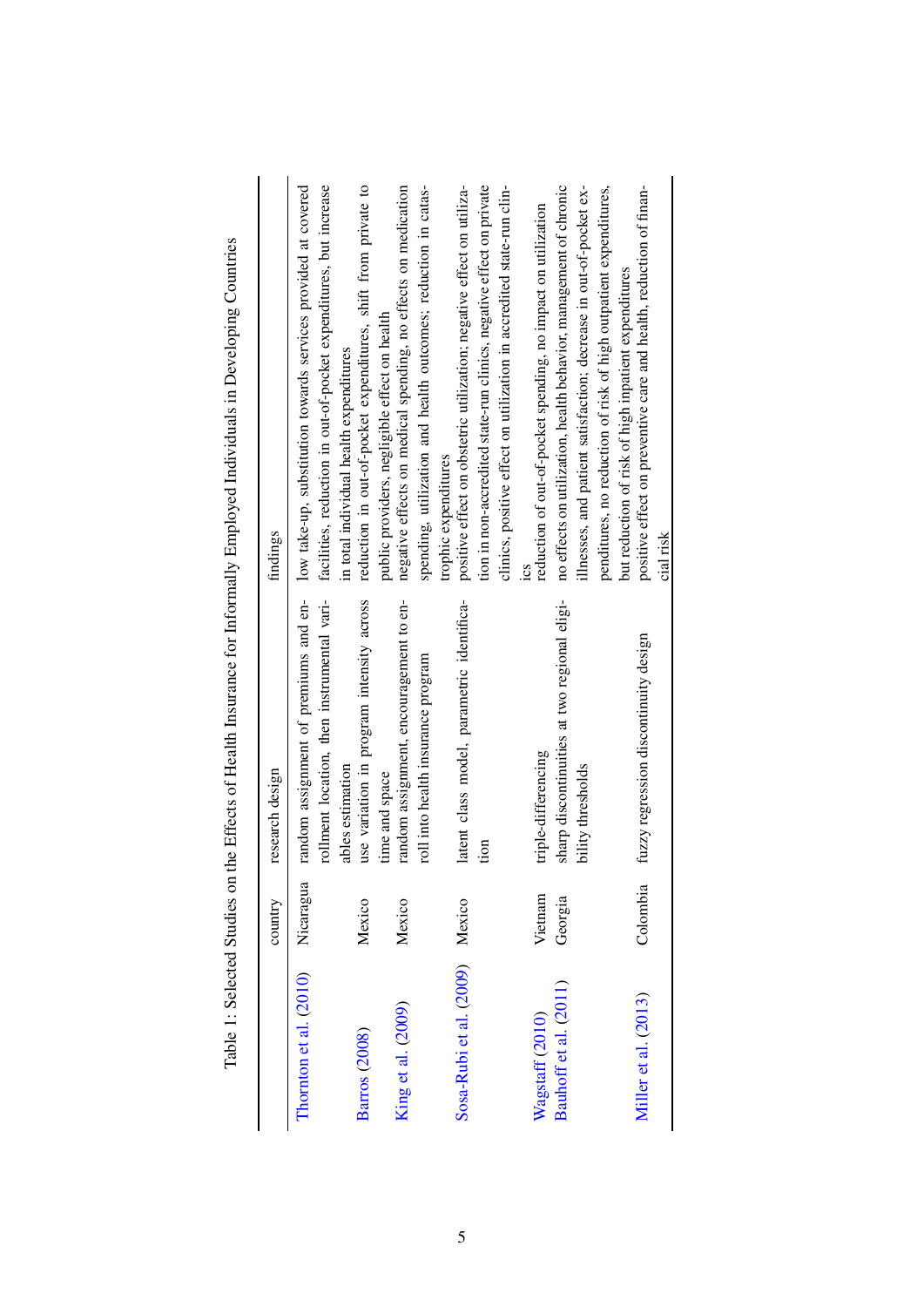the associated benefits are too low. This could also be because resources were wasted either in the administration or at the health care providers. Another reason why the program did not reach its goal was that over the course of the evaluation of the program, there was a drastic change in government, and with it the design of the program. The results for the few who did sign up and kept their insurance suggest that insurance could have a positive effect in the sense that average health care expenditures, which are generally seen as too low, increased. This could, however, also be the case because those who bought insurance and kept it constitute a negative selection of risks for whom the effect of insurance is particularly high.

All three papers for Mexico investigate the effects of the "Seguro Popular" program, whose aim it is—as the SIS's in Peru—to improve access to health insurance for the poor. Unlike in the Peruvian, but like in the Nicaragua program, coverage in the Mexican program is not for free. Turning to the effects of introducing the program in Mexico, it is remarkable that the findings in all three papers consistently suggest that the demand for medical care has shifted to providers that are part of the system, and in line with this, individuals health care expenditures have been reduced, including catastrophic health expenditures. In that sense, the program was successful in being a transfer program, but less so in encouraging individuals to seek care when ill. Interestingly, as it is the case in Peru with the SIS program, policy makers have also targeted pregnant mothers, and consequently, as in Peru, there is a positive effect on obstetric utilization. At the same time, the findings do not suggest that utilization has increased for other types of care.

The design of the program in Georgia is very similar to the one in Peru. However, and in contrast to our findings, [Bauhoff et al.](#page-34-7) [\(2011\)](#page-34-7) find no effect of insurance coverage on utilization. They argue that this is due to the fact that individuals were not aware of the fact that they were covered or that there were administrative problems that caused them to indeed not be covered, that they did not make use of the services because the program did not cover drugs, and because the perceived quality of the services was low. Therefore, it is not surprising that their findings are different from ours for Peru.

Turning to Colombia, and comparing the results to the ones in this paper for Peru, it becomes clear that the effects of insurance coverage depend on the design of the system. In Colombia, private insurers mainly receive a capitation fee and therefore have incentives to increase preventive services on the one hand and to limit total medical expenditures on the other. And indeed, [Miller et al.](#page-37-6) [\(2013\)](#page-37-6) mainly find effects on preventive care. In Peru, SIS covers both preventive and curative services and doctors are reimbursed on the basis of the treatments they provide. Hence, participating hospitals and health care facilities do not have an incentive to discourage curative treatments or medical procedures in favor of preventive services. This explains why in Peru most of the effects are on curative use.

We proceed as follows. After outlining our conceptual framework in Section [2,](#page-8-0) Section [3](#page-10-0) discusses the institutional background and provides details on the SIS program. In Section [4](#page-13-0) we provide information on our data and in Section [5](#page-14-0) we formally describe the econometric approach. Results are presented in Section [6](#page-18-0) and results of a sensitivity analysis are presented in Section [7.](#page-27-0) Section [8](#page-33-0) concludes that on the one hand, the evidence suggests that the program was well-designed in the sense that—unlike in most other countries—enrollment was high and the effects on utilization were positive and sizable, but that on the other hand, measuring the effect of the program on health remains a challenge—as it also is in the western world.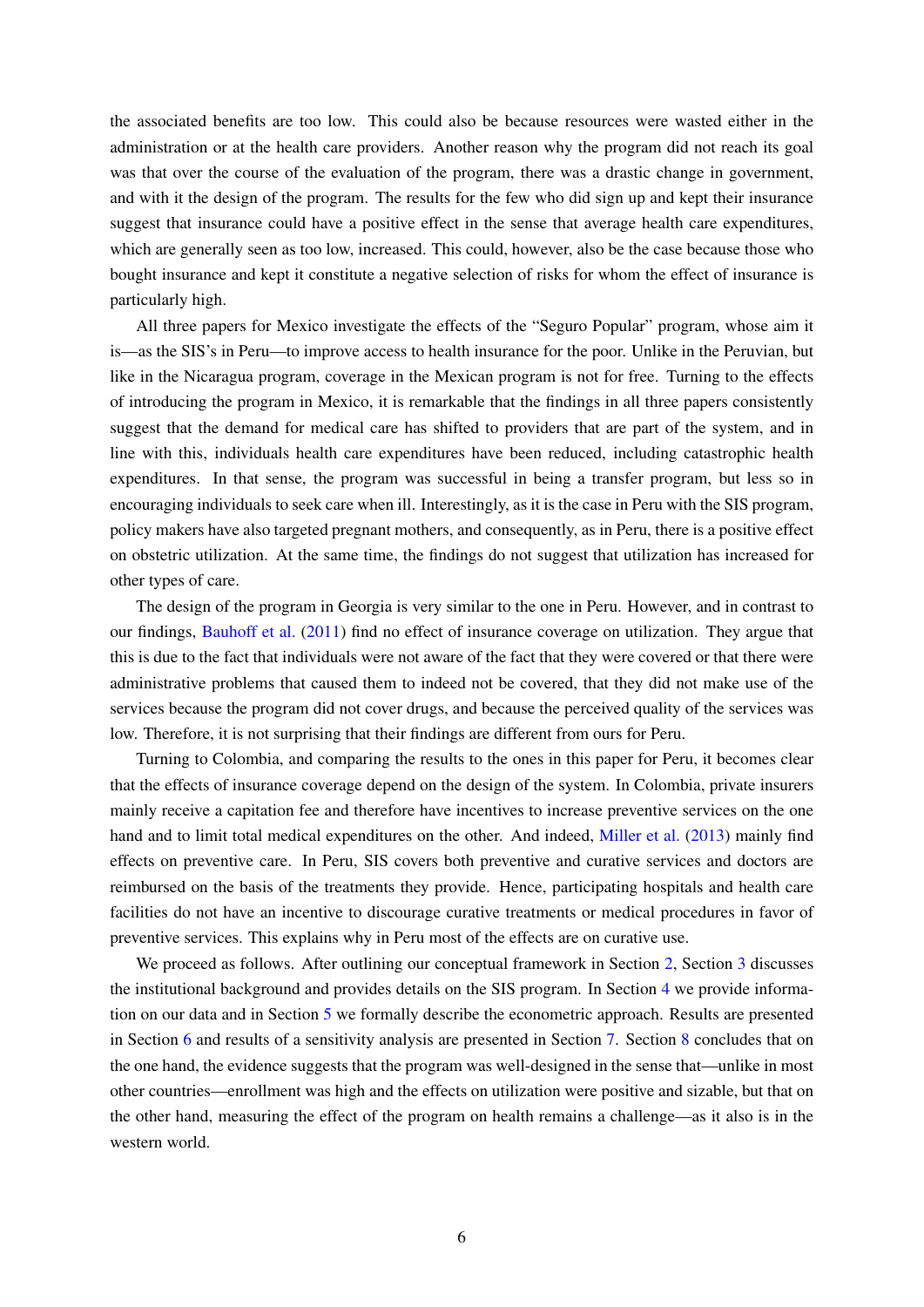## <span id="page-8-0"></span>2 Conceptual Framework

In this section, we lay out a simple framework, or model, that we use to interpret our results. It is inspired by the model of moral hazard and consumer incentives in health care by [Zweifel and Manning](#page-38-2) [\(2000\)](#page-38-2), but tailored towards our setup.<sup>[9](#page-8-1)</sup> Our framework is also related to the [Grossman](#page-36-7) [\(1972\)](#page-36-7) model of health investment, the model of health behavior by [Gilleskie](#page-36-8) [\(1998\)](#page-36-8), and the dynamic panel data model by [Adams et al.](#page-34-8) [\(2003\)](#page-34-8) who find a causal effect of health on wealth for elderly health-insured Americans, but no effect of wealth on health. We keep the presentation informal.

At any point in time, individuals are endowed with a health stock and face the risk of being hit by a negative health shock. The corresponding arrival rate and intensity, respectively, depend on whether individuals have invested into their health by means of healthy behavior, their level of health, as well as their life style, including which job they work in. Arrival rate and intensity also depend on the level of care they exercise, for example to prevent accidents from happening.<sup>[10](#page-8-2)</sup>

Individuals may enroll into social health insurance. If they are sufficiently poor, i.e. if a welfare index is below a certain threshold, then this is for free. Otherwise, they can buy coverage for a monthly premium. Although there is no economic reason why there should be a substantial difference between a zero price and a small positive price, this may have important behavioral implications, as pointed out by [Shampanier et al.](#page-37-7)  $(2007).$  $(2007).$ <sup>[11](#page-8-3)</sup>

Social insurance covers a list of treatments at specified locations. The prime reason for buying insurance is that it provides access to care and changes its price.<sup>[12](#page-8-4)</sup> Individuals can always buy private insurance that may or may not be more generous. Regular dependent employees are covered by another social insurance scheme, independent of whether or not they are poor.

One reason not to enroll is the perception that even though health insurance buys individuals access to doctors this is is not valuable because advice obtained from them is often of low quality, and therefore insurance is not worth its (opportunity) cost, including the time it takes to enroll.<sup>[13](#page-8-5)</sup> But individuals may

<span id="page-8-5"></span><sup>13</sup>[Das et al.](#page-35-13) [\(2008\)](#page-35-13) provide evidence pointing towards such low quality advice, at least in other low-income countries.

<span id="page-8-1"></span> $9Z$ weifel and Manning [\(2000\)](#page-35-7) provide a more formal model. See also [Cutler and Zeckhauser](#page-35-7) (2000) on the optimal design of health insurance. Both papers provide excellent reviews of the respective relevant, partially overlapping literature.

<span id="page-8-2"></span><sup>10</sup>A reduction of preventive effort or care that is due to them being covered by health insurance is commonly termed *ex ante* moral hazard. Conversely, the increase in the demand for medical care once we control for the risk is termed *ex post* moral hazard. If higher risk types, in the absence of moral hazard, buy insurance, then one speaks of adverse selection in the [Akerlof](#page-34-9) [\(1970\)](#page-34-9) sense. See for instance [Zweifel and Manning](#page-38-2) [\(2000\)](#page-38-2). The empirical literature on moral hazard and adverse selection is still scarce, but growing. Arguably, this is because it is very hard to measure either of the two. [Chiappori](#page-35-8) [\(2000\)](#page-35-8) provides a broad review of the early literature. [Chiappori and Salanié](#page-35-9) [\(2000\)](#page-35-9), [Abbring et al.](#page-33-1) [\(2003\)](#page-33-1), and [Abbring et al.](#page-33-2) [\(2003\)](#page-33-2) investigate moral hazard in the market for car insurance. [Finkelstein and Poterba](#page-36-9) [\(2004\)](#page-36-9), [Bajari et al.](#page-34-10) [\(2006\)](#page-34-10), [Fang et al.](#page-35-10) [\(2006\)](#page-35-10), [Aron-Dine](#page-34-11) [et al.](#page-34-11) [\(2012\)](#page-34-11) and [Einav et al.](#page-35-11) [\(2011\)](#page-35-11) study adverse selection and moral hazard in the context of health insurance in developed countries.

<span id="page-8-3"></span> $11$ This could also be part of the reason why take-up was low in Colombia, for instance, as pointed out above. If this is indeed the case, then there is a clear policy implication: if it is desired to have high enrollment rates, then small fees are likely dominated by zero fees, because small fees will not help finance the insurance scheme, but will have a substantial negative effect on enrollment.

<span id="page-8-4"></span><sup>&</sup>lt;sup>12</sup>Another reason to enroll is risk-aversion. [Alderman and Paxson](#page-34-12) [\(1992\)](#page-34-12) provide an early synthesis of the related literature. [Gertler and Gruber](#page-36-10) [\(2002\)](#page-36-10) analyze the extent to which poor households in Indonesia are able to smooth consumption when they are hit by a health shock. They infer that health problems have large welfare costs, and conclude that public disability programs and subsidized healthcare could improve consumption insurance. [Chetty and Looney](#page-35-12) [\(2006\)](#page-35-12) present a model that illustrates that consumption fluctuations can underestimate the welfare costs of health shocks if households are highly risk averse. [Pauly](#page-37-8) [et al.](#page-37-8) [\(2008\)](#page-37-8) use data from the World Health Survey for 14 developing countries and show that risk averse individuals may benefit from having access to health insurance, out of a pure consumption motive. [Mohanan](#page-37-9) [\(2013\)](#page-37-9) shows that households faced with shock-related expenditures are able to smooth consumption on food, housing, and festivals, with small reductions in educational spending, and that debt was the principal mitigating mechanism households used, leading to significantly larger levels of indebtedness.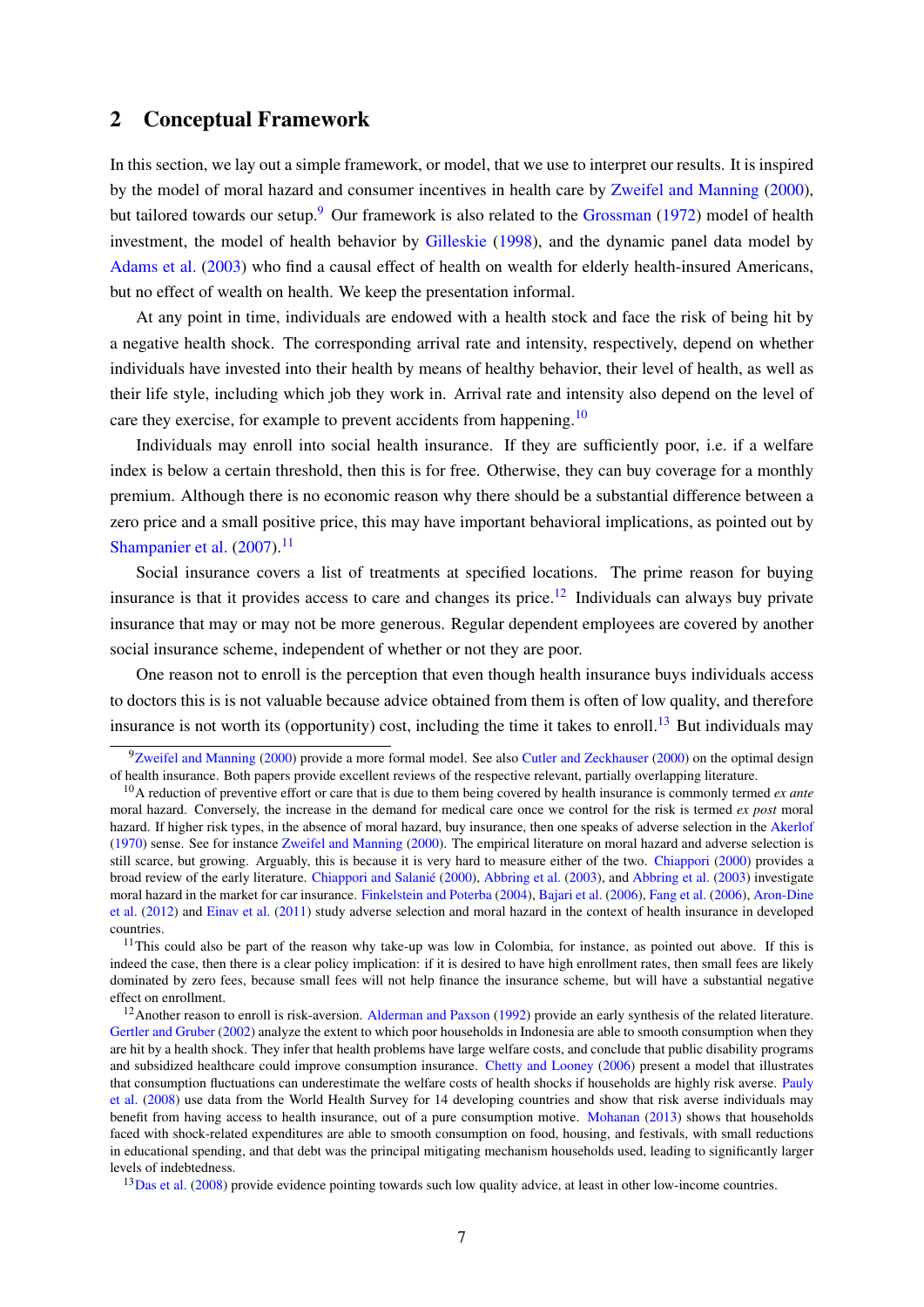also choose not to enroll for other, non-economic reasons.[14](#page-9-0)

Individuals may not know themselves which treatment is optimal. They can seek medical attention at a doctor's office or in a hospital. Certain treatments are covered by the social health insurance, which means that then they pay nothing for the visit. But there are also services that are not covered. In that case, going to the doctor may go along with an increase in out-of-pocket expenditures.<sup>[15](#page-9-1)</sup> This is a form of what has been termed supplier-induced demand [\(McGuire,](#page-37-10) [2000\)](#page-37-10)—something that may or may not be beneficial to the individual. In Peru, doctors are reimbursed for the treatments they provide. In that sense, there is no explicit incentive for them to encourage the individuals to invest into preventive care possibly even to the contrary. In contrast, in Colombia, doctors mainly receive a capitation and therefore have a higher incentive to invest in preventive care.

Importantly, and in contrast to what is common in developed countries, individuals can buy all drugs at the pharmacy. That is, there are no prescription drugs. Not seeing a doctor may be reasonable if individuals know about their condition and which drugs will help them. However, individuals may be wrong or lack a diagnosis to buy the right drugs, and the pharmacist may not be able to help them with their choice. Therefore, not seeing a doctor has potentially adverse effects on health.<sup>[16](#page-9-2)</sup> Conversely, if they do see a doctor and he prescribes a drug, then the individual will obtain it for free if he has insurance coverage and the drug is in the list of drugs that are covered.

Finally, when asked about their health, individuals may answer that they are of worse health when covered by the insurance. [Strauss and Thomas](#page-37-11) [\(1998\)](#page-37-11) argue that the reason for this is that insurance coverage encourages them to see a doctor more often, and that he then makes them more aware of their health problems. [Sen](#page-37-12) [\(2002\)](#page-37-12) distinguishes in this context between "internal" and "external" views of health and stresses that "the patient's internal assessment may be seriously limited by his or her social experience", such as seeing a doctor or not.<sup>[17](#page-9-3)</sup>

To summarize, in the simple model outlined above, not all individuals may enroll into health insurance. Once covered, they are likely to see a doctor more often, which is a pure price effect because the price for doing so is either unchanged for the doctors where they cannot receive treatment for free, or the treatment is now free, which increases demand for this service. By the same token, we also expect utilization of other services to increase, including inpatient care. We expect out-of-pocket expenditures to decrease for covered treatments and medication, but it may be that it increases or decrease for noncovered treatments and medication, because of supplier-induced demand. Finally, for the reasons given above, preventive care may increase or decrease, and also health reports may be affected in either way.

<span id="page-9-0"></span> $14$ Non-enrollment into free (net of the opportunity cost of time) state-provided schemes is a well-documented phenomenon in the U.S. See, for instance, [Blank and Card](#page-34-13) [\(1991\)](#page-34-13), [Blank and Ruggles](#page-34-14) [\(1996\)](#page-34-14), and [Currie and Gruber](#page-35-14) [\(1996\)](#page-35-14). Also in other contexts, it is argued that individuals make dominated choices (see for example [Choi et al.,](#page-35-15) [2011,](#page-35-15) and the references therein).

<span id="page-9-1"></span><sup>15</sup>[Wagstaff and Lindelow](#page-38-3) [\(2008\)](#page-38-3) focus on the effects of health insurance on financial risk in China and find that health insurance coverage increases the risk of incurring high and catastrophic spending, respectively. They argue that this is because insurance encourages individuals to seek care and this ultimately leads to higher expenditures that they then cover themselves.

<span id="page-9-2"></span><sup>&</sup>lt;sup>16</sup>[Laing et al.](#page-37-13) [\(2001\)](#page-37-13) discuss the scarce evidence on this and provide suggestions on how to improve the use of medicines in developing countries.

<span id="page-9-3"></span><sup>&</sup>lt;sup>17</sup>See also the discussion of various biases in self-assessed health measures that are discussed in [Murray and Chen](#page-37-14) [\(1992\)](#page-37-14).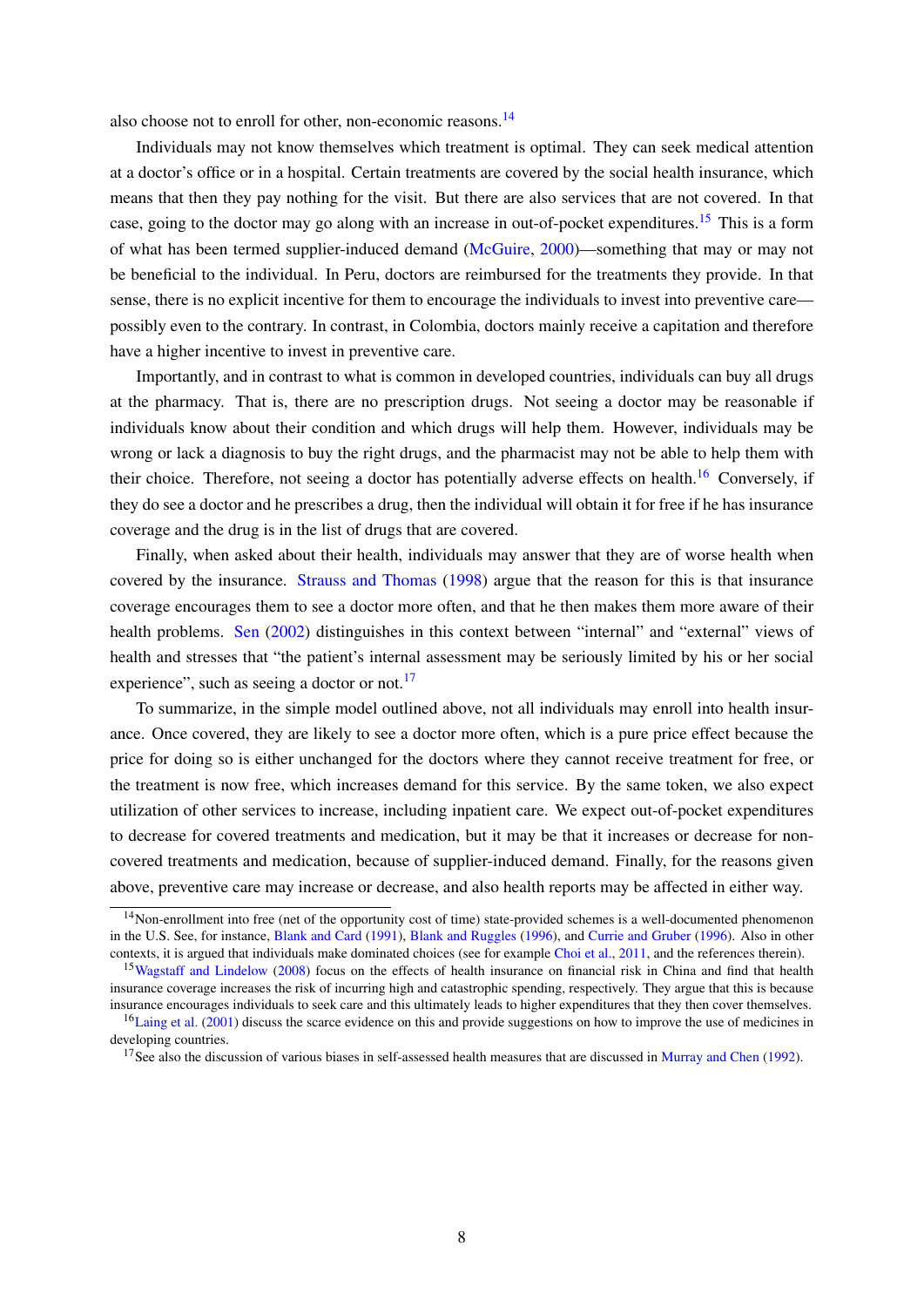## <span id="page-10-0"></span>3 Institutional Background

### <span id="page-10-4"></span>3.1 The Bigger Picture

Before 2001, health services were provided by the Ministry of Health (MINSA), the social security system ("EsSalud"), as well as private clinics and practices. Generally speaking, these providers catered to different groups of the population and did not cooperate with one another [\(Cetrangolo et al.,](#page-35-16) [2013;](#page-35-16) [Francke,](#page-36-4) [2013\)](#page-36-4).[18](#page-10-1)

MINSA runs a network of hospitals and health care centers that serve the general public. These are the services poor individuals demand and pay for if they are not insured. Next to that, EsSalud provides health insurance to formally employed individuals and maintains its own facilities for the provision of care. Enrollment into health insurance, either EsSalud or private insurance, is mandatory for dependent employees and voluntary for self-employed. Finally, the private sector offers services at relatively high prices. Consequently, these services are only affordable to more wealthy individuals who are also able to buy private health insurance.

The welfare program "Seguro Integral de Salud" (SIS), whose effect we evaluate in this paper, was introduced in 2001. Its goal is to improve access to health care services for individuals who lack health insurance, giving priority to vulnerable population groups that live in extreme poverty [\(Arróspide et al.,](#page-34-5) [2009\)](#page-34-5). In 2009, an important reform took place. There were two goals. The first was to improve the eligibility evaluation process. The second was to provide health insurance to a larger part of the population. To achieve these goals, among others, the budget dedicated to SIS was increased and eligibility rules were changed.[19](#page-10-2)

The creation of SIS and subsequent reforms led to a substantial increase of health insurance coverage over time. [Bitrán and Asociados](#page-34-4) [\(2009\)](#page-34-4) and [Francke](#page-36-4) [\(2013\)](#page-36-4) provide an interesting analysis of the SIS's coverage evolution and its relevance within the Peruvian health system in general. In our case, we used data from the ENAHO to characterize the evolution over time. Figure [1](#page-11-0) shows that SIS coverage increased from 20.0 percent of the population in 2006 to 44.7 percent in 2011, which means that by then SIS was the main health insurance provider. In contrast, the coverage of EsSalud and private providers remained stable over the years. However, 32.4 percent of the population did still not have any type of insurance coverage in 2011.

### <span id="page-10-3"></span>3.2 Seguro Integral de Salud

If eligible, individuals have the possibility to enroll into SIS at a number of places, including MINSA facilities. They are covered as soon as eligibility is confirmed, which is usually a matter of days. Then, they receive the health services that are offered at MINSA facilities and that are part of the benefit package.

The aim of the government was to target particular, poor groups in the population. Ideally, eligibility should be based on accurate information on income at the level of the individual or family. However, such information is typically not available in developing countries because a large part of the population

<span id="page-10-1"></span> $18$ In principle, MINSA is responsible for the regulation of the whole health system. However, in practice, it does so in a relatively passive way [\(World Bank,](#page-38-4) [2006\)](#page-38-4).

<span id="page-10-2"></span> $19$ Before April 2009, in principle, SIS used a Household Welfare Index ("Índice de Bienestar de Hogares", IBEH) to determine eligibility. However, the IBEH criterion was not strictly applied in practice.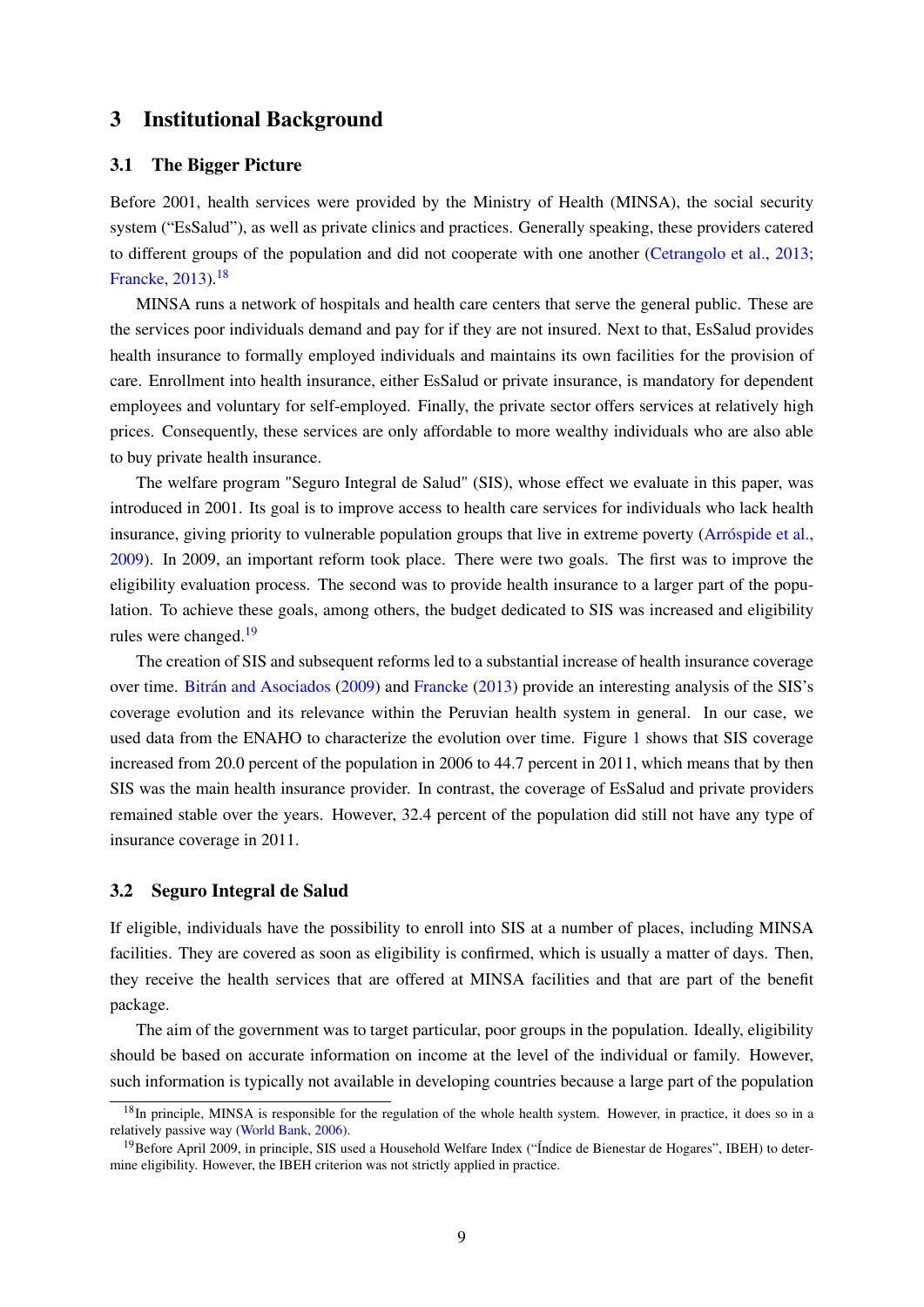<span id="page-11-0"></span>

Figure 1: Health Insurance Coverage in Peru over Time

Notes: Own calculations based on ENAHO survey for the years 2006-2012. See Section [4](#page-13-0) for details on the data set and in particular our estimation sample for the year 2011. Here, we use the entire sample.

works outside the formal sector and therefore does not pay income taxes and social security contributions. Eligibility for SIS is therefore based on the so-called Household Targeting System ("Sistema de Focalización de Hogares", SISFOH). For this, a unified household registry is maintained and is used to calculate targeting indicators at the level of the family (see [SISFOH,](#page-37-15) [2010\)](#page-37-15). Data are collected by government officials using a standardized form. It includes questions on, amongst other things, housing characteristics, asset possessions, human capital endowments and other factors.

The most important targeting indicator for SIS is the IFH index.<sup>[20](#page-11-1)</sup> It is a linear combination of the variables in the household registry that takes on lower values for households that are more poor. Appendix [C](#page-43-0) explains in detail how the IFH is constructed, including the complete list of variables and their weights.

A household is eligible for SIS if the IFH index, water expenditures and electricity expenditures are all below respective regional-specific thresholds.<sup>[21](#page-11-2)</sup> If no information for water and electricity expenditures is available, then a household is eligible if its IFH index is below the threshold. In case one of the

<span id="page-11-1"></span> $20$ Something important to mention is that SISFOH was established in 2004 and, by 2008, three main results were expected: i) a national, complete and updated Household Registry with the corresponding eligibility status using the IFH index; ii) three social programs (including SIS) would fully adopt this criterion to select their beneficiaries and; iii) the rest of social programs would begin using it. However, administrative and political barriers postponed reaching these results as planned. Only in the year of 2010, the Household Registry and eligibility status (including index's weights) were finished and became available for authorities. At the end of that year, SIS was the first social program to adopt the new criterion (see [Llanos and Rosas,](#page-37-16) [2010](#page-37-16) and Regulation RJ-N063-2011 for more details).

<span id="page-11-2"></span> $^{21}$ For Lima, these thresholds are 55 for the IFH, 20 Soles for water expenditures and 25 Soles for electricity expenditures. This corresponds to 7.6 and 9.5 U.S. dollars, respectively. Table [17](#page-46-0) of Appendix [C](#page-43-0) provides the complete set of thresholds by geographic areas.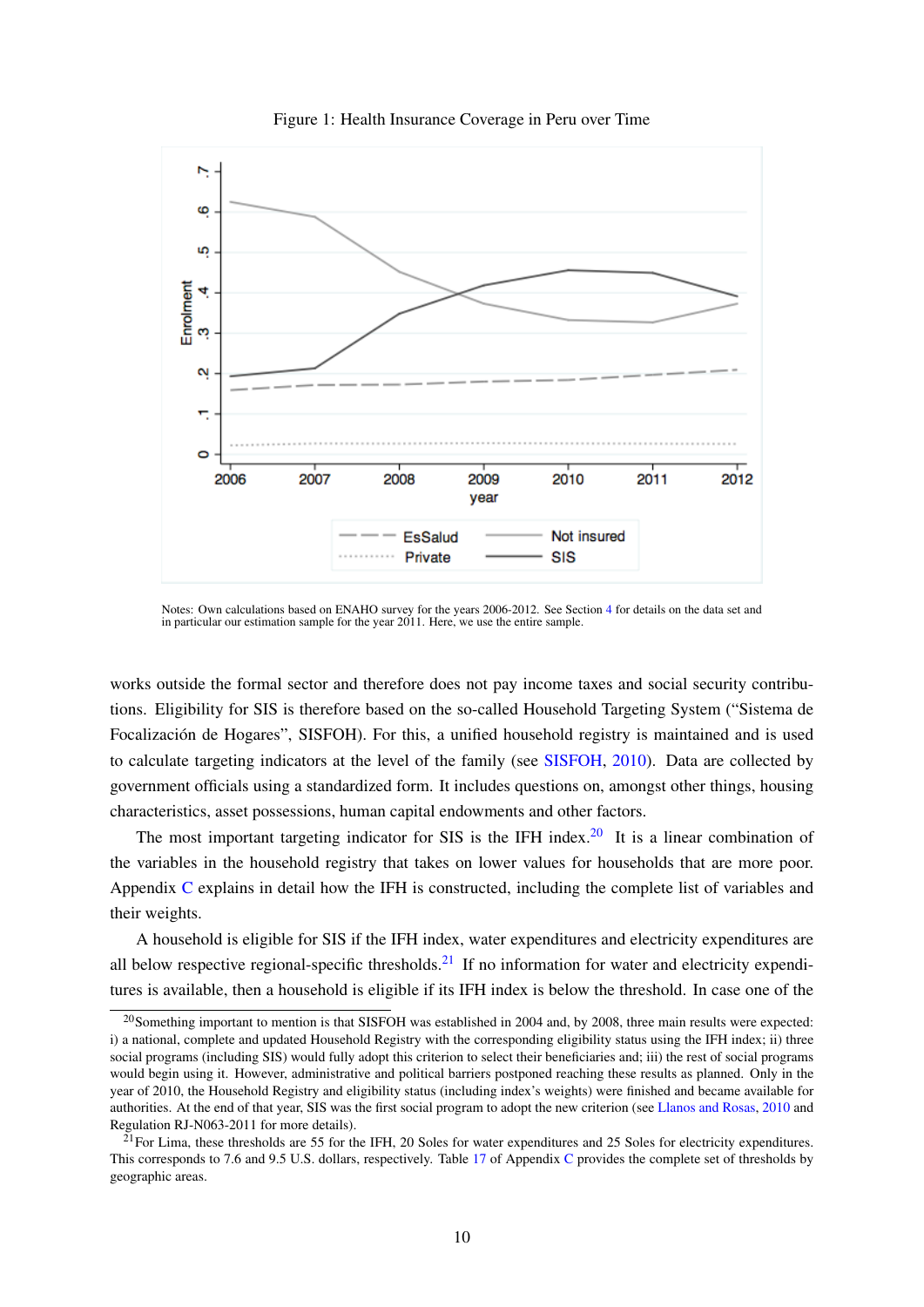household members works in the formal sector, then eligibility is related to income. Moreover, if the monthly wage is greater than 1,500 Soles, or 570 U.S. dollars, then the household is not eligible for a social program, unless either water or electricity service expenditures are below their thresholds.

Importantly, potential beneficiaries are not aware of the exact details of the eligibility rules. Whereas they intuit the importance of their answers to the questions of the government official, they do not know how exactly the IFH index is calculated and what their cutoff value for eligibility is. SISFOH does not inform households about the value of their index and only provides the result of the eligibility evaluation.

SIS offers a comprehensive package of health care benefits. It is estimated that SIS covers 65 percent of the total disease burden in the country [\(Francke,](#page-36-4) [2013\)](#page-36-4). Table [11](#page-39-0) and [12](#page-40-0) in Appendix [A](#page-39-1) provide a detailed list of services covered by SIS together with the maximum levels of coverage. Coverage includes obstetric and gynecology interventions, pediatric interventions, neoplasm or tumor interventions, transmittable and non-transmittable disease's interventions, chronic and degenerative disease's interventions and emergency care. It also includes outpatient medical-surgical intervention and hospitalization, as well as coverage of high-cost diseases. There are no waiting times or latent periods. But there are maximum levels of coverage in terms of the number of medical attentions. For instance, for preventive care, SIS covers up to 10 treatments to control pregnancy, ultrasounds, lab tests and supplements of iron and folic acid. Regarding curative use of outpatient services, doctor visits and minor surgeries are covered without any limit (including its medications). In the case of inpatient services (with or without surgeries), extra diagnosis and maximum levels are applied.

There are two additional plans for self-employed individuals and to employees of small firms, respectively. The latter are not seen as dependent employees and therefore do not have to be enrolled in EsSalud. Both plans are not free of charge, but involve enrollment at a rate below the actual cost. Moreover, they involve a slightly different benefit package. However, these two additional plans are not important in practice. Administrative statistics from SIS show that the main plan targeted to the poor reaches 12.7 million individuals, or 99.8% of the entire SIS population.<sup>[22](#page-12-0)</sup> In this paper, we focus on the effects of the first plan and refer to it simply as the SIS plan.

MINSA is reimbursed for the services it provides. This is done out of the SIS budget and at fixed rates that are based on estimates of the costs plus a markup. The rates are approved by MINSA in the form of regulation that is updated on a regular basis. This means that, as opposed to Colombia, the system offers no incentives to health care providers that are related to preventive care. At the same time, it does also not provide incentives that limit curative use.

In our study period, some of the treatments and services that are covered by SIS suffered from a number of substantial supply limitations. First, there was a lack of equipment in MINSA hospitals. According to [Defensoría del Pueblo](#page-35-5) [\(2013\)](#page-35-5), which performed a supervision of a sample of hospitals at a national level in 2012, 20 percent of them lack at least one piece of equipment required for inpatient surgery and 15 percent report to have problems with at least one other input needed for performing surgery. Second, there has been a shortage of dentists and ophthalmologists. The rate of odontologists per ten thousand inhabitants is one of the lowest among all medical professionals [\(Giovanella et al.,](#page-36-11) [2012\)](#page-36-11) and it is even lower when they work as providers for SIS [\(Defensoría del Pueblo,](#page-35-5) [2013\)](#page-35-5). Likewise, only a small number of ophthalmologists provides services to SIS participants, which in turn limits the use of ophthalmological care. Only recently, and after our study period, the National Ophthalmological

<span id="page-12-0"></span><sup>&</sup>lt;sup>22</sup>See SIS Statistic Report, available at [http://www.sis.gob.pe/Portal/estadisticas/index.html,](http://www.sis.gob.pe/Portal/estadisticas/index.html) accessed September 2013.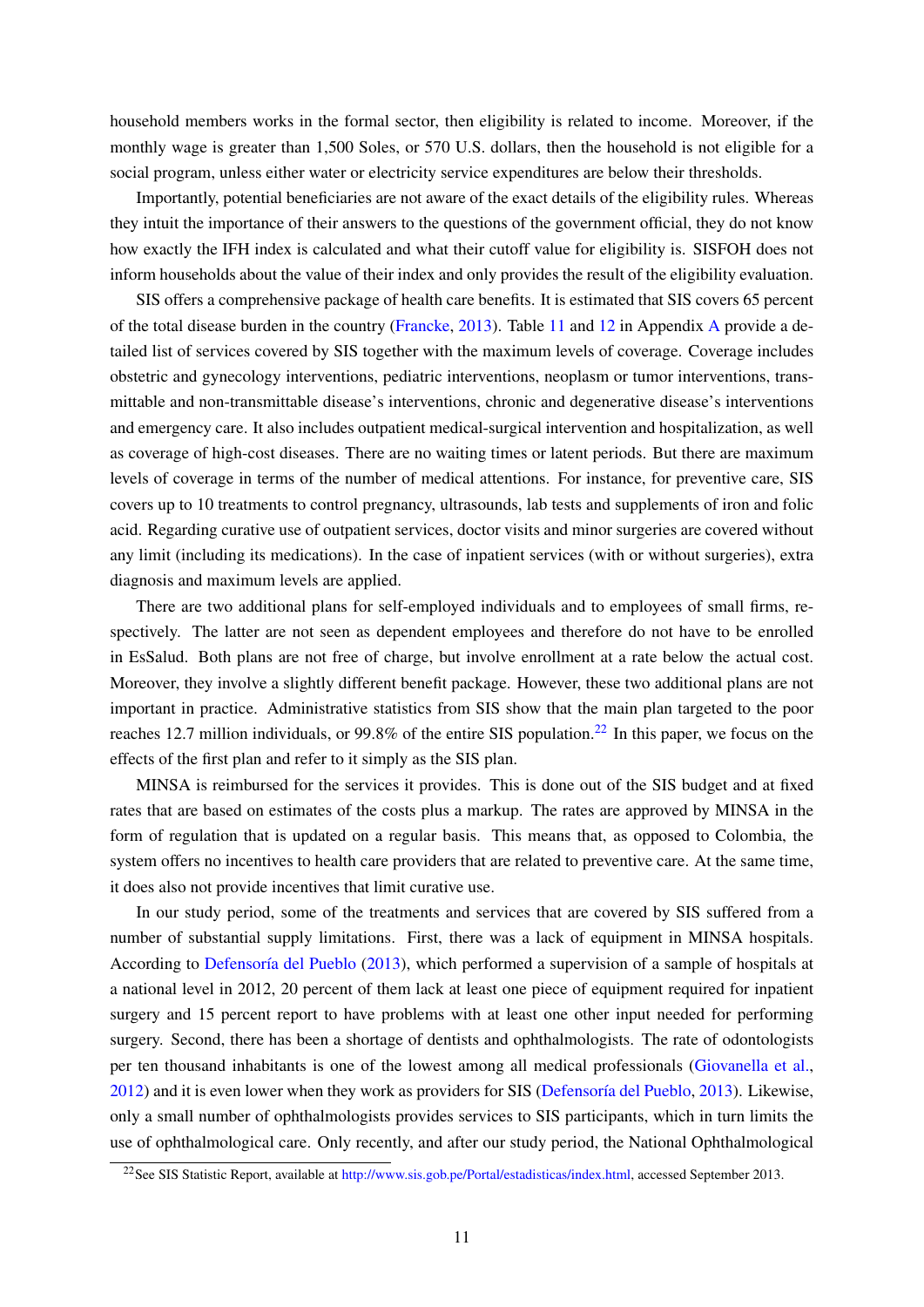Insitute, the largest provider in Peru, joined the list of SIS providers. Third, even though drugs are officially covered by SIS, according to the information in the ENAHO 2011, 37 percent of the covered individuals report to have paid for drugs received at the hospital level and 9.7 percent report to have paid for it at the health care centers level [\(Defensoría del Pueblo,](#page-35-5) [2013\)](#page-35-5). This may be related to a cut that SIS experienced in its budget, which resulted in a failure to transfer resources to MINSA, which in turn motivated some hospitals to charge for hospitalization, regardless of insurance status. Patients are referred from health care centers to hospitals when the formers do not have specific medical specialties to perform proper diagnosis or treatments. Once at the hospitals, patients are less aware about the services they are freely entitled to as participants of SIS or they are not able to find all the medications they need. Taken together, the supply limitations imply that some patients were not able to receive some treatments and may have been asked to pay for other treatments that were actually formally included in the SIS package, especially when they received treatment in a hospital.

## <span id="page-13-0"></span>4 Data

The paper uses cross-sectional data from the ENAHO for the year 2011, which is representative at the level of each of the 24 departments that comprise the country. This survey fits our purpose because it provides information on health care utilization, health expenditures, health outcomes, insurance status, and the information needed to re-compute the IFH index. Information is collected using face-to-face interviews with one or more respondents per household, who are also asked to provide information on the other household members.

SIS is targeted to individuals who work in the informal sector. Therefore, for our analysis, we select individuals that belong to a household in which no member is formally employed.<sup>[23](#page-13-1)</sup> This group comprises approximately 60 percent of the entire sample. Second, we focus on individuals from the Lima Province because, as described in Section [3,](#page-10-0) the regulatory framework mandates that the IFH targeting rule should be applied in this area in 2011 and afterwards to the rest of the country. Our sample contains information on 4,161 individuals after the two exclusions criteria are applied.

We construct our treatment variable using information on enrollment in SIS and in EsSalud. The reason is that some individuals who were actually enrolled in SIS may have wrongly stated to have been enrolled in EsSalud, because both are public insurance programs. While in principle SIS enrollment is at the household level, there are households in our data in which some members state that they are enrolled and other members state that they are not. For the results presented here we use this information as stated by the individuals, because we believe that this corresponds most closely to what individuals actually base their decisions on.<sup>[24](#page-13-2)</sup> Participation in EsSalud is also recorded in the survey. Similar as in

<span id="page-13-1"></span><sup>&</sup>lt;sup>23</sup>We define formality as having monetary income from any wage activity. This does not include any monetary income or income from self-employment. This definition is closest to the one used by the authorities. They distinguish between those individuals whose wage is observed, who are mainly employees with a formal contract, and others. We have also explored other definitions, including being a wage worker in the main occupation, any indication of having a formal contract in the main occupation, and working in an enterprise that keeps accounting books and is affiliated to a pension system. Results remain qualitatively the same.

<span id="page-13-2"></span><sup>&</sup>lt;sup>24</sup>We also explored another variable for participation status in SIS. The variable was constructed at the household level and was a dummy equal to one for individuals that belong to a household where at least one member reported to be enrolled to SIS. The coverage of SIS increased from 13 percent to 28 percent with this second variable. The main results, which we discuss in Section [6](#page-18-0) below, did not change qualitatively. However, the magnitude was smaller. This is related to the econometric approach, which basically calculates the local average treatment effect as the change in the outcome divided by the change in the fraction of individuals who were insured. See also Section [5.](#page-14-0)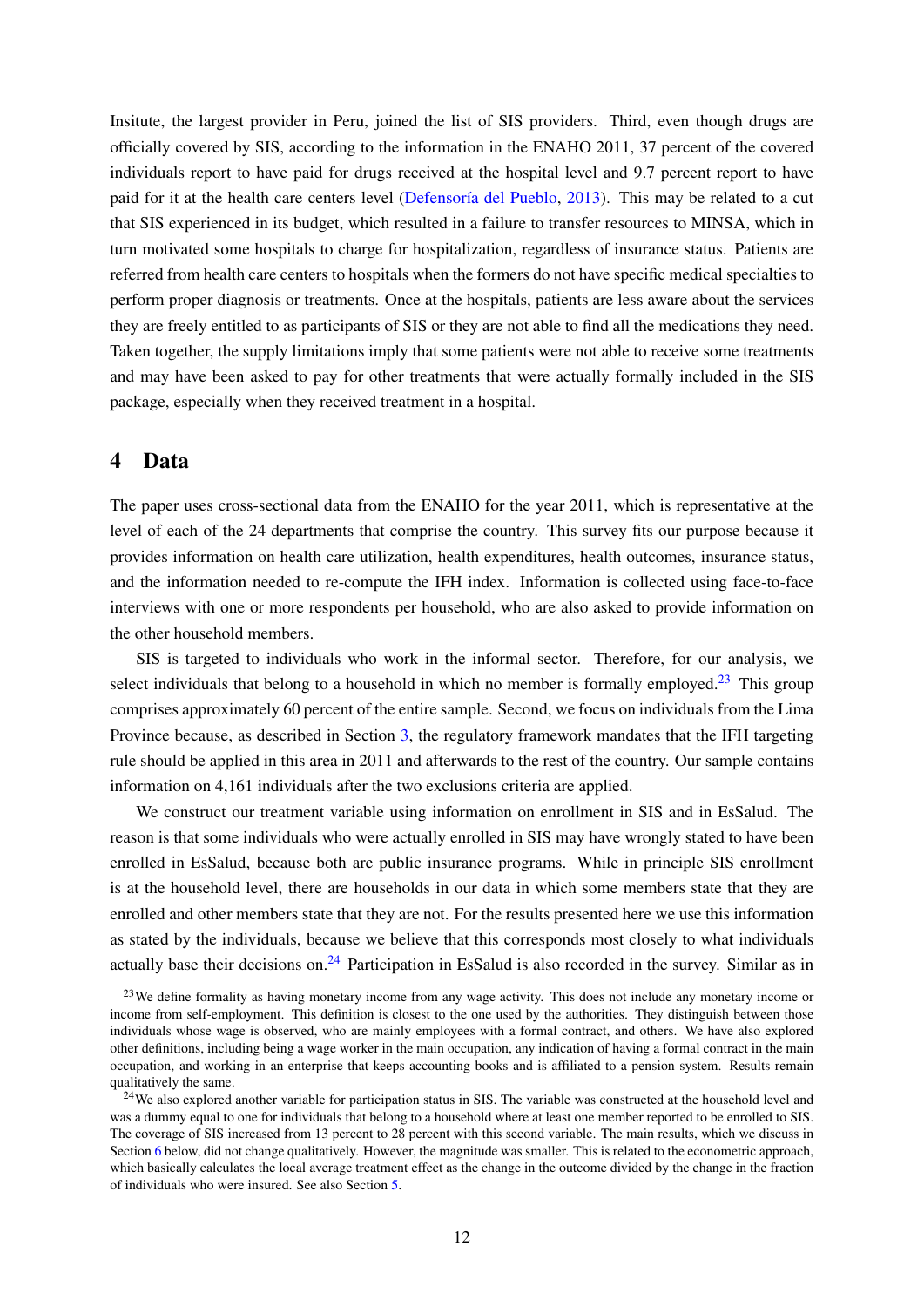the case of SIS, we consider individuals (not households) enrolled into EsSalud as it is reported in the survey.

Table [2](#page-15-0) and [3](#page-16-0) provide summary statistics for the main variables that we use in the analysis. We distinguish between three sets of variables. The first one is the participation variable defined as having public health insurance. The second set contains variables related to utilization of health services including health expenditures, and the third set comprises variables of health report. The columns in the two tables contain the summary statistics for the whole sample and for the sample broken down by participation status and eligibility.

In 2011, 38.0 percent of the sample population was either enrolled in SIS or EsSalud. On average, individuals in the sample are 33.0 years old, half of them are woman, individuals have around 8 years of education, and average annual household income is 30,620 Soles, or 11,636 U.S. dollars. Participants are slightly older, more likely to be female, and are less educated than nonparticipants. This is not surprising since the SIS program is targeted to the poor. When we compare eligibles to ineligibles, we find similar patterns.

Turning to utilization of health services, we find that, on average, 31.9 percent of the individuals has visited a doctor in the last month, 45.6 percent have received medicines and 6.3 percent have had medical analysis in the same period. 4.1 percent of the individuals have received an intervention or have undergone surgery in the last 12 months. Focusing on women, we observe that those who received pregnancy care in the last 12 months represent 7.4 percent of the sample of the women who are in fertile age. Utilization is generally higher for individuals who are covered by health insurance and for eligible individuals.

Shifting attention to health reports, when individuals in the full sample are asked if they experienced any symptom in the last month, 39.6 percent provide an affirmative answer. At the same time, only 14.4 of the individuals report that they suffered from illnesses. However, as already pointed out in Section [2,](#page-8-0) we should be cautious when interpreting this finding. After all, such reports can depend on whether or not individuals are being told by a doctor about their health. Therefore, even if they are objectively less healthy, they may report to be of better health if they do not see a doctor.

Regarding health expenditures, Table [3](#page-16-0) shows that 57.1 percent of the individuals had some health expenditures in the last 12 months. The average annual expenditures are around 401.1 Soles, or 152 U.S. dollars.

## <span id="page-14-0"></span>5 Econometric Approach

In this paper, we estimate the impact of SIS coverage on a host of variables characterizing health care utilization, expenditures and health. Based on the institutional setup described in Section [3.2](#page-10-3) we do this by means of a fuzzy RDD using the IFH index as the continuous forcing variable.<sup>[25](#page-14-1)</sup> An individual is eligible for public insurance if she lives under poor conditions, which is measured at the household level. In Lima Province, the condition for this is that the IFH index is below or equal to a value of 55. The usual assumption we will make is that variation in this variable around its threshold provides a natural experiment that randomly assigns eligibility to households and thereby individuals. This assumption is

<span id="page-14-1"></span><sup>&</sup>lt;sup>25</sup>This approach goes back to at least [Thistlethwaite and Campbell](#page-37-17) [\(1960\)](#page-37-17). See [Hahn et al.](#page-36-12) [\(2001\)](#page-36-12) for a more modern exposition and [Imbens and Lemieux](#page-36-13) [\(2008\)](#page-36-13) for a discussion of practical issues.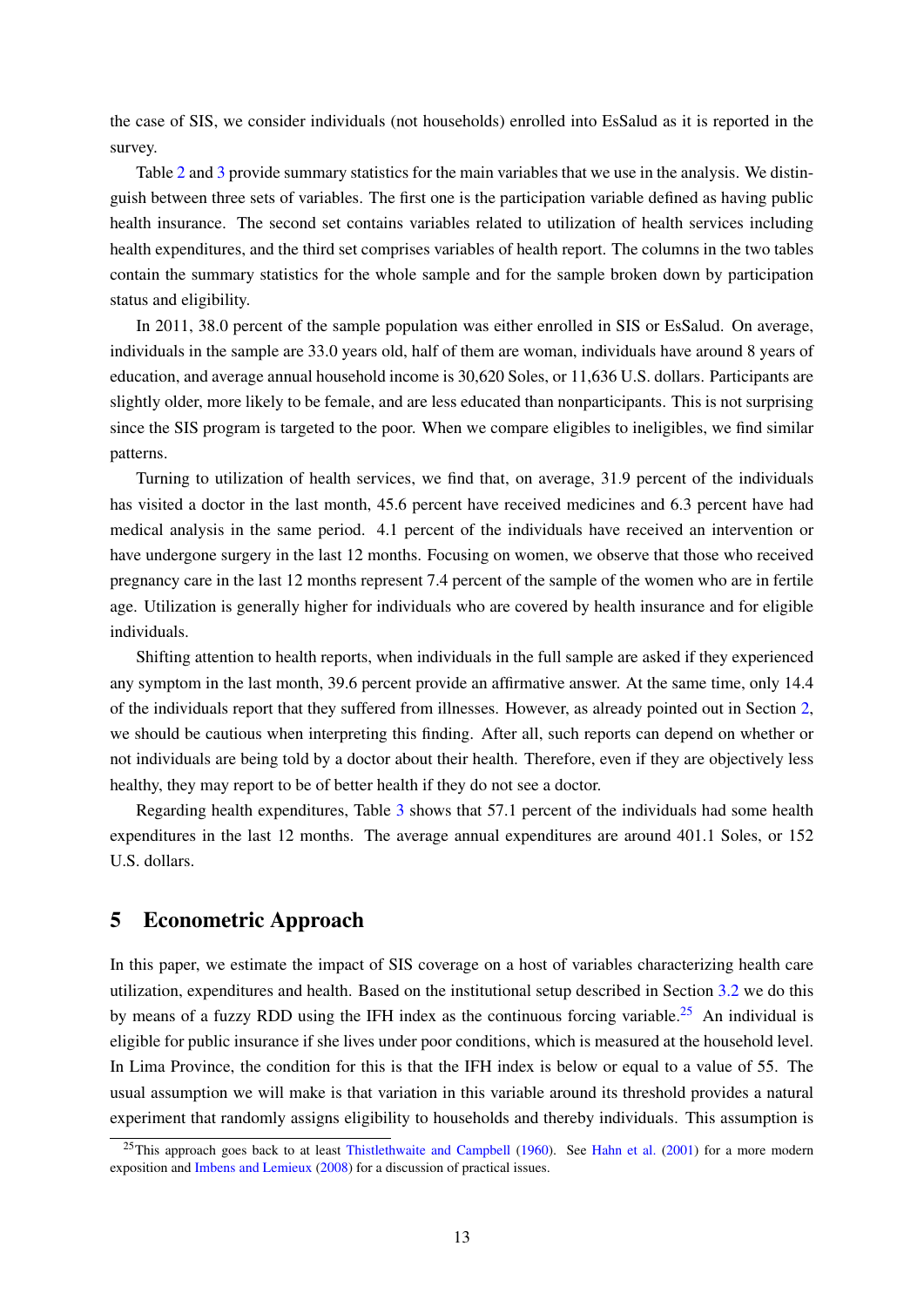<span id="page-15-0"></span>

|                                                                                                                                                                                                                                            |        | $\ominus$                                                                                                                                                                                                                                |                | $\widehat{\varrho}$ |                | ල                |                | $\widehat{\mathfrak{t}}$ |              | $\odot$     |        |
|--------------------------------------------------------------------------------------------------------------------------------------------------------------------------------------------------------------------------------------------|--------|------------------------------------------------------------------------------------------------------------------------------------------------------------------------------------------------------------------------------------------|----------------|---------------------|----------------|------------------|----------------|--------------------------|--------------|-------------|--------|
| Variable                                                                                                                                                                                                                                   | Dunnny | Total                                                                                                                                                                                                                                    |                | Participants        |                | Non-participants |                | Eligibles                |              | Ineligibles |        |
|                                                                                                                                                                                                                                            |        | $N = 4,161$                                                                                                                                                                                                                              |                | $N = 1,581$         |                | $N = 2,580$      |                | $N = 1,786$              |              | $N = 2,375$ |        |
|                                                                                                                                                                                                                                            |        | Mean                                                                                                                                                                                                                                     | Std.           | Mean                | Std            | Mean             | Std.           | Mean                     | Std          | Mean        | Std.   |
| Participation                                                                                                                                                                                                                              |        |                                                                                                                                                                                                                                          |                |                     |                |                  |                |                          |              |             |        |
| Health Insurance                                                                                                                                                                                                                           | $\Box$ | 0.380                                                                                                                                                                                                                                    | $\blacksquare$ | 1.000               | $\blacksquare$ | 0.000            | $\blacksquare$ | 0.400                    | $\mathbf{I}$ | 0.365       |        |
| Demographics                                                                                                                                                                                                                               |        |                                                                                                                                                                                                                                          |                |                     |                |                  |                |                          |              |             |        |
| Woman                                                                                                                                                                                                                                      | $\Box$ | 0.511                                                                                                                                                                                                                                    |                | 0.533               |                | 0.498            |                | 0.507                    |              | 0.514       |        |
| Age                                                                                                                                                                                                                                        |        | 33.014                                                                                                                                                                                                                                   | 22.250         | 34.366              | 24.737         | 32.185           | 20.540         | 28.292                   | 20.695       | 36.564      | 22.718 |
| Years of education                                                                                                                                                                                                                         |        | 8.126                                                                                                                                                                                                                                    | 4.854          | 7.758               | 5.068          | 8.351            | 4.705          | 6.633                    | 4.485        | 9.248       | 4.819  |
| Number household members                                                                                                                                                                                                                   |        | 4.607                                                                                                                                                                                                                                    | 2.101          | 4.491               | 1.992          | 4.678            | 2.163          | 4.661                    | 1.917        | 4.566       | 2.229  |
| Woman head of household                                                                                                                                                                                                                    | $\Box$ | 0.251                                                                                                                                                                                                                                    |                | 0.256               |                | 0.248            |                | 0.254                    |              | 0.250       |        |
| Annual household income (thousand Soles) 1/.                                                                                                                                                                                               |        | 30.62                                                                                                                                                                                                                                    | 27.07          | 31.94               | 28.69          | 29.74            | 25.93          | 20.33                    | 14.40        | 38.19       | 31.39  |
| Utilization                                                                                                                                                                                                                                |        |                                                                                                                                                                                                                                          |                |                     |                |                  |                |                          |              |             |        |
| Any doctor visits                                                                                                                                                                                                                          | ≏      | 0.319                                                                                                                                                                                                                                    |                | 0.372               |                | 0.287            |                | 0.339                    |              | 0.305       |        |
| Medicines                                                                                                                                                                                                                                  | ≏      | 0.456                                                                                                                                                                                                                                    |                | 0.507               |                | 0.426            |                | 0.465                    |              | 0.450       |        |
| Analysis                                                                                                                                                                                                                                   | ≏      | 0.063                                                                                                                                                                                                                                    |                | 0.091               |                | 0.047            |                | 0.059                    |              | 0.067       |        |
| X-rays                                                                                                                                                                                                                                     |        | 0.037                                                                                                                                                                                                                                    |                | 0.054               |                | 0.028            |                | 0.033                    |              | 0.041       |        |
| Other tests                                                                                                                                                                                                                                |        | 0.013                                                                                                                                                                                                                                    |                | 0.019               |                | 0.009            |                | 0.010                    |              | 0.016       |        |
| Dental care                                                                                                                                                                                                                                | ≏      | 0.118                                                                                                                                                                                                                                    |                | 0.125               |                | 0.113            |                | 0.096                    |              | 0.134       |        |
| Ophthalmological care                                                                                                                                                                                                                      | ≏      | 0.054                                                                                                                                                                                                                                    |                | 0.054               |                | 0.053            |                | 0.025                    |              | 0.075       |        |
| Glasses                                                                                                                                                                                                                                    | ≏      | 0.041                                                                                                                                                                                                                                    |                | 0.040               |                | 0.041            |                | 0.019                    |              | 0.058       |        |
| Vaccines                                                                                                                                                                                                                                   | ≏      | 0.109                                                                                                                                                                                                                                    |                | 0.133               |                | 0.094            |                | 0.138                    |              | 0.087       |        |
| Kids check 2/                                                                                                                                                                                                                              | ≏      | 0.263                                                                                                                                                                                                                                    |                | 0.270               |                | 0.258            |                | 0.253                    |              | 0.276       |        |
| <b>Birth control</b>                                                                                                                                                                                                                       | ≏      | 0.060                                                                                                                                                                                                                                    |                | 0.063               |                | 0.058            |                | 0.065                    |              | 0.056       |        |
| Other treatments                                                                                                                                                                                                                           | ≏      | 0.234                                                                                                                                                                                                                                    |                | 0.255               |                | 0.222            |                | 0.201                    |              | 0.259       |        |
| Hospital                                                                                                                                                                                                                                   | ≏      | 0.060                                                                                                                                                                                                                                    |                | 0.088               |                | 0.042            |                | 0.057                    |              | 0.062       |        |
| Intervention/Surgery                                                                                                                                                                                                                       | ≏      | 0.041                                                                                                                                                                                                                                    |                | 0.055               |                | 0.032            |                | 0.039                    |              | 0.042       |        |
| Pregnancy care 3/.                                                                                                                                                                                                                         | ≏      | 0.074                                                                                                                                                                                                                                    |                | 0.129               |                | 0.044            |                | 0.102                    |              | 0.052       |        |
| Child birth 3/.                                                                                                                                                                                                                            | ≏      | 0.033                                                                                                                                                                                                                                    |                | 0.067               |                | 0.014            |                | 0.045                    |              | 0.023       |        |
| Any of the above                                                                                                                                                                                                                           | ◠      | 0.687                                                                                                                                                                                                                                    |                | 0.739               |                | 0.655            |                | 0.677                    |              | 0.695       |        |
| Other medical attention                                                                                                                                                                                                                    | $\Box$ | 0.199                                                                                                                                                                                                                                    |                | 0.258               |                | 0.162            |                | 0.195                    |              | 0.201       |        |
| Notes: Data from the ENAHO 2011. See Table 13 for variable definitions. 1/. Qu<br>2/. Question applied for kids under 10: total $N = 649$ , $N = 289$ participants, $N = ?$<br>participants, $N = 765$ non-participants, $N = 532$ eligibl |        | uestion applied at household level: total $N = 1, 129$ , $N = 449$ participants, $N = 680$ non-participants, $N = 479$ eligible, $N = 650$ ineligible.<br>360 non-participants, $N = 363$ eligible, $N = 286$ ineligible. 3/. Question a |                |                     |                |                  |                |                          |              |             |        |

Table 2: Descriptive Statistics 1/2 Table 2: Descriptive Statistics 1/2

participants, *N* = 765 non-participants, *N* = 532 eligible, *N* = 650 ineligible.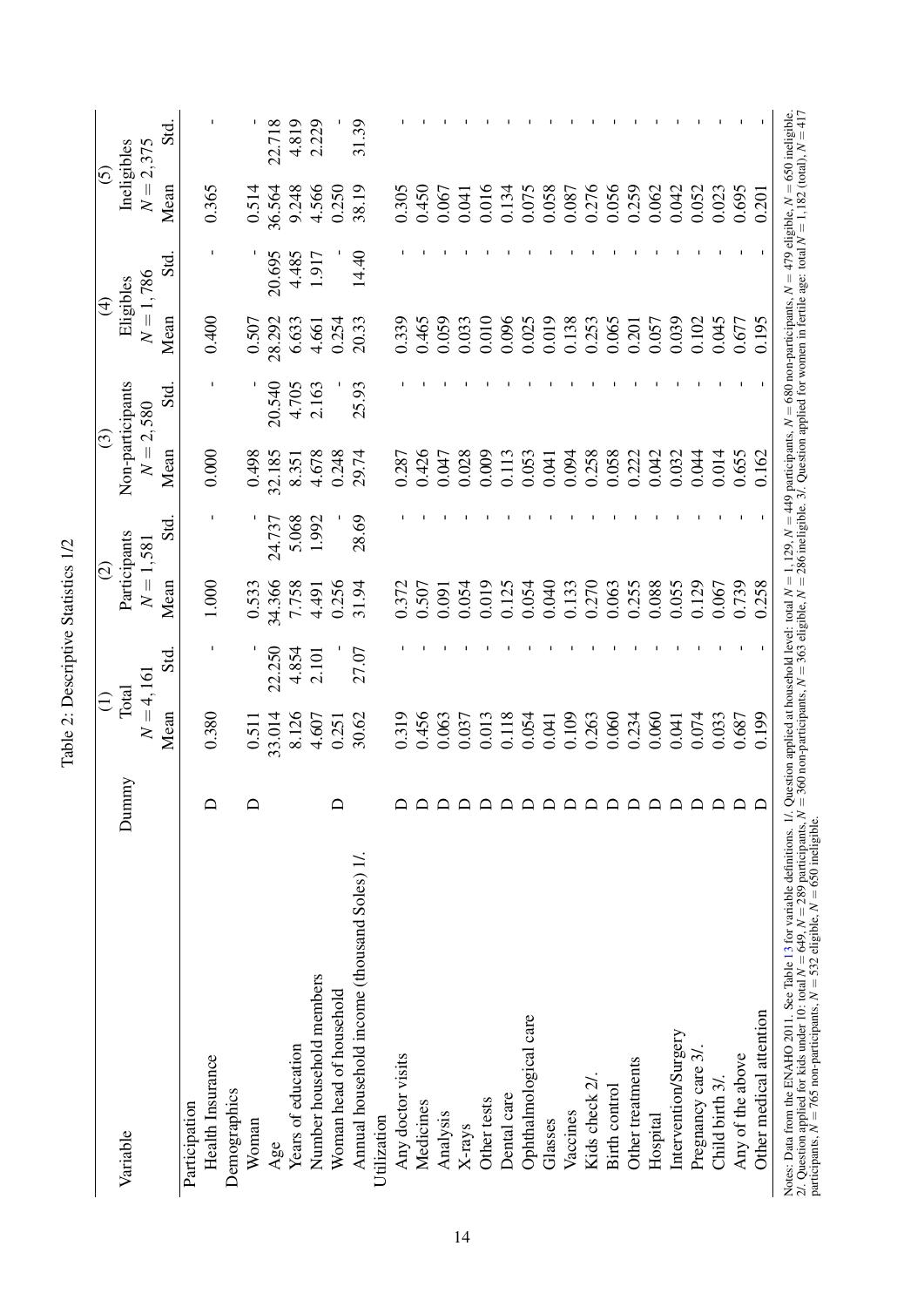| l<br>؛<br>ہ |
|-------------|
|             |
| i           |
|             |
|             |
|             |
|             |
|             |
|             |
|             |
|             |
|             |
|             |
|             |
| ¢           |
|             |
|             |
|             |
|             |
|             |

<span id="page-16-0"></span>

|                                                                                           |        |         | $\bigoplus$                      | $\widehat{G}$                             |                         | $\odot$            |                  | $\widehat{\mathcal{A}}$          |                                                        | $\odot$                                                |           |
|-------------------------------------------------------------------------------------------|--------|---------|----------------------------------|-------------------------------------------|-------------------------|--------------------|------------------|----------------------------------|--------------------------------------------------------|--------------------------------------------------------|-----------|
| Variable                                                                                  | Dunnny |         | Total                            |                                           | Participants            |                    | Non-participants | Eligibles                        |                                                        | Ineligibles                                            |           |
|                                                                                           |        | Mean    | Std.                             | Mean                                      | Std.                    | Mean               | Std.             | Mean                             | Std.                                                   | Mean                                                   | Std.      |
| Health report                                                                             |        |         |                                  |                                           |                         |                    |                  |                                  |                                                        |                                                        |           |
| Any symptom                                                                               |        | 0.396   |                                  |                                           |                         |                    |                  |                                  |                                                        |                                                        |           |
| <b>Illness</b>                                                                            | ≏      | 0.144   |                                  |                                           |                         | 0.397<br>0.136     |                  |                                  |                                                        | 0.356<br>0.141                                         |           |
| Chronic illness                                                                           | ≏      | 0.415   |                                  | 0.394<br>0.156<br>0.457<br>0.123<br>0.025 |                         | 0.390              |                  | 0.444<br>0.147<br>0.351<br>0.086 |                                                        |                                                        |           |
| Relapse                                                                                   | ≏      | 0.097   |                                  |                                           |                         | 0.080              |                  |                                  |                                                        | 0.464<br>0.104<br>0.020                                |           |
| Accident                                                                                  | ≏      | 0.023   |                                  |                                           |                         |                    |                  |                                  |                                                        |                                                        |           |
| num. days with symptom                                                                    |        | 0.134   |                                  | 0.159                                     | 1.299<br>1.126<br>2.701 | $0.022$<br>$0.118$ | 0.998            | 0.162                            | 1.263                                                  | 0.112                                                  | 1.003     |
| num. days with illness                                                                    |        | 0.144   | 1.122<br>1.099                   | 0.154                                     |                         | 0.137              | 1.083            | 0.151                            | 1.069                                                  | 0.138                                                  | 1.122     |
| num. days with relapse                                                                    |        | 0.250   | 2.295                            | 0.345                                     |                         | 0.191              | 2.004            | 0.208                            | 1.987                                                  | 0.281                                                  | 2.501     |
| num. days with accident                                                                   |        | 0.069   | 1.123                            | 0.124                                     | 1.567                   | 0.035              | 0.727            | 0.079                            | $\Xi$                                                  | 1.061                                                  | 1.133     |
| Health expenditures                                                                       |        |         |                                  |                                           |                         |                    |                  |                                  |                                                        |                                                        |           |
| Any health expenditures                                                                   |        | 0.571   |                                  | 0.547                                     |                         | 0.586              |                  | 0.548                            |                                                        | 0.588                                                  |           |
| Health expenditures                                                                       |        | 401.133 | 1154.340                         | 0.547                                     | 294.957                 | 394.735            | 1059.202         | 248.033                          | 710.470                                                | 516.265                                                | 1387.277  |
| Var expenditures                                                                          |        | 539.212 | 1020.595                         | 568.610                                   | 163.354                 | 521.197            | 922.040          | 429.187                          | 586.629                                                | 621.951                                                | 1245.203  |
| Abs expenditures                                                                          |        | 530.172 | 1007.187                         | 559.612                                   | 144.685                 | 512.132            | 912.521          | 324.440                          | 629.826                                                | 684.883                                                | 193.124   |
| Sqre expenditures                                                                         |        | 1295264 | 1.16e+07                         | 1622640                                   | $.52e + 07$             | 1094651            | 8778272          | 501719                           | 5000706                                                | 1892010                                                | $.47e+07$ |
| Expenditures 50                                                                           | ≏      | 0.495   |                                  | 0.488                                     |                         | 0.499              |                  | 0.448                            |                                                        | 0.530                                                  |           |
| Expenditures 75                                                                           | $\Box$ | 0.250   |                                  | 0.250                                     |                         | 0.249              |                  | 0.196                            |                                                        | 0.290                                                  |           |
| Share expenditures                                                                        |        | 0.057   |                                  | 0.057                                     | 0.191<br>0.174          | 0.057              | 0.184            | 0.056                            |                                                        | 0.058                                                  | 187       |
| Var share                                                                                 |        | 0.076   | 0.187<br>0.170<br>0.170<br>0.478 | 0.077                                     |                         | 0.075              | 0.168            | 0.076                            | $\begin{array}{c} 0.187 \\ 0.171 \\ 0.172 \end{array}$ | $0.076$<br>$0.078$                                     | .170      |
| Abs share                                                                                 |        | 0.076   |                                  | 0.077                                     | 0.174                   | 0.075              | 0.168            | 0.073                            |                                                        |                                                        | .170      |
| Sqre share                                                                                |        | 0.035   |                                  | 0.036                                     | 0.488                   | 0.034              | 0.472            | 0.035                            | 0.483                                                  | $\begin{array}{c} 0.035 \\ 0.511 \\ 0.253 \end{array}$ | .475      |
| Share 50                                                                                  |        | 0.500   |                                  | 0.500                                     |                         | 0.500              |                  | 0.485                            |                                                        |                                                        |           |
| Share 75                                                                                  |        | 0.250   |                                  | 0.250                                     |                         | 0.250              |                  | 0.246                            |                                                        |                                                        |           |
| Catastrophic 5%                                                                           |        | 0.231   |                                  | 0.223                                     |                         | 0.235              |                  | 0.227                            |                                                        | 0.233                                                  |           |
| Catastrophic 10%                                                                          | ≏      | 0.136   |                                  | 0.131                                     |                         | 0.140              |                  | 0.135                            |                                                        | 0.137                                                  |           |
| Catastrophic 15%                                                                          | ≏      | 0.096   |                                  | 0.094                                     |                         | 0.098              |                  | 0.092                            |                                                        | 0.100                                                  |           |
| Catastrophic 20%                                                                          | ≏      | 0.069   |                                  | 0.067                                     |                         | 0.071              |                  | 0.065                            |                                                        | 0.072                                                  |           |
| Catastrophic 25%                                                                          |        | 0.051   |                                  | 0.051                                     |                         | 0.051              |                  | 0.046                            |                                                        | 0.055                                                  |           |
| Notes: Data from the ENAHO 2011. See Table 14 and Section 6.2.3 for variable definitions. |        |         |                                  |                                           |                         |                    |                  |                                  |                                                        |                                                        |           |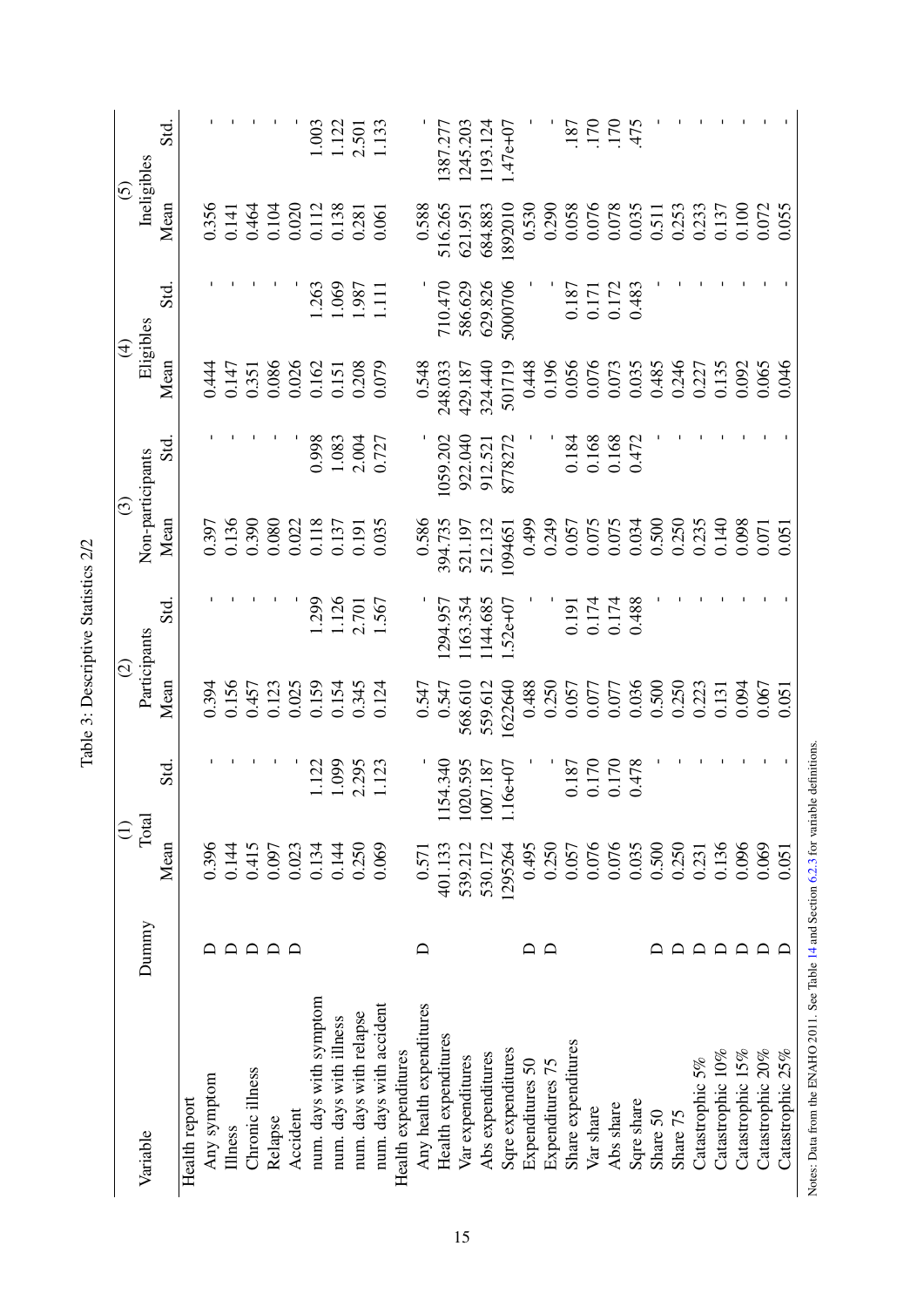obviously motivated by the cutoff value of 55 for the index and the institutional rules in general. We will formalize this assumption below.

As explained in Section [4,](#page-13-0) our treatment is coverage by public health insurance, which is defined as being enrolled in either SIS or EsSalud. It follows from the institutional rules that there is no reason to expect EsSalud coverage to change discontinuously when the threshold is crossed. Based on this, we will attribute such discontinuous changes to enrollment in SIS.

As described in Section [3.2,](#page-10-3) the IFH index is not the only variable that is related to eligibility. Other variables that are important in that respect are labor income, as well as water and electricity consumption. However, the IFH index is the most important criterion for eligibility. Moreover, and importantly, as for Essalud enrollment, we do not expect a discontinuity in any of those variables when crossing the eligibility threshold for the IFH index. Therefore, discontinuities around the eligibility threshold are plausibly related to the IFH index only.

Once we impose linearity, we can estimate the effects using the standard two-stage least squares instrumental variables estimator. Formally, we specify the first-stage equation that describes the relationship between enrollment into health insurance for individual *i*, *d<sup>i</sup>* , as a linear probability model

$$
d_i = \beta_0^d + \beta_1^d z_i^c + \beta_2^d e l i g_i + \beta_3^d z_i^c e l i g_i + \varepsilon_i^d,
$$

where  $z_i^c$  is the IFH index centered at its threshold and *elig<sub>i</sub>* is an indicator for eligibility. The secondstage equation for outcome variables  $y_i$  is, accordingly,

$$
y_i = \beta_0^y + \beta_1^y z_i^c + \beta_2^y d_i + \beta_3^y z_i^c elig_i + \varepsilon_i^y.
$$

When we use the two-stage least squares instrumental variables estimator with *elig<sup>i</sup>* as the instrument for  $d_i$  and controlling for the index  $z_i^c$  and its interaction  $z_i^c$ *elig<sub>i</sub>* with eligibility, then we will estimate the ratio  $\beta_2^y$  $\frac{dy}{2}/\beta_2^d$ . This can then be interpreted as a local average treatment effect, as proposed by [Imbens and](#page-36-14) [Angrist](#page-36-14) [\(1994\)](#page-36-14), provided that three assumptions hold. The local average treatment effect is the average effect of insurance coverage on the outcome, for those individuals who enroll when becoming eligible by crossing the threshold.

The first assumption we need to make is that if no insurance would be assigned to everybody around the threshold, then the distribution of the outcome conditional on the index would be smooth in the index  $z_i$  around zero.<sup>[26](#page-17-0)</sup> This assumption cannot be tested directly and is therefore the main assumption we will make. As we have argued before, the institutional rules suggest that it holds. We provide further, supportive evidence below.

The second assumption is that insurance status is monotone in eligibility. This holds by construction, as changing from a value of the index slightly higher than the threshold value to a value lower than the threshold value will make an individual eligible for insurance coverage.<sup>[27](#page-17-1)</sup> The final, third assumption is an exclusion restriction. It is that the value of the index,  $z_i$ , is independent of the outcomes, and in

<span id="page-17-0"></span><sup>&</sup>lt;sup>26</sup>This is slightly stronger than needed. Usually, it is enough to assume that the conditional expectation of  $y_i$  given  $z_i$  is smooth around the threshold. We make a slightly stronger assumption here in order to be able to estimate quantile treatment effects as well, as described below.

<span id="page-17-1"></span> $^{27}$ The assumption would be violated if an individual would buy insurance if she is not eligible, but not if she is eligible. See [Battistin and Rettore](#page-34-15) [\(2008a\)](#page-34-15) and [Klein](#page-36-15) [\(2010\)](#page-36-15) for related discussions.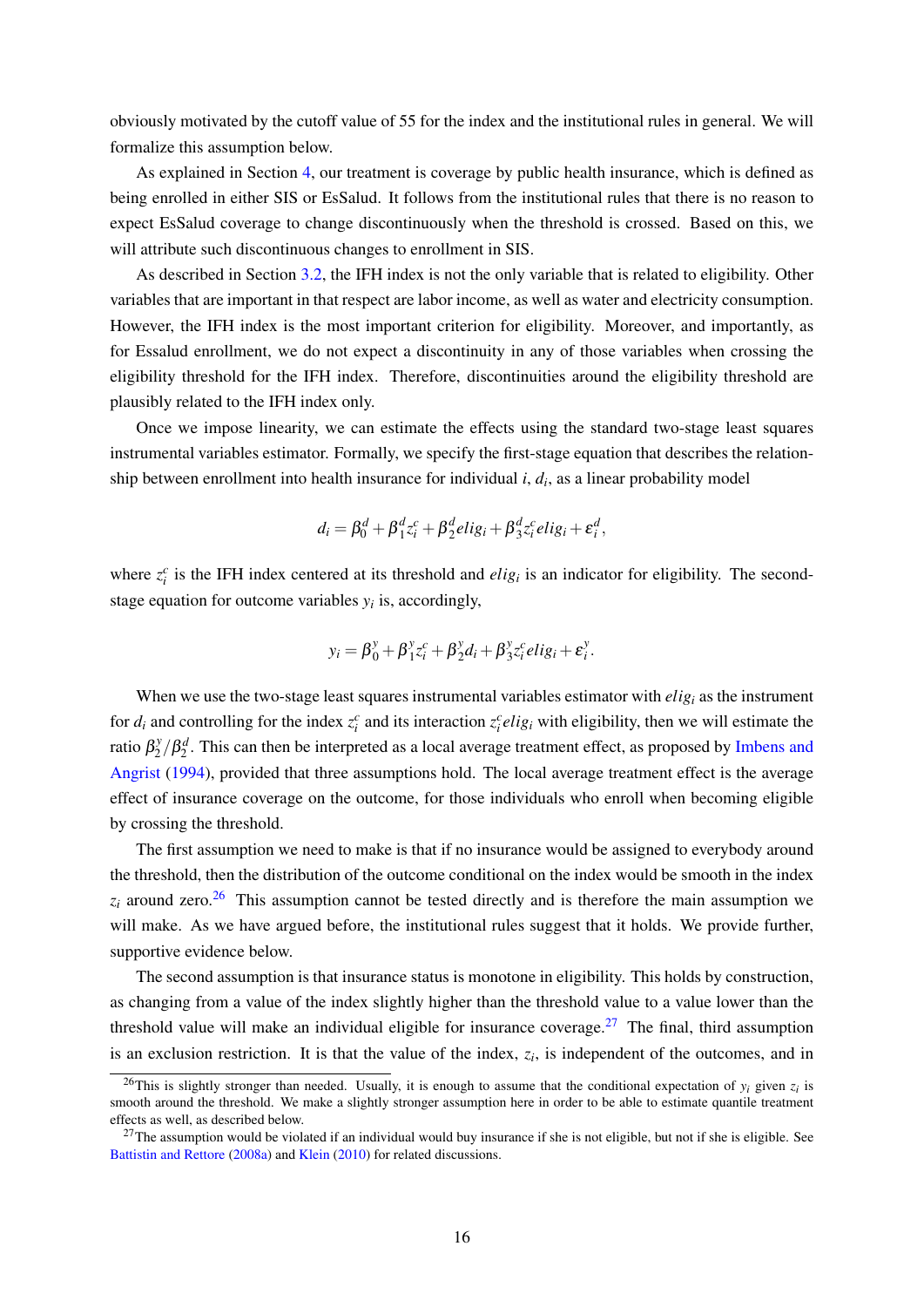

<span id="page-18-2"></span>

Notes: This and the following figures are based on ENAHO data for the year 2011 for Lima Province. See Section [4](#page-13-0) and Appendix [C](#page-43-0) for details on the data and on how the IFH index is computed.

particular  $\varepsilon_i^y$  $\frac{y}{i}$ .<sup>[28](#page-18-1)</sup> It would be violated if households would manipulate their answers to the government official in order to influence the value of the IFH index. As discussed in Section [3](#page-10-0) this is unlikely to be the case. We nevertheless test for manipulation in Section [7.1.](#page-27-1)

Under the same assumptions, it is also possible to estimate quantile treatment effects, as described in [Frandsen et al.](#page-36-16) [\(2012\)](#page-36-16). In Section [6.2.3](#page-24-0) we estimate the quantiles of the distribution of expenditures with and without insurance. The underlying idea is straightforward. While the local average treatment effect is an average, the quantile treatment effect is the change in, say, the median of the distribution an outcome that results from being covered by public health insurance for those who select to enroll when becoming eligible.

## <span id="page-18-0"></span>6 Results

#### 6.1 Graphical Analysis

We first graphically examine how enrollment into public health insurance is related to the IFH index. Figure [2](#page-18-2) shows the fraction of individuals enrolled into either SIS or EsSalud plotted against the IFH index centered at its threshold. The figure shows a discrete increase in the probability to be covered at the threshold, when moving from the right to the left, providing evidence on the importance of the IFH index as a criterion to determine whether an individual is eligible for the SIS program.<sup>[29](#page-18-3)</sup>

<span id="page-18-1"></span> $^{28}$ Again, for the same reason as above, mean independence usually suffices, but we make a stronger assumption in order to also estimate quantile treatment effects.

<span id="page-18-3"></span><sup>&</sup>lt;sup>29</sup>As explained before, we use this definition because individuals may have confused those two public insurance programs when answering the respective survey questions. It follows from the institutional rules that any discontinuity in the probability to be enrolled in either of those, at the threshold, can be attributed to individuals becoming eligible for SIS. It is, however,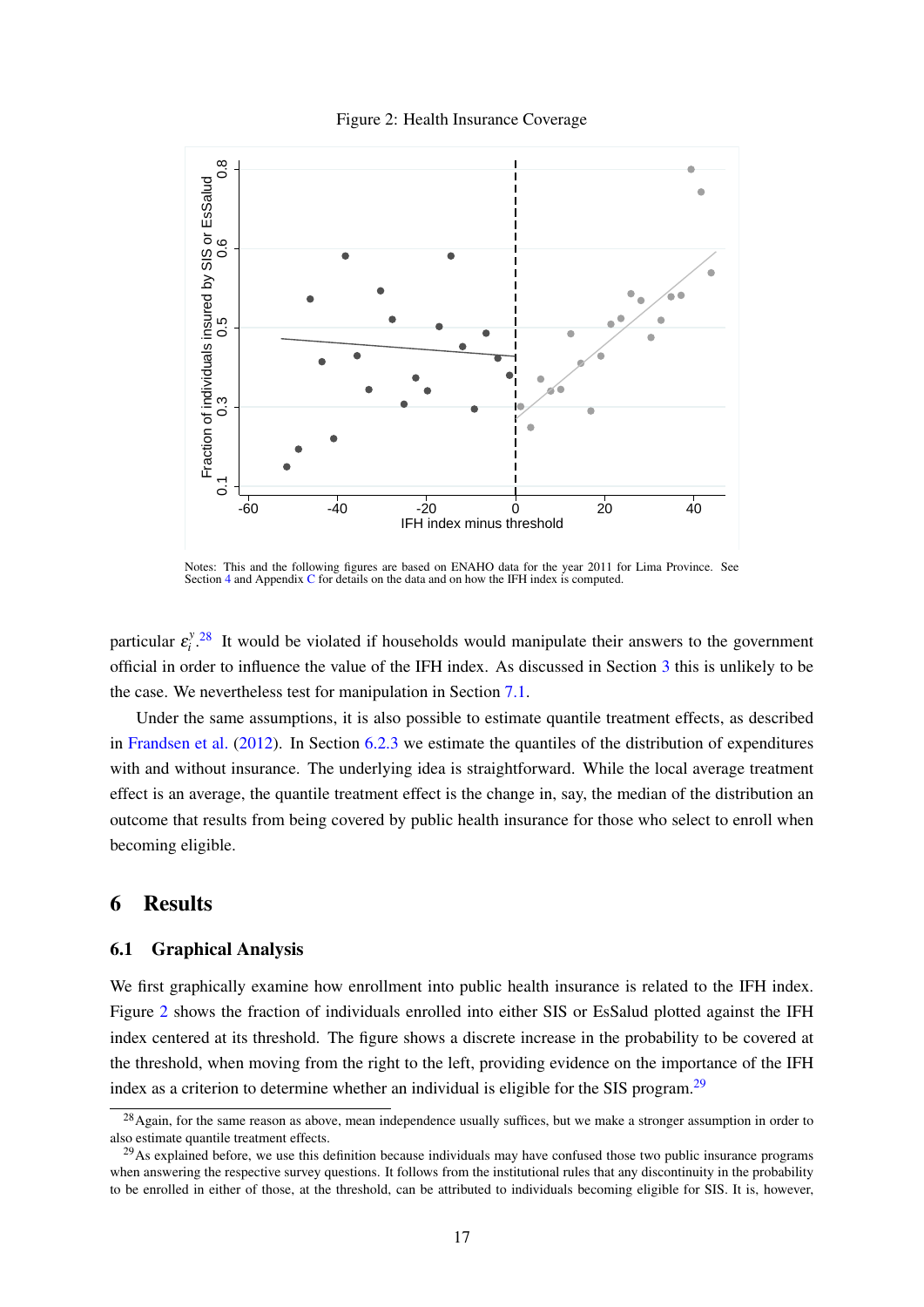<span id="page-19-4"></span><span id="page-19-2"></span>

<span id="page-19-5"></span><span id="page-19-1"></span>

<span id="page-19-3"></span>Besides, the figure shows that the probability to be enrolled into a public insurance is slightly decreasing in the welfare index among eligible individual to the left of the threshold. This means that poorer individuals are slightly more likely to be enrolled, which is in line with the government's goal to target the poor. To the right of the threshold, we see that the probability to be covered by public insurance is increasing in the welfare index. This is due to the fact that dependent employees are more likely to have a higher value of the index and are more likely to be covered by EsSalud. Besides, EsSalud offers voluntary paid plans for self-employed, which is a more common choice among individuals with a higher value of the welfare index.

Next, we investigate how four of the most important measures of health care utilization are related to insurance status.<sup>[30](#page-19-0)</sup> Figure [3a](#page-19-1) plots the probability that an individual has visited a doctor in the last four

likely that even if insurance status was perfectly measured we would not observe that the probability to be insured in SIS is zero for individuals with a welfare index above the threshold. There are two reasons for this. First, there is a certain level of leakage in the targeting strategy of SIS, which means that some individuals who are formally ineligible may still be able to obtain insurance. What is important for our identification strategy is that there is a discontinuity in the probability to be insured at the threshold. This is not a concern in that respect if at least some individuals are properly classified according to our index. Second, we construct the IFH index using survey data from the ENAHO rather than using the official data collected by SISFOH that is used to determine eligibility in practice. This may give rise to measurement error in the running variable. It is not a cause of concern as long as there is a positive probability for each individual that the index is measured correctly. [Battistin and](#page-34-16) [Rettore](#page-34-16) [\(2008b\)](#page-34-16) show that then, the observed discontinuity can be attributed to those individuals for whom the index is observed without error. See also [Hullegie and Klein](#page-36-17) [\(2010\)](#page-36-17) for an alternative parametric approach to estimating treatment effects in a regression discontinuity design with measurement error.

<span id="page-19-0"></span> $30$ The survey contains a wealth of variables related to health care utilization and outcomes. We provide a more comprehensive analysis using regressions below.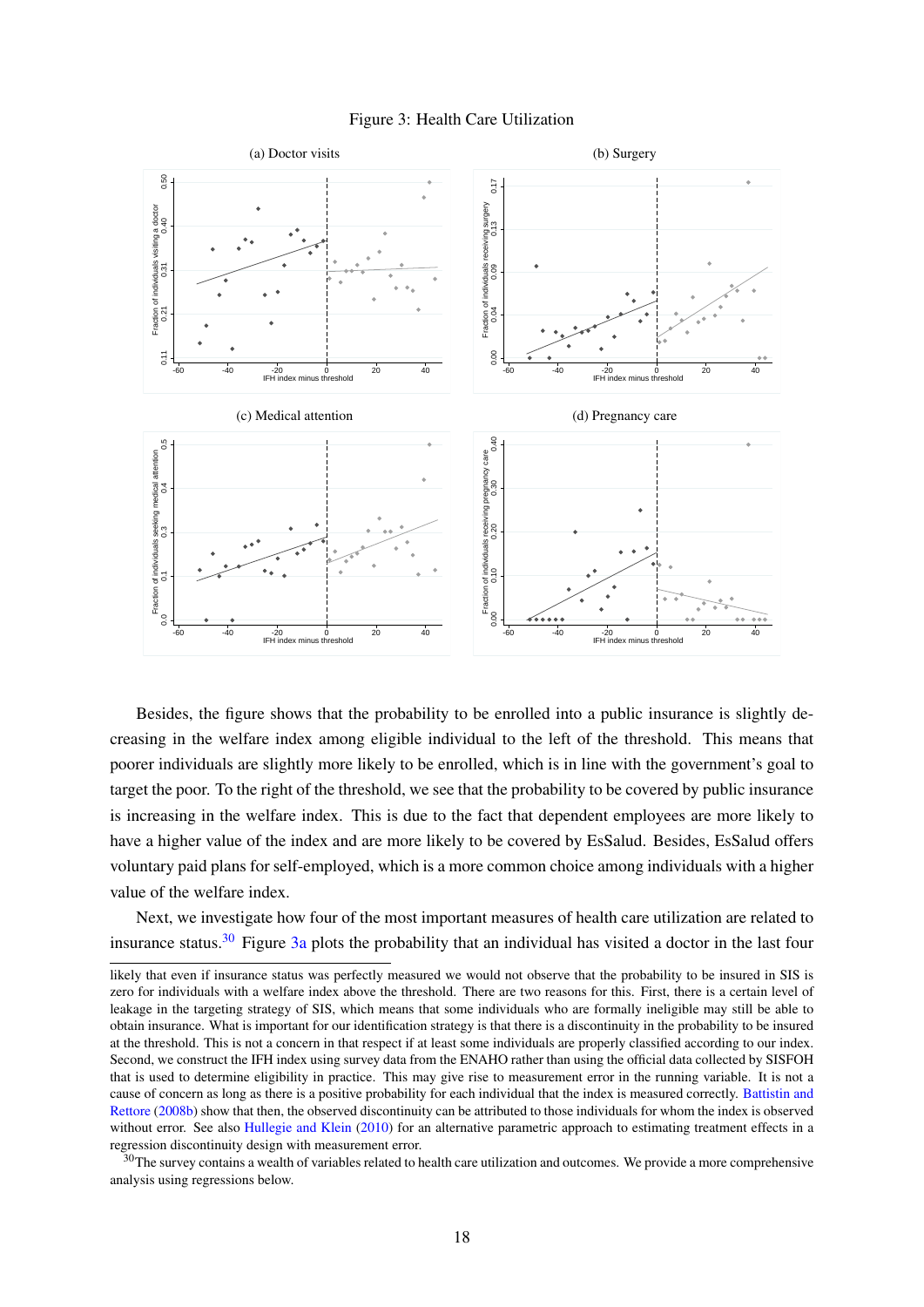<span id="page-20-1"></span>

|                  |                             | Estimates   | Ste.          |
|------------------|-----------------------------|-------------|---------------|
|                  | Participation (first stage) |             |               |
| $\boldsymbol{0}$ | <b>Health Insurance</b>     | $0.1403***$ | (0.0257)      |
|                  |                             |             | $F = 29.8023$ |
| Utilization      |                             |             |               |
| 1                | Any doctor visit            | $0.5149***$ | (0.1954)      |
| 2                | Medicines                   | $0.5271***$ | (0.2045)      |
| 3                | Analysis                    | $0.2056**$  | (0.0921)      |
| 4                | X-rays                      | $0.1297*$   | (0.0712)      |
| 5                | Other tests                 | 0.0508      | (0.0413)      |
| 6                | Dental care                 | 0.0660      | (0.1231)      |
| 7                | Ophthalmological care       | 0.0356      | (0.0841)      |
| 8                | Glasses 1/.                 | $-0.0305$   | (0.0693)      |
| 9                | Vaccines                    | 0.2884**    | (0.1317)      |
| 10               | Kids check 2/.              | 0.0678      | (0.2610)      |
| 11               | Birth control               | $-0.1443$   | (0.0934)      |
| 12               | Other treatments            | 0.1763      | (0.1616)      |
| 13               | Hospital                    | 0.1484      | (0.0931)      |
| 14               | Surgery                     | $0.2567***$ | (0.0881)      |
| 15               | Pregnancy care 3/.          | $0.6504**$  | (0.2931)      |
| 16               | Child birth 3/.             | 0.1900      | (0.1593)      |
| $1 - 16$         | Any of the above            | 0.4377**    | (0.1860)      |

Table 4: Effect of Health Insurance on Health Care Utilization

weeks against the welfare index. We see that becoming eligible for health insurance, that is moving from the right to the left of the threshold, is related to an increase in utilization. Figure [3b,](#page-19-2) [3c](#page-19-3) and [3d](#page-19-4) show that also the probability to undergo surgery, to receive medical attention and to receive pregnancy care increase, respectively.

#### <span id="page-20-3"></span>6.2 Main Analysis

Next, we analyze more formally how insurance status and outcome variables are related to eligibility. For this, as described in Section [5](#page-14-0) above, we use two-stage least squares instrumental variables regression. Throughout, we control for age, gender, whether the head of the household is female, the number of household members, and years of education. $31$  We first use the full sample and control for separate linear relationships between insurance status and outcomes, respectively, to the left and to the right of the eligibility threshold. The endogenous variable is enrollment into public insurance and the instrument is eligibility according to the welfare index.

Table [4](#page-20-1) shows the results.<sup>[32](#page-20-2)</sup> We estimate the local effect of eligibility to be a 14 percent increase in insurance enrollment. This corresponds to the size of the discontinuity in Figure [2.](#page-18-2) The effect is highly statistically different from zero.

Notes: Except for kids check, pregnancy care and child birth *N* = 4,161. See Table [13](#page-41-0) for variable definitions. 1/. Not covered by SIS. 2/. Question applied for kids under 10, *N* = 649. 3/. Question applied for women in fertile age, *N* = 1,182. \* *p* < 0.10 \*\* *p* < 0.05 \*\*\* *p* < 0.01.

<span id="page-20-2"></span><span id="page-20-0"></span><sup>&</sup>lt;sup>31</sup>See Section [7.4](#page-29-0) for results without controlling for covariates.

 $32$ In Table [18](#page-48-0) in Appendix [D.1](#page-48-1) we provide ordinary least squares estimates corresponding to the ones reported here and in the following two tables.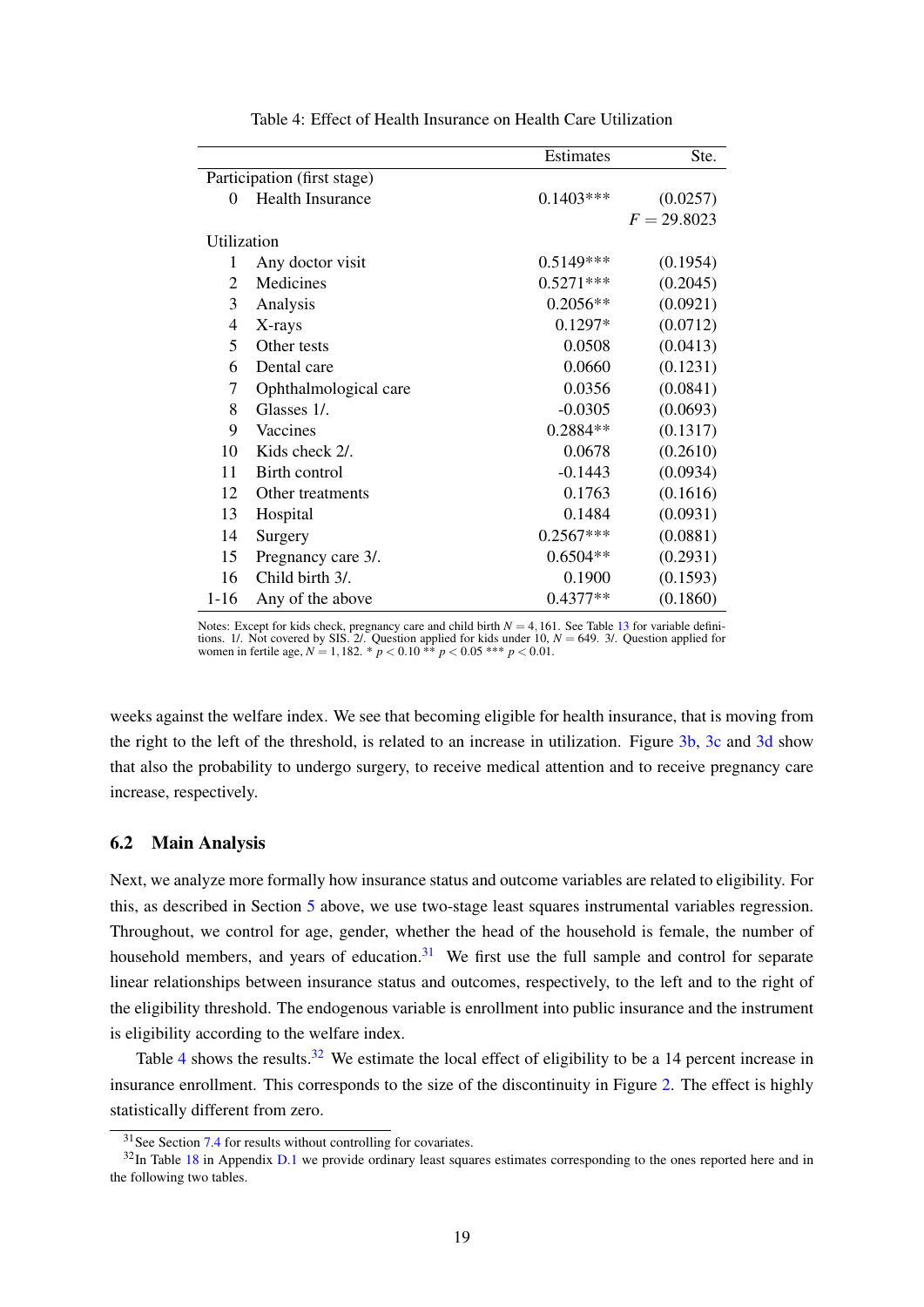#### 6.2.1 Health Care Utilization

We examine the effect of SIS on the use of 16 health services, including those in Figure  $(3)$ . We find that it has a large and significant effect on six of them. In particular, being covered by health insurance increases the probability of visiting a doctor in the four weeks prior to the interview by 51.5 percentage points. The probability of obtaining medicines in the same four weeks increases by 52.7 percentage points. Moreover, health insurance increases the probability of performing at least some medical analysis by 20.6 percentage points. Taken together, these three results suggests that covered individuals are more likely to see a doctor who then performs an analysis or prescribes a drug, in line with the idea that covered individuals receive medical care that caters better to their needs. This is remarkable because Peru is a country in which poor individuals are accustomed to not receiving any professional diagnosis and where drugs can also be bought in a pharmacy without a prescription.

We also find health insurance coverage to have significantly positive effects on two measures of preventive care. The probability of being vaccinated in the three months prior to the interview increases by 28.9 percentage points, and women at fertile age are 65.0 percentage points more likely to control their pregnancy in the previous twelve months. $33$ 

The effect on the likelihood to receive surgery is also positive. It increases by 25.7 percentage points. In Section [6.2.3](#page-24-0) below we show that at least some individuals pay themselves for these surgeries, which suggests that health insurance coverage increases the likelihood that they find it worthwhile to do so.

At the same time, Table [4](#page-20-1) shows that health insurance coverage has no significant effects on utilization of dental and ophthalmological care during the previous three months, and also not on hospitalization. This can be explained by supply limitations. The health care centers of MINSA provide only basic services. Individuals are sent to hospitals in order to visit a specialist, which also includes dentists and ophthalmologists. This, together with the shortage of dentists and ophthalmologists described in Section [3.1](#page-10-4) explains our finding. As for hospitalization, as described in the same section above, hospitals lacked equipment and there were budget problems that led to hospitals charging for services that are formally covered by the health insurance. This likely explains why we do not find any positive effect for hospitalization.

Eyeglasses are not included in the list of health insurance benefits. We nevertheless estimated the effects of insurance on the probability to obtain glasses, because in principle, being insured could have an effect because a doctor, for instance, could advise the individual to get new glasses when performing another treatment. We find that insurance coverage has no significant effect on this.<sup>[34](#page-21-1)</sup>

It is interesting to complement these results with statistics on reasons stated by individuals for why they did not visit a health care center for those individuals who had a health incident. Table [5](#page-22-0) shows that the most important reasons were that individuals do not have money, consider the health incident not big enough, and lack time. Instead, they seem to resort to self-medication, which likely means that they buy some drugs at the pharmacy. This suggests that coverage by SIS may directly affect the 14 percent of the individuals who state that they do not have money to visit a health care center and possibly also the 43 percent who state that the health incident is not big enough. It may have less of an impact on the individuals who state that they lack time to seek medical attention, as SIS does not cover foregone

<span id="page-21-0"></span> $33$ We do not observe whether a woman is pregnant. Therefore, in principle, this includes the effect of insurance on becoming pregnant.

<span id="page-21-1"></span> $34$ One can also see this as a placebo test in addition to the tests we perform in Section [7](#page-27-0) below.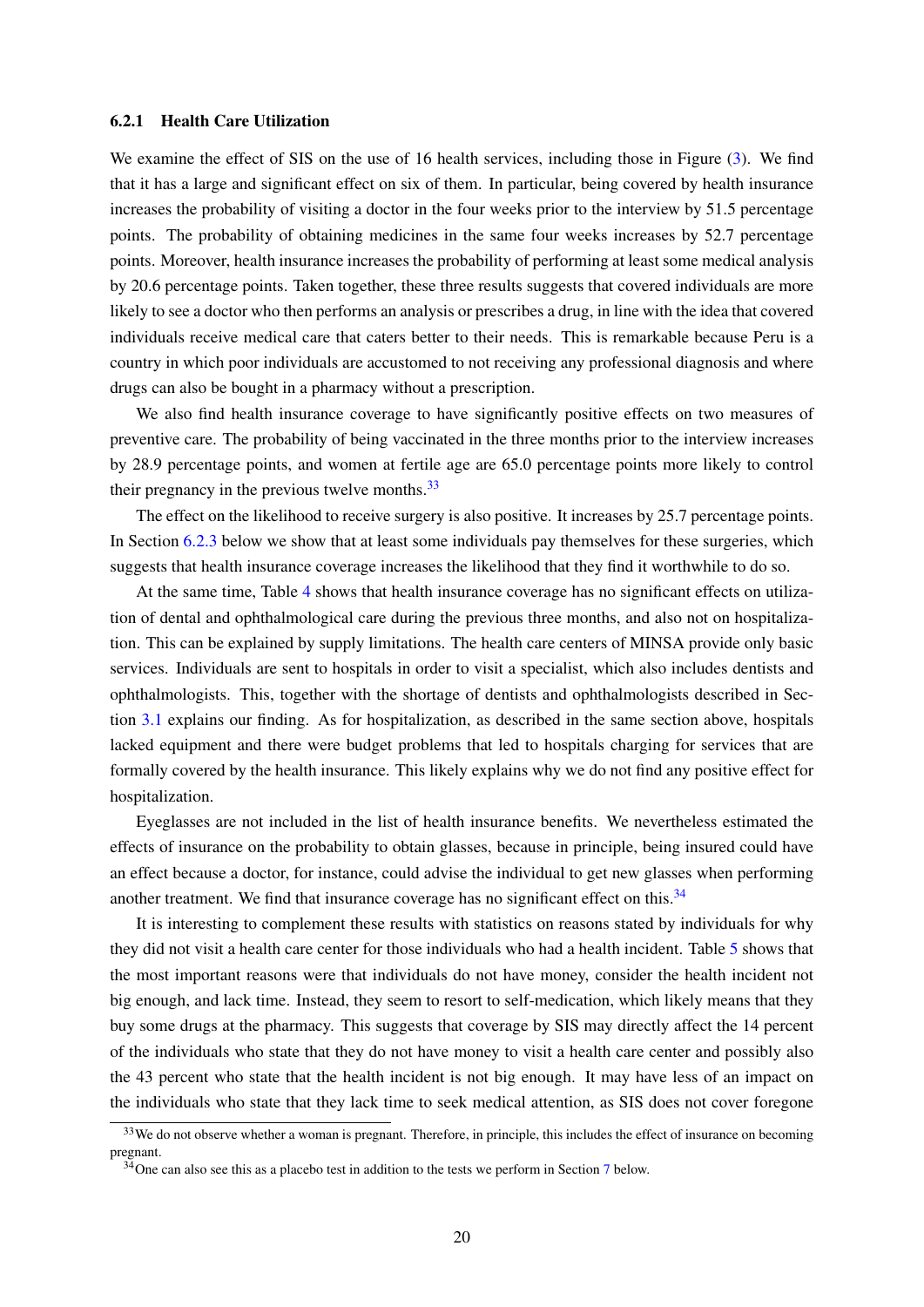| Stated reason                   | Percentage |
|---------------------------------|------------|
| Do not have money               | 0.1401     |
| Live far                        | 0.0088     |
| Attention takes too much time   | 0.0641     |
| Do not trust doctors            | 0.0320     |
| Health incident not big enough. | 0.4322     |
| Prefer using homemade medicines | 0.0327     |
| Do not have insurance           | 0.0182     |
| Use self-medication             | 0.1677     |
| Lack of time                    | 0.1954     |
| Abuse of health staff           | 0.0113     |
| Other reasons                   | 0.0333     |

<span id="page-22-0"></span>Table 5: Stated Reasons for not Visiting a Health Care Center

Notes: Out of the 4,161 individuals in our sample 2,418 report of a health incident. The question was asked to the 1,592 individuals who did not visit a health care center. Multiple answers were possible.

wages.

### 6.2.2 Curative versus Preventive Use

In Section [2](#page-8-0) we have argued that health insurance coverage may have positive effects on curative and preventive care and that it depends on the institutional details where effects will be stronger. We have argued that we expect the effects on preventive care to be relatively modest because the system does not provide any incentive to do so.

Ideally, in order to shed light on this, we would observe whether, for instance, a doctor was visited for preventive or curative reasons. However, out of the 12 health services in Table [4,](#page-20-1) five may either have a curative purpose or a preventive one: doctor visits, medicines, analysis, X-rays and other tests. A second group of three variables is more likely related to curative use: hospitalization, receiving surgery and birth delivery.

An important question of the survey is whether the individual experienced any symptom of an illness or a health problem during the last 4 weeks. We will also use this question as an outcome in Table [8.](#page-27-2)<sup>[35](#page-22-1)</sup> We also construct an indicator from this information and interact it with the first five variables in Table [4.](#page-20-1)<sup>[36](#page-22-2)</sup> This means that the outcome is the joint event of experiencing a health problem and going to the doctor. Proceeding in that way allows us to only consider doctor visits, for instance, for those individuals with health problems, which we then interpret as curative use. Panel A in Table [6](#page-23-0) shows the results. Insured individuals are 56.4 percentage points more likely to receive medical attention than uninsured ones. Coverage also increases the probability of visiting a doctor with curative purposes by 55.5, the probability of obtaining medicines by 51.4 percentage points and the probability to conduct medical

<span id="page-22-1"></span> $35$  For those who reported any problem, there is a question on where they went for help. The variable " $0$ " Medical attention" in Table [6](#page-23-0) is equal to 1 if the individual went to a health institution such as a MINSA hospital or a private doctor, and equal to 0 otherwise, for instance when the individual went to a drug store and basically did not receive any professional advice. The variable is also 0 if the individual did not report any health problem.

<span id="page-22-2"></span> $36T<sub>O</sub>$  be precise, in the questionnaire, individuals are asked whether they saw a doctor, for instance. On top of that, they are asked whether they experienced health problems and then, if they answer with "yes", again whether they saw a doctor. In our data, the answer to the first, general question is always yes if the one for the more specific question is yes. This concerns outcomes 1 to 5 in Table [6.2.](#page-20-3)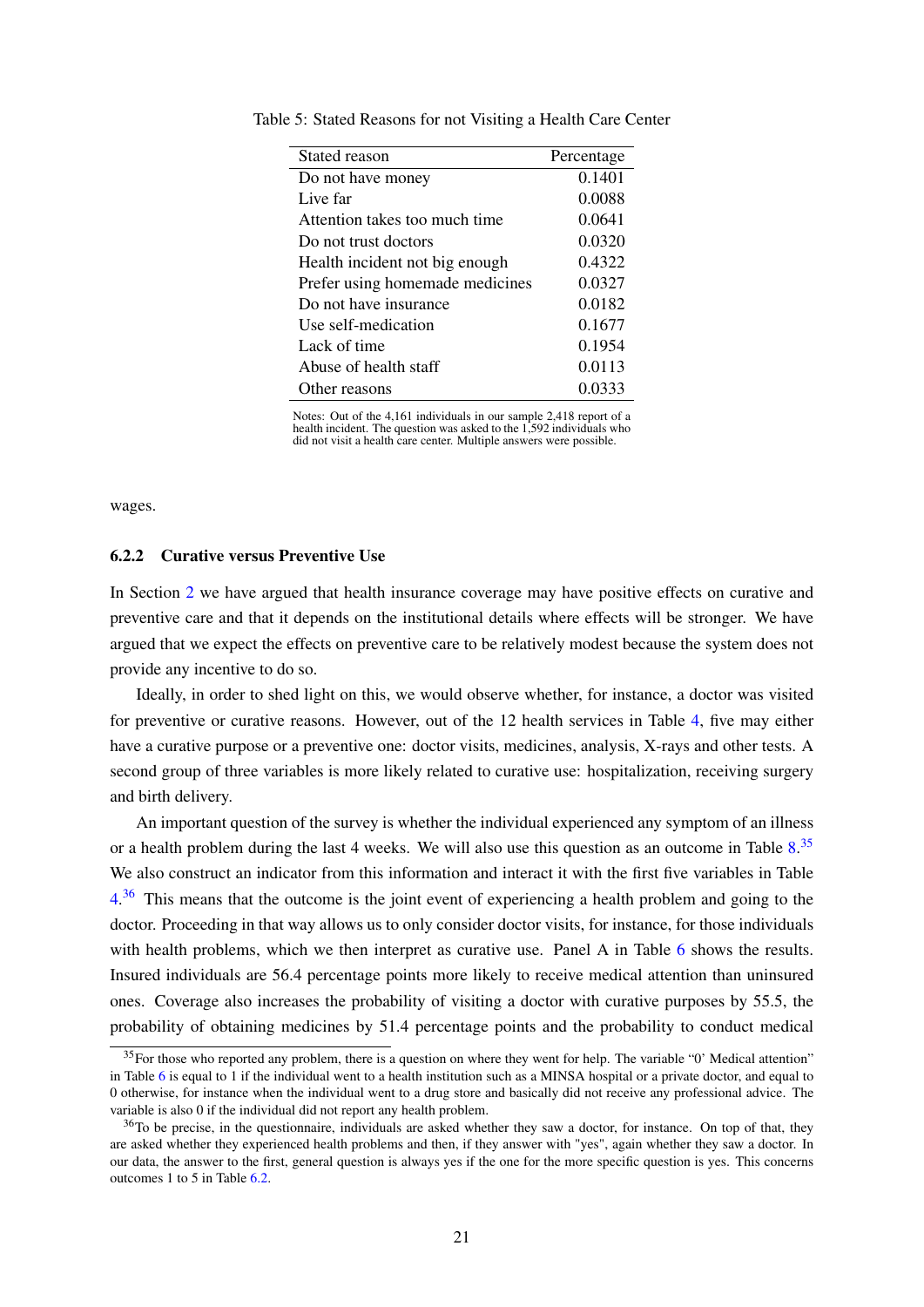<span id="page-23-0"></span>

|                        |                         | Estimates   | Ste.     |
|------------------------|-------------------------|-------------|----------|
| A. Curative            |                         |             |          |
| $0^{\prime}$           | Medical attention       | $0.5635***$ | (0.1741) |
| $1^{\prime}$           | Doctor visits           | $0.5554***$ | (0.1729) |
| $2^{\circ}$            | Medicines               | $0.5135***$ | (0.1676) |
| 3'                     | Analysis                | $0.1788**$  | (0.0863) |
| $4^{\circ}$            | X-rays                  | 0.0926      | (0.0667) |
| 5'                     | Other tests             | 0.0382      | (0.0319) |
| 13                     | Hospital                | 0.1484      | (0.0931) |
| 14                     | Surgery                 | $0.2567***$ | (0.0881) |
| 16                     | Child birth             | 0.1900      | (0.1593) |
| $1' - 5'$ , 13, 14, 16 | Any of the above        | $0.7402***$ | (0.1981) |
| <b>B.</b> Preventive   |                         |             |          |
| 9                      | Vaccines                | $0.2884**$  | (0.1317) |
| 10                     | Kids check              | 0.0678      | (0.2610) |
| 11                     | Birth control           | $-0.1443$   | (0.0934) |
| 15                     | Pregnancy care          | $0.6504**$  | (0.2931) |
| 6 <sup>o</sup>         | Planning 1/.            | $-0.0412$   | (0.2447) |
| $7^{\circ}$            | Iron $2/$ .             | 0.6127      | (0.4954) |
| 8'                     | Preventive campaign 3/. | 0.0344      | (0.0696) |
| $6'$ -8', 9-11,15      | Any of the above        | $0.2743*$   | (0.1626) |

Table 6: Effect of Health Insurance on Curative and Preventive Use

analysis by 17.9 percentage points. When we group these variables together, then we find that insurance increases the probability of using at least one curative service by 74.0 percentage points.

A third group of four variables clearly has a preventive nature: reception of vaccines, growth controls of healthy children, reception of birth control methods and pregnancy care (variables 9-11 and 15 in Table [4\)](#page-20-1). On top of that, the survey includes specific questions on preventive uses in the last 3 months. It is related to family planning for women at fertile age, reception of iron supplements for pregnant women and children under three years old, and information on prevention of sicknesses.

In line with our expectations, effects on preventive care are weaker. We do, however, find positive effects on pregnancy care and on receiving vaccines. We find that women of fertile age are 65.0 percent-age points more likely to control their pregnancy relative to their uninsured peers.<sup>[37](#page-23-1)</sup> Moreover, we find a 28.9 percentage point increase in the probability to be vaccinated.<sup>[38](#page-23-2)</sup>

The picture that emerges is—in line with expectations formed by the conceptual framework in Sec-tion [2](#page-8-0) and the institutional details in Section [3—](#page-10-0)that insurance coverage has a strong positive effect on the use of curative services and a less strong positive effect on the use of preventive care. It is particularly interesting to compare these results to the ones by [Miller et al.](#page-37-6) [\(2013\)](#page-37-6) for Colombia, where the system

Notes: Total: *N* = 4,161, kids check: *N* = 649, pregnancy care: *N* = 1,182, planning: *N* = 1,181, iron: *N* = 343. Standard errors in parentheses. \* p<0.10 \*\* p<0.05 \*\*\* p<0.01. 1/. Family planning for women at fertile age. 2/. Reception of iron supplements for pregnant women and children less than three years old. 3/. Information on prevention of sickness.

<span id="page-23-1"></span> $37$ [Parodi](#page-37-2) [\(2005\)](#page-37-2) finds positive effects of SIS on pregnant women and especially those who live in urban areas. However, his evaluation does not control for selection into insurance.

<span id="page-23-2"></span> $38$ The last variable indicates whether there was any preventive use. Clearly, in theory, the effect on this probability has to be at least as big as the effect on vaccines, say, because an effect on vaccines implies an effect on any use. We did not impose this here and indeed find that the effect on any use is slightly smaller than the effect on receiving vaccines. However, the difference could also be due to estimation error.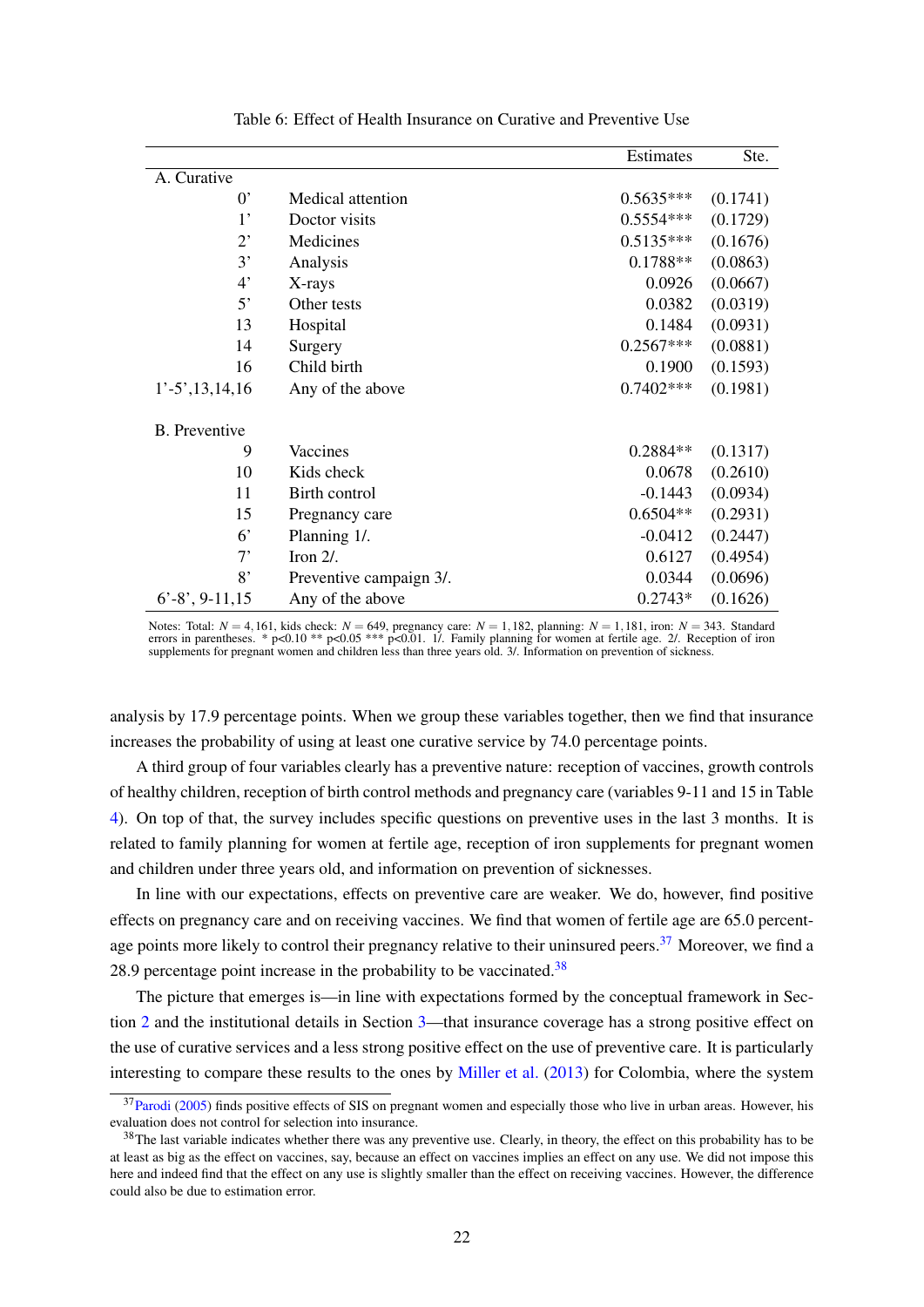<span id="page-24-1"></span>

|                |                                      | Estimates   | Ste.         |
|----------------|--------------------------------------|-------------|--------------|
| 1              | Any health expenditures              | 0.2916      | (0.1955)     |
|                |                                      |             |              |
| $\overline{2}$ | Health expenditures                  | 1018.8250** | (440.8071)   |
| 3              | Absolute deviation expenditures      | 809.5140**  | (385.2883)   |
| 4              | Absolute value residual expenditures | 608.7793*   | (369.3996)   |
| 5              | Sqre residual expenditures           | 8.555e+06*  | $(4.77E+06)$ |
| 6              | Expenses 50                          | 0.2862      | (0.1958)     |
| 7              | Expenses 75                          | 0.2716      | (0.1655)     |
|                |                                      |             |              |
| 8              | Share expenditures                   | 0.1107      | (0.0799)     |
| 9              | Absolute deviation share             | 0.0702      | (0.0730)     |
| 10             | Absolute value residual share        | 0.0698      | (0.0730)     |
| 11             | Sqre residual expenditures           | 0.1422      | (0.2277)     |
| 12             | Share 50                             | $0.5308**$  | (0.2107)     |
| 13             | Share 75                             | $0.3474**$  | (0.1760)     |
|                |                                      |             |              |
| 14             | Catastrophic 5%                      | $0.4059**$  | (0.1777)     |
| 15             | Catastrophic 10%                     | $0.2907**$  | (0.1407)     |
| 16             | Catastrophic 15%                     | 0.1750      | (0.1148)     |
| 17             | Catastrophic 20%                     | 0.1448      | (0.0998)     |
| 18             | Catastrophic 25%                     | 0.0485      | (0.0856)     |

#### Table 7: Effect of Health Insurance on Health Expenditures

Notes: . Standard errors in parentheses. \* p<0.10 \*\* p<0.05 \*\*\* p<0.01.

provides larger incentives for preventive care, as already discussed in Section [1.](#page-3-3) And indeed, [Miller](#page-37-6) [et al.](#page-37-6) obtain a positive effect on preventive use and no effect on curative use, we obtain effects mainly in curative use. Nevertheless, we do find some effects on preventive care, in particular on the probability to be vaccinated and to receive pregnancy care.

#### <span id="page-24-0"></span>6.2.3 Expenditures

Given our previous finding of positive effects in usage mainly for curative purposes, it is interesting to ask what the effect of health insurance coverage is on out-of-pocket health expenditures. We have argued in Section [2](#page-8-0) that it is unclear whether the effect is negative or positive. Obviously, it could be negative because coverage means that individuals do not have to pay for certain treatments anymore. But it could also be positive if medical attention convinces individuals to actually spend more on their health themselves.

The literature has used a number of measures of health expenditures. These either attempt to measure expected health expenditures, their variability—health risk—, or the likelihood to incur catastrophic health expenditures.

Table [7](#page-24-1) presents the effect of SIS on a number of variables constructed from annual health expen-ditures at the individual level.<sup>[39](#page-24-2)</sup> The first dependent variable is a dummy equal to one if the individual incurs in annual health expenditures. We find no significant effect.

<span id="page-24-2"></span> $39$ See also the variable descriptions in Table [14.](#page-42-0) We also experimented with more sophisticated variability measures and found similar results.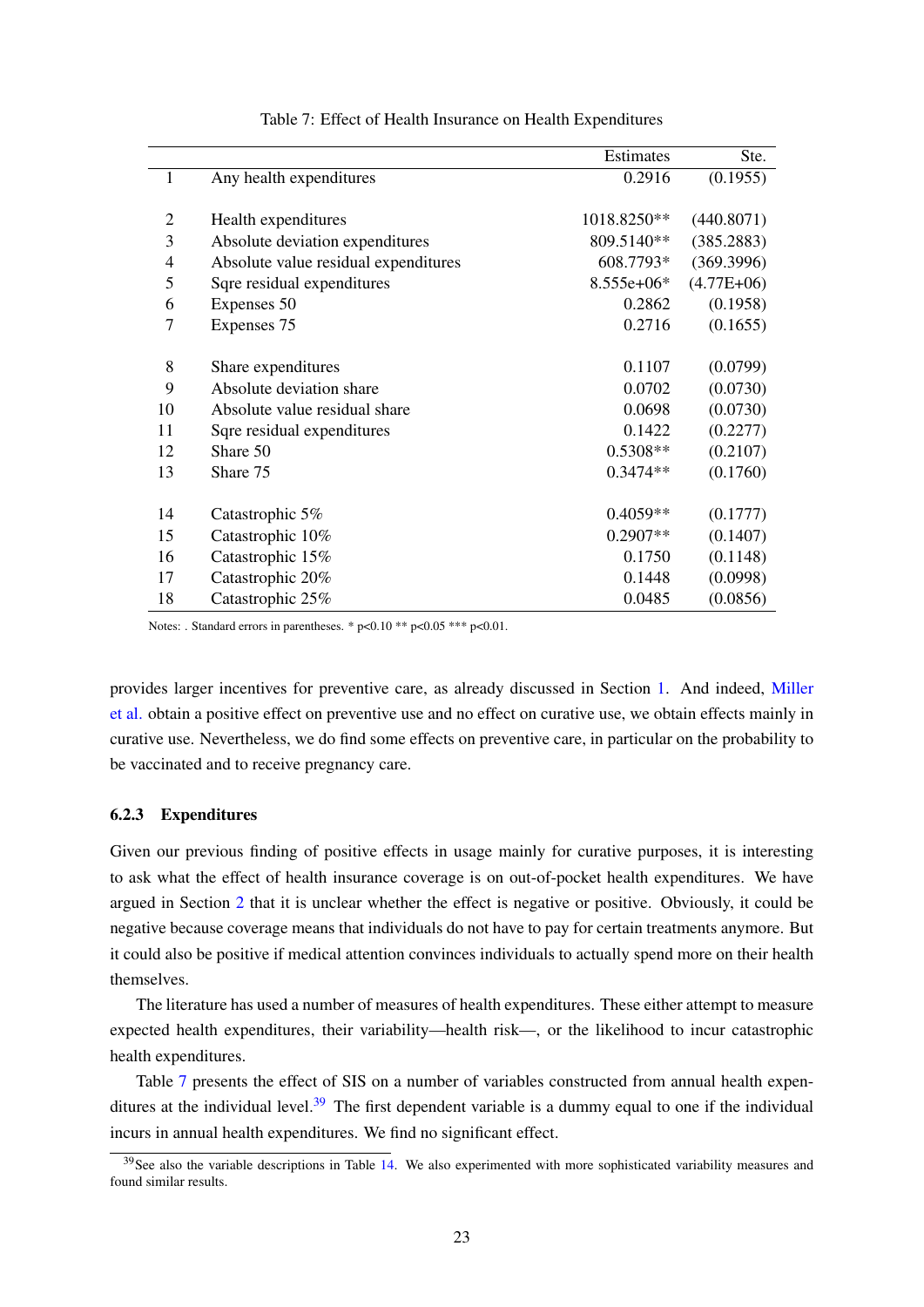The second variable is the level of annual health care expenditures. The results suggests that insurance actually increases the mean annual spending by about 1,000 Soles, which corresponds to around 380 U.S. dollars,—in line with the idea that individuals are motivated to spend more on their health when using medical services more often. We also examine a possible effect on the variability of medical spending. Our variability measure in the third specification, similar to the one used by [Miller et al.](#page-37-6) [\(2013\)](#page-37-6), is the mean absolute deviation of health expenditures, calculated separately by insurance status. Specification 4 and 5 are based on residuals obtained from a regression of health expenditures on the value of the index, insurance status and the interaction of these two variables. The former uses the absolute value of the residual and the latter the square. Effects are only significant at the 10 percent level. We find no effects on the probability that health expenditures exceed the 50th or 75th percentile of the distribution of health expenditures in the entire population.

In order to control for a possible income difference between the control and treatment groups, we also analyze the effect of insurance on the share of annual health expenditures at the individual level on annual household income per capita. The results are presented in row 8 to 13 and correspond to those in row 2 to 7. Now we find a positive effect on the probability to incur high expenditures.

We also analyzed whether SIS changes the probability of an individual incurring catastrophic health expenditures. Health spending are defined as catastrophic if share expenditures exceeds a certain threshold. The cutoffs for this are manifold. On the one hand, we calculate the 50th and 75th percentile of the distribution of the share and find that SIS increases the probability that this share exceeds the 50th and 75th percentile by 53.1 and 34.7 percentage points respectively. On the other hand, following [Wagstaff](#page-38-3) [and Lindelow](#page-38-3) [\(2008\)](#page-38-3), we use the thresholds 5, 10, 15, 20 and 25 percent. We find that health insurance coverage increases the probability that individual health expenditures exceed 5 and 10 percent of the per capita household income by 40.6 and 29.1 respectively. We do not find significant effects for higher cutoffs. These results are similar to those obtained by [Wagstaff and Lindelow](#page-38-3) [\(2008\)](#page-38-3) for China, who found that insurance increases the risk of incurring high and catastrophic spending.

Overall, it is remarkable that we never find a negative effect on either expected health expenditures or measures of variability or risk of high expenditures. [Miller et al.](#page-37-6) [\(2013\)](#page-37-6), in contrast, find for Colombia that insurance lowers both mean inpatient medical spending and its variability.

In addition, we quantify the effects of health insurance coverage on the entire health expenditure distribution. We follow [Frandsen et al.](#page-36-16) [\(2012\)](#page-36-16) for this. Figure [4](#page-26-0) shows the estimates of the quantiles of the distribution of health expenditures with and without health insurance coverage, as well as the confidence intervals. Overall, we find that insurance has positive effect only on the higher end of the distribution. This could be due to the fact that insured individuals usually receive free medical care from SIS and uninsured individuals are not aware of their health status or who might give up on care because of its price. In that sense, it is surprising that we do not see health expenditures to be higher for uninsured individuals. This finding, however, is in line with our finding of stark differences in health care utilization—uncovered individuals may simply not receive much attention or treatment of any kind.

Coming back to the finding that insurance coverage has a positive effect on the higher end of the distribution, one explanation could be that individuals pay for part of the medical services because SIS includes maximum levels of coverage or, as we have previously discussed in Section [3.2,](#page-10-3) because some MINSA hospitals have charged for some services that are formally covered by the insurance.

In order to explore further why the effect of SIS on health spending is positive only for individuals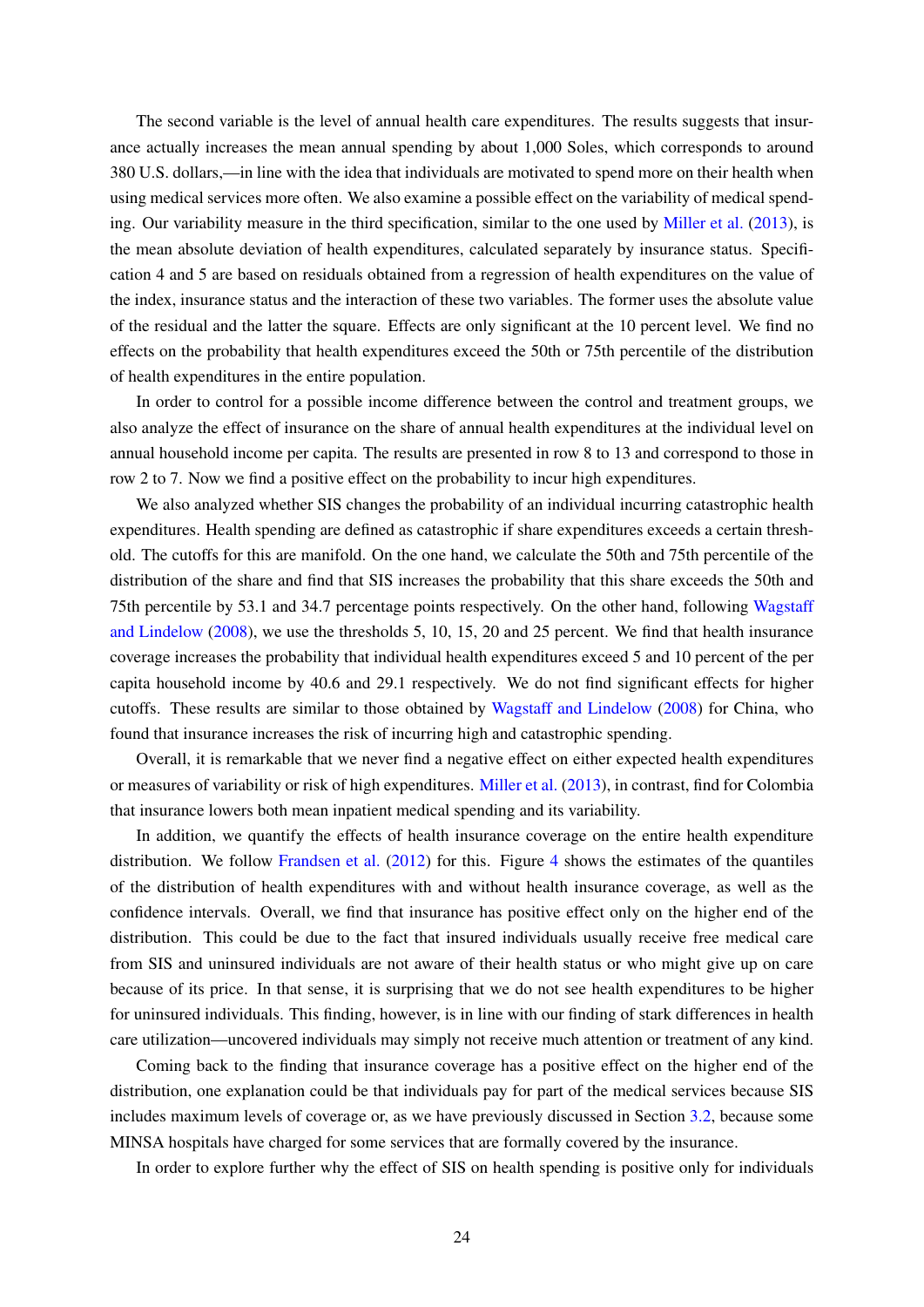#### Figure 4: Health Expenditures by Quantile

<span id="page-26-0"></span>

Notes: The figure shows the percentiles of the distribution of expenditures with and without health insurance, along with 95 percent confidence intervals. See [Frandsen et al.](#page-36-16) [\(2012\)](#page-36-16) for details on the implementation.

with high health expenditures, we select individuals whose welfare index is close to the threshold, the 20 percent closest to the left and the 20 percent closest to the right. We then divide individuals into four groups, those who are eligible and those who are not and at the same time into those with low health expenditures, defined as those below 50 percent, and those with high health expenditures, defined as those above 80 percent. The idea is that by comparing eligible to ineligible individuals with high expenditures, for instance, we can get an indication for which expenditures actually increased for the high-spenders.

In Table [22](#page-51-0) in Appendix [D](#page-48-2) we report statistics for those four subgroups.<sup>[40](#page-26-1)</sup> First, consistently with our general results, in almost all cases the utilization of medical services is larger for eligible individuals, as compared to ineligible individuals. Second, we see that the differences between eligible and non-eligible individuals are larger for individuals with high expenditures as compared to those with low expenditures in the case of doctor visits, analysis, X-rays and surgery. This finding is consistent with the idea that individuals reach maximum levels of coverage and pay themselves for getting complex treatments, as already discussed in Section [2.](#page-8-0) Additionally, as explained in Section [3](#page-10-0) above, some MINSA hospitals may have charged for services that are usually covered by SIS.

Such rises in health care expenditures are usually seen in a critical way. However, one may also argue that it is an open question whether this is justified here. On the one hand, the increase in expenditures can be seen as an additional burden to the individuals, possibly also increasing the volatility of expenditures. On the other hand, it could also indicate increased accessibility to health care, in response to them getting the idea of using medical services in response to being insured. Finally, as some treatments are at least partly covered by SIS, one may argue that the overall price of a treatment is lower when they insured by

<span id="page-26-1"></span> $^{40}$ Birth control is excluded from the analysis because it contains only a few observations.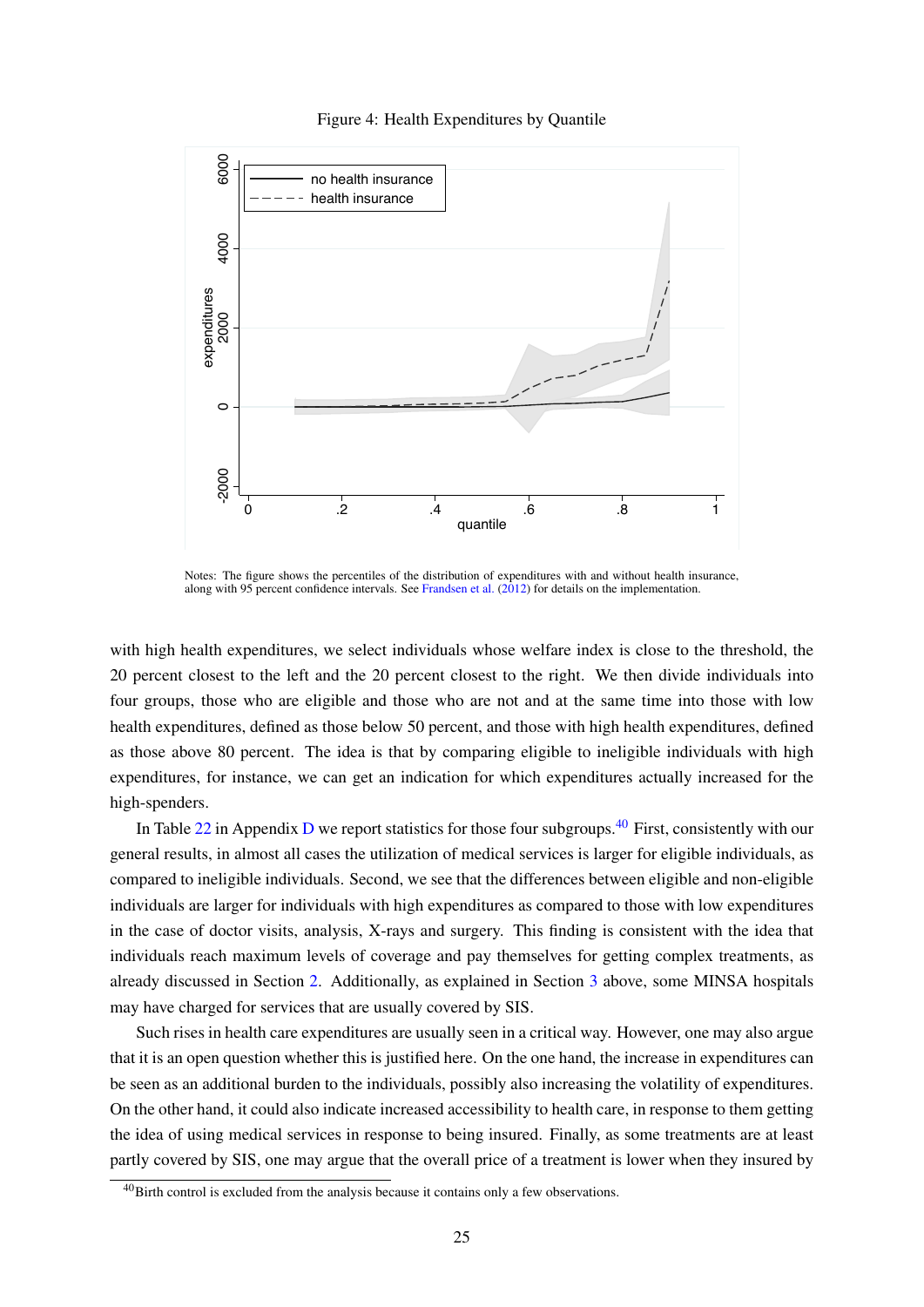<span id="page-27-2"></span>

|   |                         | Estimates  | Ste.     |
|---|-------------------------|------------|----------|
|   | Symptom                 | 0.2655     | (0.1942) |
| 2 | <b>Illness</b>          | $0.3158**$ | (0.1465) |
| 3 | Chronic illness         | 0.0754     | (0.1736) |
| 4 | Relapse                 | 0.0601     | (0.1113) |
| 5 | Accident                | 0.0714     | (0.0591) |
| 6 | Num. days with symptom  | 0.4004     | (0.4898) |
| 7 | Num. days with illness  | $0.6078*$  | (0.3607) |
| 8 | Num. days with relapse  | 0.8262     | (0.9162) |
| 9 | Num. days with accident | 0.5295     | (0.4494) |

Table 8: Effect of Health Insurance on Health

Notes:  $N = 4,161$ . Standard errors in parentheses. \*  $p < 0.10$  \*\*  $p < 0.05$ \*\*\* p<0.01.

SIS. In that case, the law of demand would also predict an increase in usage.

#### 6.2.4 Effects on Health

We have argued in Section [2](#page-8-0) that it is unclear how the effect of health insurance on health measures that are reported by the individuals themselves can be interpreted. The reason for this is that individuals who are covered and who see a doctor more often are more aware of their health problems. Therefore, even if the effect on objective health measures is positive, it could be that the effect on subjective health measures is negative of not significantly different from zero.

Table [8](#page-27-2) nevertheless reports our estimates of the effects of insurance coverage on health reports. We do find positive effects on reports of illnesses and a less strong effect on the number of days individuals could not perform normal activities due to an illness. These results are well in line with the literature (see for instance [Acharya et al.,](#page-34-3) [2013\)](#page-34-3).

### <span id="page-27-0"></span>7 Sensitivity Analysis

In this section, after having presented the main results, we assess whether the results are sensitive to the particular specifications we have and whether the assumptions we have made can be supported by additional empirical evidence. We start by examining whether individuals have manipulated the IFH index in order to become eligible for public insurance. Then, we assess whether there were discontinuities at other values of the welfare index. Third, we conduct more local analysis by selecting subsamples of observations that are closer to the threshold. After that, we conduct a non-parametric analysis. And finally, we assess whether other programs could challenge the validity of our results.

### <span id="page-27-1"></span>7.1 Manipulation Tests

A common threat to studies based on a RDD is the incentive to manipulate the running variable. In our case, this means that an important number of households has access to how the IFH is calculated and, as far as they are interested in being eligible, they may try to manipulate their answers to qualify for SIS. We believe this is not the case for two reasons. First, households do not know the complex algorithm behind IFH calculation. Second, the set of variables included in the IFH construction are verifiable by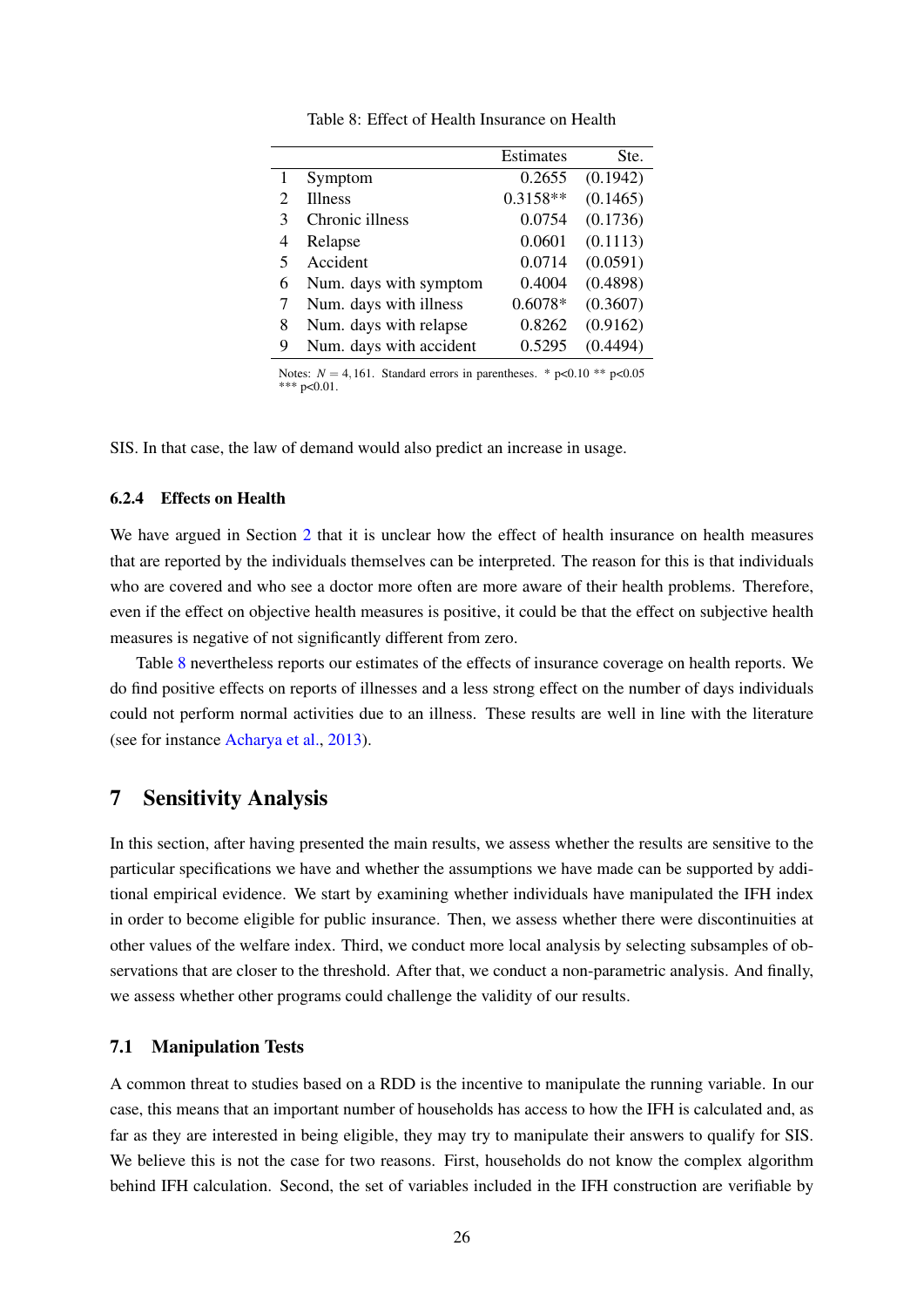#### Figure 5: McCrary Test

<span id="page-28-0"></span>

Notes: The figures show estimates of the density of the IFH index around the threshold. The left figure is for the full sample. The figure in the middle is for the sample in which we keep the 75 percent of the observations that are closest to the threshold in terms of the IFH index, separately to the right and to the left. In the right figure we do the same for the 50 percent closest observations to the left and to the right. Full sample: bin size of 0.59 and bandwidth of 23; sample 75: bin size of 0.44 and bandwidth of 12 and sample 50: bin size of 0.32 and bandwidth of 4.8.

questionnaire takers and difficult to manipulate. In this context, the manipulation of the running variable would be at most partial, which typically does not lead to identification problems. However, this section analyzes this potential thread.

We use the [McCrary](#page-37-18) [\(2008\)](#page-37-18) test for this. If manipulation is possible, the running variable will be discontinuous at the cutoff. In our context, the density function would show many individuals barely qualifying for SIS, that is, to the left of the cutoff, and surprisingly few failing to qualify, that is, to the right of the cutoff. The formal procedure is twofold: firstly a finely gridded histogram is obtained and then this histogram is smoothed with a local linear regression for each side of the cutoff.

Figure [5](#page-28-0) presents the results. The three panels show the results of the McCrary test for the full sample, for a sample of the 75 and 50 percent individuals with an IFH index closest to the threshold, separately on each side. Formally, the test for the full sample rejects smoothness of the density around the threshold. However, the result is not robust to choosing smaller subsamples and in any case would hint at manipulation towards becoming ineligible, as the density is higher above the threshold.<sup>[41](#page-28-1)</sup>

### 7.2 Jumps at Non-Discontinuity Points

If having public insurance (which we instrument it by using eligibility into SIS program) is associated with positive effects on health outcome indicators, we should not find effects by using other "thresholds". Since the threshold to determine eligibility is 55, we should find zero effects in settings where it is known that there are non-discontinuity points. Following [Imbens and Lemieux](#page-36-13) [\(2008\)](#page-36-13) we do this by conducting a parallel RDD analysis at the medians of the subsample distribution at either side of the official threshold. For example, the subsample at the left of the threshold would be comprised by those with  $z_i(IFHindex)$  < 55 and we test for a jump at the median. By only using data on the left of the official threshold, we avoid conducting the regressions at a point where it is known to have a discontinuity. We proceed similarly for the subsample at the right of the threshold. Splitting each subsample at its median increases the power to find discontinuities.

Results are presented in Table [23](#page-52-0) and [24](#page-53-0) in the Appendix. In general, we observe no significant

<span id="page-28-1"></span> $41$ It could be that, for budgetary reasons, the government set the threshold in a way such that a bulk of individuals is just not eligible for SIS. We are, however, not able to test this hypothesis. Importantly, it would not threaten our identification strategy as long as the variation in the index around the threshold is still random.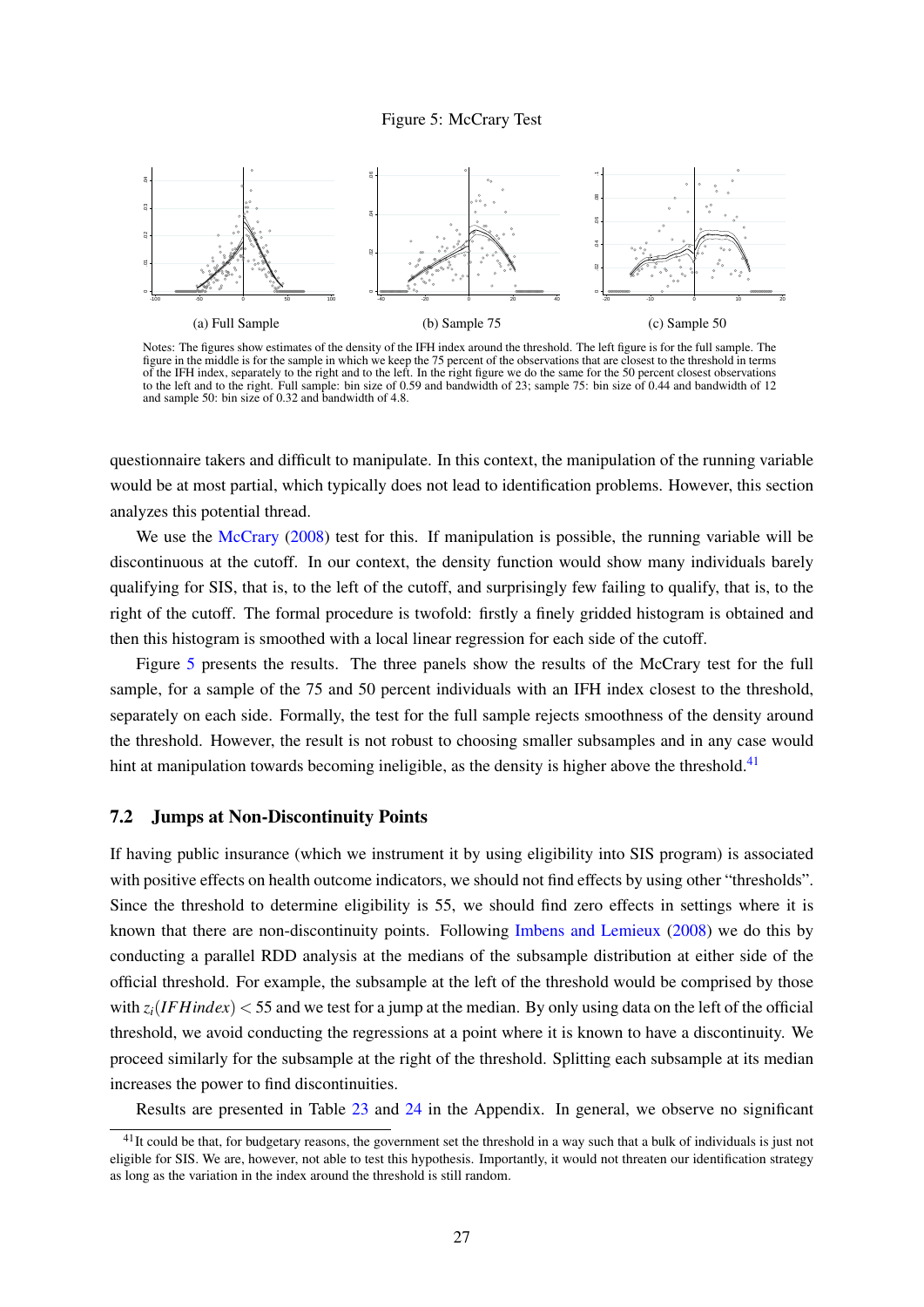effects on health outcome variables when we run the regressions at the medians of the subsamples. The only exception is, however, the participation variable (health insurance) in the subsample at the right of the official threshold; there is a significant jump when we use the IV-2SLS regressions on the 75 percent observations closer to the median. However, this disappears when we use local linear regressions.

### 7.3 More Local Analysis

It can be argued that the linearity assumption is strong and therefore the analysis should be conducted on the population with IFH index values closer to the threshold. To see whether results are sensitive to that, we reduce the sample to the 75 and 50 percent of the population with IFH index values closest to the threshold, separately for each side.

Tables [25,](#page-54-0) [26](#page-54-1) and [27](#page-55-0) show the results for these reduced samples. Some of the coefficient estimates increase in magnitude while the precision of the estimates decreases. For instance, for the 75 percent sample, we find that the effects on the likelihood to visit a doctor, receiving medicines, conducting analysis and having access to surgery increase from 51.5, 52.7, 20.6 and 25.7 reported in Table [4](#page-20-1) to 76.1, 88.3, 36.3 and 44.1 percentage points, respectively. At the same time, due to the decreased number of observations, the precision of the estimates decreases, as expected. The estimates of the effects of insurance on receiving vaccines and pregnancy care are therefore no longer significantly different from zero.

#### <span id="page-29-0"></span>7.4 Controlling for Covariates

It is standard practice to test whether the expectation of covariates such as age or gender is a continuous function in the welfare index around the eligibility threshold. When it it is found not to be, then one may be concerned that the assumptions underlying our analysis do not hold. This could be because there is selection on observables, which makes it more or less likely that data are observed for a given individual. While this could be addressed by controlling for covariates, one may then be concerned that there is also selection on unobservables, which could not easily be addressed. Likewise, one may then be concerned that there are other discontinuities at the same threshold and therefore the estimated effect cannot be attributed to SIS only.

We first conduct a graphical analysis and then a formal one in which we replace the dependent health variables by the observed covariates age, gender, whether the woman is the head of the household, the number of household members, years of education and household expenditures. In Section [6.2,](#page-20-3) we use the first five covariates as controls in order to be able to obtain more precise estimates.

Figure [6](#page-30-0) and Table [9](#page-30-1) summarize the results. The latter reports instrumental variables estimates of the effect of insurance on the covariates. We do not find evidence for a discontinuity in the expectation of the covariates except for one, which is the variable number of household members. Figure [6](#page-30-0) shows that the expected number of households changes by about 0.5, or 10 percent, which (roughly) gives the estimated effect in Table [9](#page-30-1) if we divide it by the change in the probability of about 0.14 reported in the first column of Table [25.](#page-54-0) This means that the effect is significantly different from zero and of substantial size.

If selection on observables is present, then we should control for it in the main analysis. However, we also conducted the main analysis without controlling for covariates, hence also not for the number of household members. Tables [25,](#page-54-0) [26](#page-54-1) and [27](#page-55-0) show that the main conclusions we have drawn remain the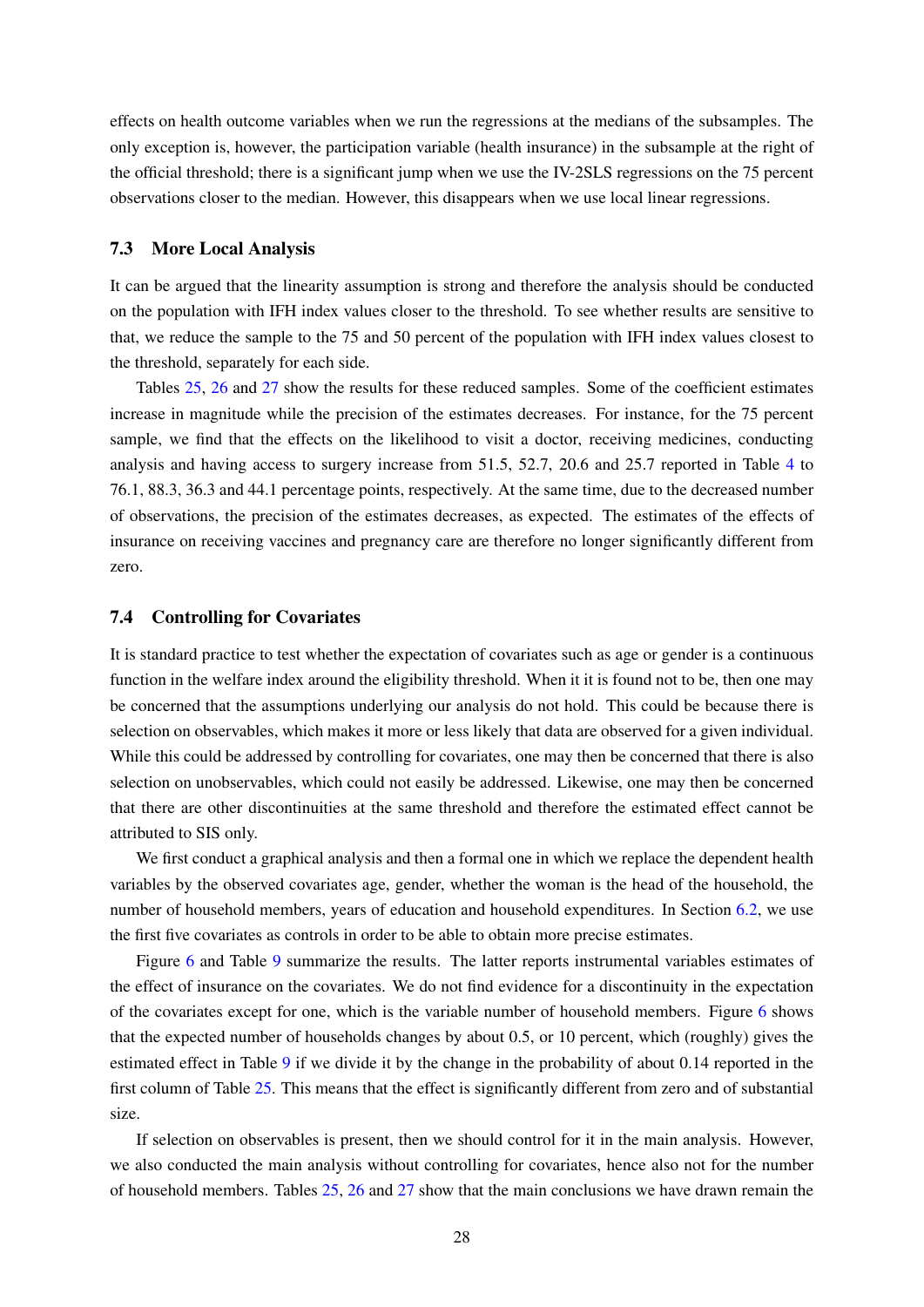<span id="page-30-0"></span>

Figure 6: Graphical analysis of covariates

Table 9: Effect of Insurance Coverage on Covariates

<span id="page-30-1"></span>

|                             |                  | (1)         |                  | (2)        |                  | (3)        |
|-----------------------------|------------------|-------------|------------------|------------|------------------|------------|
| <b>IV-2SLS</b>              |                  | Full sample |                  | Sample 75% |                  | Sample 50% |
|                             | <b>Estimates</b> | Ste.        | <b>Estimates</b> | Ste.       | <b>Estimates</b> | Ste.       |
| Woman                       | $-0.0438$        | (0.1956)    | $-0.2057$        | (0.3028)   | 0.0769           | (0.4240)   |
| Age                         | $-7.3244$        | (8.4632)    | 6.9167           | (12.6805)  | $-0.5141$        | (17.9161)  |
| Years of education          | 2.1508           | (1.8593)    | 0.1840           | (2.7045)   | $-6.5433$        | (4.5075)   |
| Number household members    | $-3.5275***$     | (1.0520)    | $-5.5418***$     | (1.9892)   | $-3.8927$        | (2.3943)   |
| Women as head of household  | $-0.0149$        | (0.1692)    | 0.3951           | (0.2793)   | 0.6886           | (0.4523)   |
| Household's expenditure 1/. | 0.2645           | (0.1736)    | 0.0281           | (0.2403)   | $-0.5288$        | (0.4069)   |

Notes:  $N = 4,161$ . Standard errors in parentheses. \* p<0.10 \*\* p<0.05 \*\*\* p<0.00.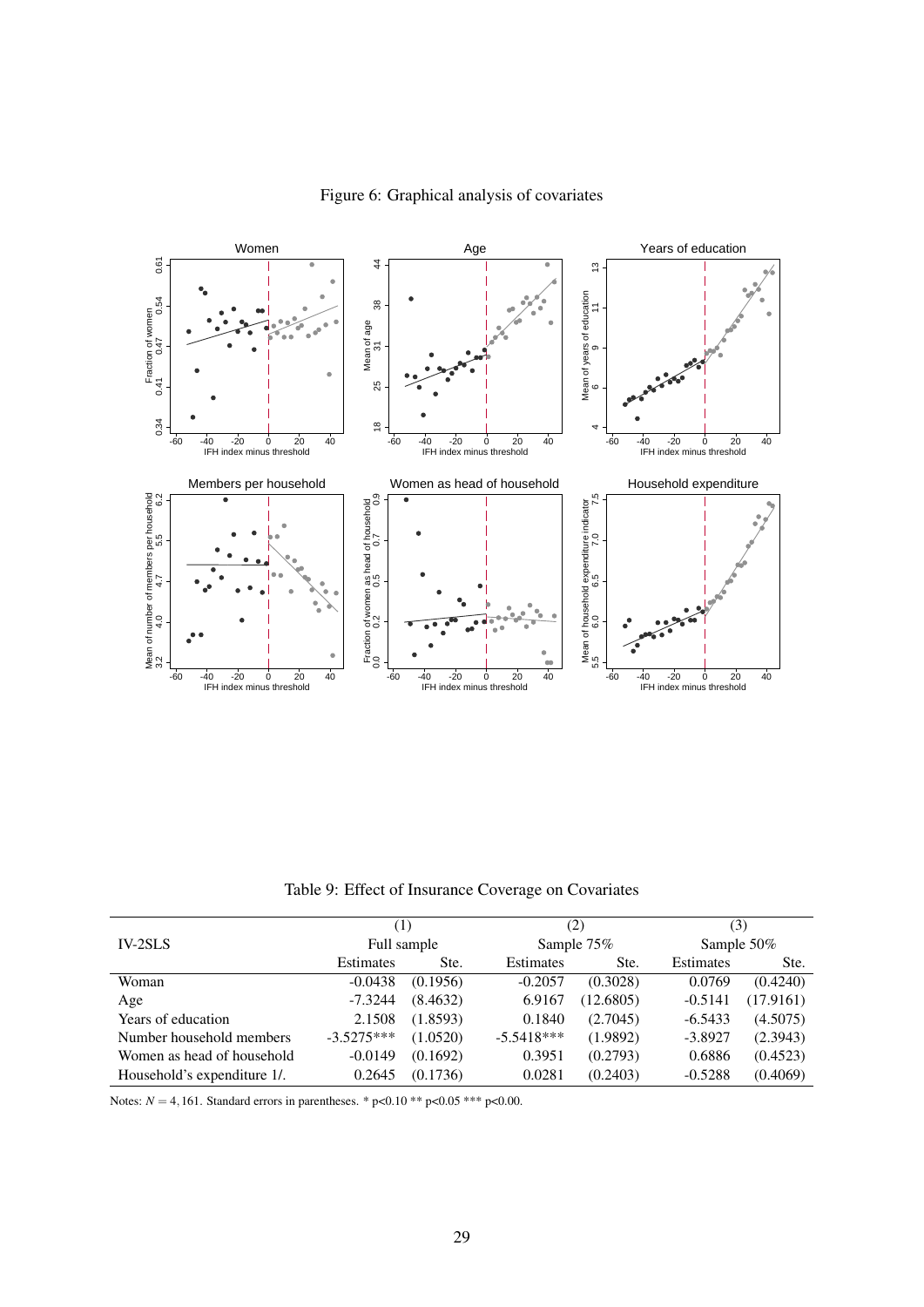same. It is comforting to see that while we find a discontinuity in the number of household members, our results do not seem to be sensitive to whether or not we control for it in our analysis.<sup>[42](#page-31-0)</sup>

### 7.5 Non-Parametric Analysis

To address the concern that linearity is too strong of an assumption we conduct a non-parametric analysis. For this, we use local linear and local quadratic regressions to predict the expected outcome and the probability to be covered by insurance using only data to the left or to the right of the discontinuity, respectively. We then calculate the difference between the prediction for the outcome from the right and from the left and divide it by the difference in the probability to be covered by SIS. This leads an estimate of the local average treatment effect that can be compared to the ones reported above.<sup>[43](#page-31-1)</sup>

Table [10](#page-32-0) shows the results. Generally speaking, estimates are less precise, but point estimates are similar. This suggests that the linear specification we use is appropriate.

#### 7.6 Juntos and Food Aid Program

Our identification strategy is based on the assumption that discontinuities at the eligibility threshold can be attributed to SIS. There are some programs whose presence could in principle challenge this assumption.

One of them is Juntos, a conditional cash transfer program. It combines a geographic targeting of the poorest districts with individual targeting, based on the IFH index and the presence of children up to the age of 14. However, Juntos is a rural program and our study focuses on the Lima Province, and our data confirm that no individual in the sample belongs to Juntos.

Besides, there is a number of food aid programs oriented to the poor. To be precise, they are oriented to different groups of the population, such as mothers, children and school students. Our data show that 29 percent of the individuals of our sample receive at least support from one of them.<sup>[44](#page-31-2)</sup> Importantly, since these programs do not use SISFOH's targeting rules and in particular not the IFH index, it is unlikely that a discontinuity at the eligibility threshold can be attributed to them. Our finding in Section [7.4](#page-29-0) that household expenditures do not exhibit a discontinuity at the insurance threshold provides additional support for this interpretation.

<span id="page-31-0"></span> $42$ One may nevertheless wonder why we find such an effect. We could also think of the number of household members as an outcome that is negatively affected by having insurance because insurance has a positive effect on using birth control products, which leads to reduced fertility. We, however, do not find such effects that could explain the reduction of birth control methods, also not in the specifications that do not control for covariates. Taken together with the finding that results do not depend on whether or not we control for covariates including the number of household members, leads us to conclude that the number of household members does not play an important role here and that the effects we find are likely effects of insurance coverage on reporting behavior. It is possible that after being covered by insurance, respondents to the survey use a more strict definition of the household that includes only those members that are covered by health insurance.

<span id="page-31-1"></span> $^{43}$ It is in principle possible to also control for covariates. This, however, would involve estimating partially linear models where we impose that they enter linearly. We do not do so here because this goes along with a large increase in the computational burden when we bootstrap the standard errors. Therefore, the results are closest to the ones in Tables [25,](#page-54-0) [26](#page-54-1) and [27.](#page-55-0) Arguably, since these have in turn be close to the main results where we control for covariates and since we have found that only one covariate exhibits a moderate jump at the discontinuity, this seems a reasonable way to proceed given that this is meant to be a robustness check.

<span id="page-31-2"></span><sup>&</sup>lt;sup>44</sup> The percentage of individuals that receive food aid is 29 percent among those not covered by SIS and 51 percent among those who are covered. There is no information on the reception of food aid for 874 individuals, or 20 percent of our sample.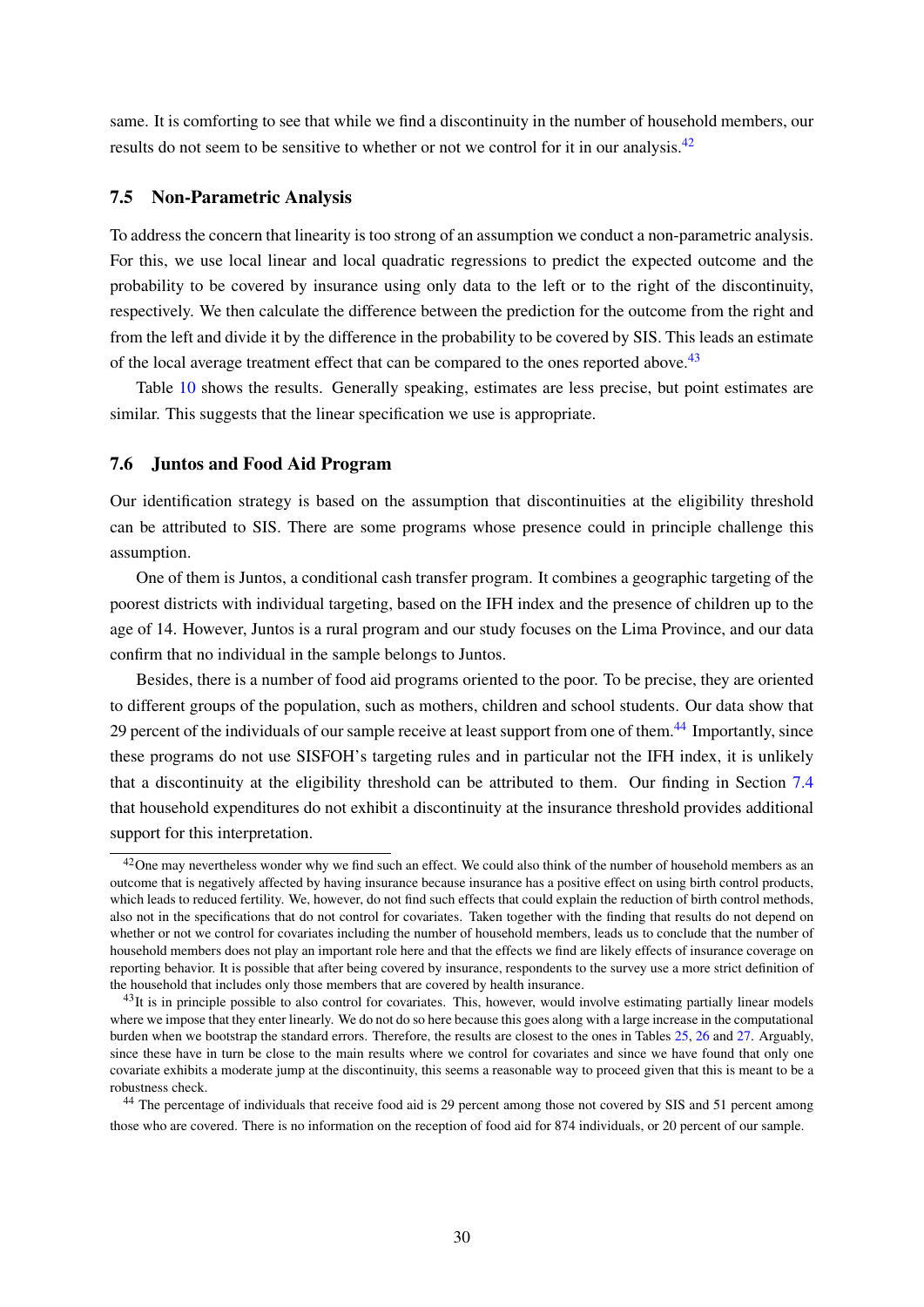<span id="page-32-0"></span>

| Variable         | Estimated                                                                     |                             | Degree                                                                                                                                |                                                                                                                                                                        |                                                                                                     |                                                                                                                                                                           |                                                                                                                                                                    | Degree 2                                                                                                                                          |                                                                                                          |
|------------------|-------------------------------------------------------------------------------|-----------------------------|---------------------------------------------------------------------------------------------------------------------------------------|------------------------------------------------------------------------------------------------------------------------------------------------------------------------|-----------------------------------------------------------------------------------------------------|---------------------------------------------------------------------------------------------------------------------------------------------------------------------------|--------------------------------------------------------------------------------------------------------------------------------------------------------------------|---------------------------------------------------------------------------------------------------------------------------------------------------|----------------------------------------------------------------------------------------------------------|
|                  |                                                                               | 10 <sub>w</sub>             | $bw$ 20                                                                                                                               | $bw$ 50                                                                                                                                                                | $bw$ 100                                                                                            | bw <sub>10</sub>                                                                                                                                                          | $bw$ 20                                                                                                                                                            | $bw$ 50                                                                                                                                           | $bw$ 100                                                                                                 |
| Health Insurance | Coefficient                                                                   | $0.0831**$                  | $1282***$                                                                                                                             | $0.1373***$                                                                                                                                                            | $0.1382***$                                                                                         | $0.1171**$                                                                                                                                                                | $0.0986**$                                                                                                                                                         | $0.1033***$                                                                                                                                       | $0.1032***$                                                                                              |
|                  | Bootstrap Std. Err.                                                           |                             |                                                                                                                                       |                                                                                                                                                                        |                                                                                                     |                                                                                                                                                                           |                                                                                                                                                                    |                                                                                                                                                   |                                                                                                          |
| Doctor visits    | Coefficient                                                                   | $(0.0368)$<br>0.7595        | $(0.0280)$<br>0.5358<br>0.3286)<br>0.6290***                                                                                          | $(0.0247)$<br>0.5007***                                                                                                                                                | $(0.0248)$<br>0.4983**                                                                              |                                                                                                                                                                           | $(0.0400)$<br>0.8347                                                                                                                                               | $(0.0287)$<br>0.7054                                                                                                                              | $(0.0327)$<br>$0.6970$                                                                                   |
|                  | Bootstrap Std. Err.                                                           | (0.5882)                    |                                                                                                                                       | (0.1938)                                                                                                                                                               | (0.2163)                                                                                            |                                                                                                                                                                           |                                                                                                                                                                    | (8.4927)                                                                                                                                          |                                                                                                          |
| Medicines        | Coefficient                                                                   | 1.0387                      |                                                                                                                                       |                                                                                                                                                                        |                                                                                                     |                                                                                                                                                                           |                                                                                                                                                                    | 0.9759                                                                                                                                            | $(0.4620)$<br>$0.9744*$                                                                                  |
|                  | Bootstrap Std. Err.                                                           | (2.1575)                    | $\begin{array}{c} (0.2328) \\ 0.2225^{**} \\ (0.1130) \\ 0.3180^{***} \\ (0.1063) \\ (0.1063) \\ (0.1642) \\ (0.1642) \\ \end{array}$ | $\begin{array}{l} 0.5168^{**} \\ 0.2605) \\ 0.2088^{**} \\ 0.1010) \\ 0.2694^{**} \\ 0.1068) \\ 0.2890^{**} \\ 0.1068) \\ 0.0390^{**} \\ 0.0333 \\ 0.6033 \end{array}$ | $\begin{array}{c} 0.5074** \\ (0.2141) \\ 0.2069** \\ (0.0960) \\ (0.0900) \\ 0.2650** \end{array}$ | $\begin{array}{c} (0.0492) \\ 0.4633 \\ (86.7429) \\ 0.5701 \\ (0.6690) \\ (0.0369) \\ (0.2369) \\ (0.3862) \\ (1.371) \\ (1.574) \\ (1.1554) \\ (1.1554) \\ \end{array}$ | $\begin{array}{c} (0.7480) \\ (1.1001) \\ (1.1001) \\ (0.3367) \\ (1.2037) \\ (0.4717) \\ (2.8475) \\ (2.8475) \\ (2.2913) \\ (2.2913) \\ (3.5770) \\ \end{array}$ |                                                                                                                                                   | $(0.5811)$<br>$0.3429$                                                                                   |
| Analysis         | Coefficient                                                                   | 0.3332                      |                                                                                                                                       |                                                                                                                                                                        |                                                                                                     |                                                                                                                                                                           |                                                                                                                                                                    |                                                                                                                                                   |                                                                                                          |
|                  | Bootstrap Std. Err.                                                           | $(0.2437)$<br>0.5280        |                                                                                                                                       |                                                                                                                                                                        |                                                                                                     |                                                                                                                                                                           |                                                                                                                                                                    | $\begin{array}{l} (0.7157) \\ 0.3416 \\ (0.2940) \\ 0.4726 \\ (0.8522) \\ (0.8522) \\ (0.360) \\ (0.3966) \\ (0.3966) \\ (0.3966) \\ \end{array}$ | $\begin{array}{c} (3.4432) \\ 0.4745^{*} \\ (0.2608) \\ (0.3534) \\ (1.3567) \\ (1.3567) \\ \end{array}$ |
| Surgery          | Coefficient                                                                   |                             |                                                                                                                                       |                                                                                                                                                                        |                                                                                                     |                                                                                                                                                                           |                                                                                                                                                                    |                                                                                                                                                   |                                                                                                          |
|                  | Bootstrap Std. Err.                                                           | (1.4463)                    |                                                                                                                                       |                                                                                                                                                                        |                                                                                                     |                                                                                                                                                                           |                                                                                                                                                                    |                                                                                                                                                   |                                                                                                          |
| Vaccines         | Coefficient                                                                   | 0.5348                      |                                                                                                                                       |                                                                                                                                                                        |                                                                                                     |                                                                                                                                                                           |                                                                                                                                                                    |                                                                                                                                                   |                                                                                                          |
|                  | Bootstrap Std. Err.                                                           | (3.7619)                    |                                                                                                                                       |                                                                                                                                                                        | $\begin{array}{c} (0.0980) \\ 0.2882^{**} \\ (0.1331) \\ (0.6030 \end{array}$                       |                                                                                                                                                                           |                                                                                                                                                                    |                                                                                                                                                   |                                                                                                          |
| Pregnancy care   | Coefficient                                                                   | 0.7876                      |                                                                                                                                       |                                                                                                                                                                        |                                                                                                     |                                                                                                                                                                           |                                                                                                                                                                    |                                                                                                                                                   |                                                                                                          |
|                  | Bootstrap Std. Err.                                                           | (5.4355)                    | (1.6750)                                                                                                                              |                                                                                                                                                                        | (0.5409)                                                                                            | $(1.8262)$<br>0.5729                                                                                                                                                      | $(3.0906)$<br>0.4906                                                                                                                                               | (35.4400)                                                                                                                                         | (6.5831)                                                                                                 |
| <b>Illness</b>   | Coefficient                                                                   | 0.4034                      | 0.3207                                                                                                                                | 1.3139**                                                                                                                                                               | $0.3140*$                                                                                           |                                                                                                                                                                           |                                                                                                                                                                    | 0.3933                                                                                                                                            | 0.3852                                                                                                   |
|                  | Bootstrap Std. Err.                                                           | 860)<br>$\widetilde{\odot}$ | 0.2060                                                                                                                                | (0.1374)                                                                                                                                                               | (0.1806)                                                                                            | 1.0985)                                                                                                                                                                   | (0.6135)                                                                                                                                                           | (1.7819)                                                                                                                                          | (0.4200)                                                                                                 |
|                  | Note: Bootstrap standard errors in parentheses. * p<0.10 ** p<0.05 *** p<0.00 |                             |                                                                                                                                       |                                                                                                                                                                        |                                                                                                     |                                                                                                                                                                           |                                                                                                                                                                    |                                                                                                                                                   |                                                                                                          |

Table 10: Local Linear Regressions Table 10: Local Linear Regressions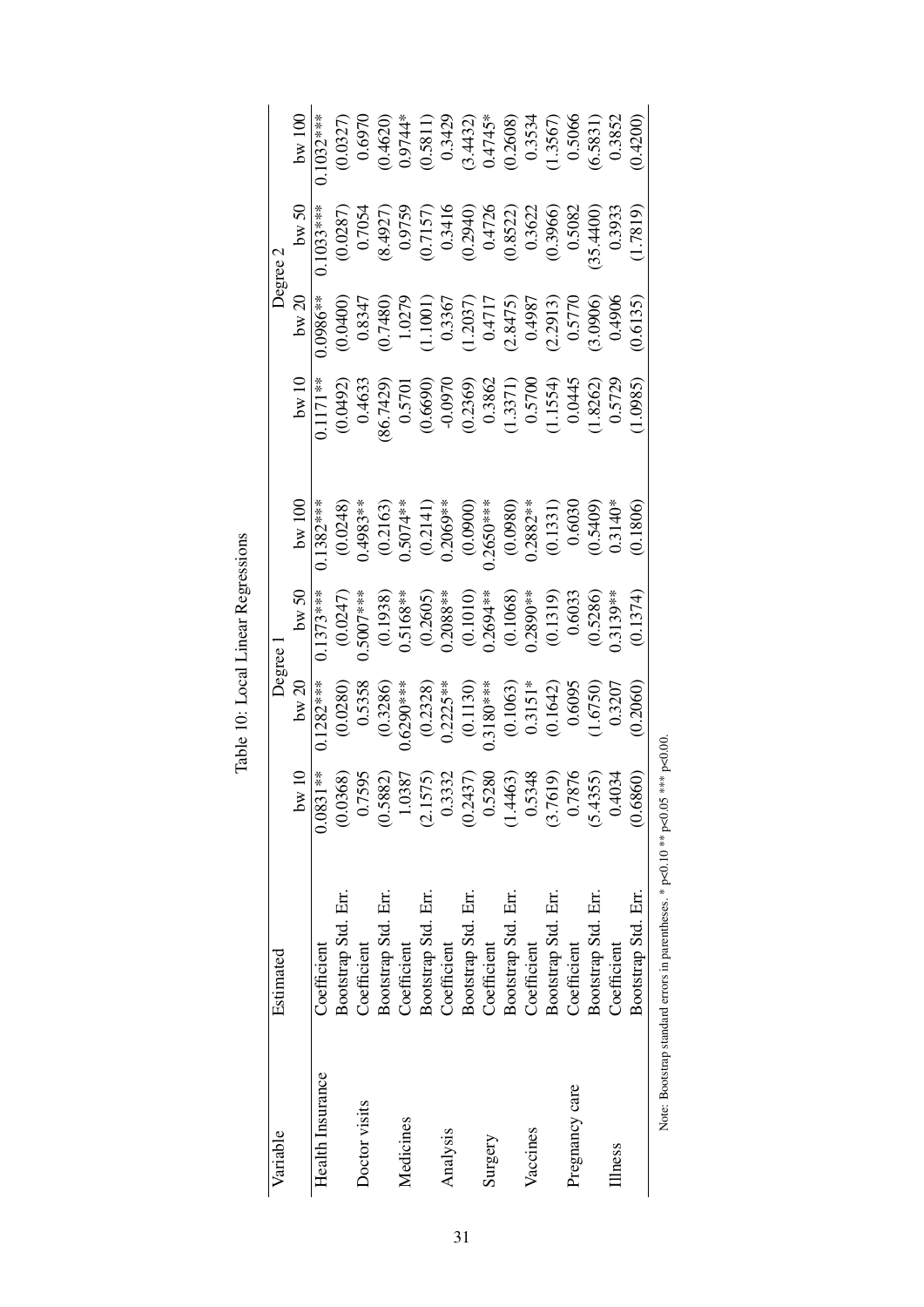## <span id="page-33-0"></span>8 Conclusions

Until recently, large parts of the population in developing countries did not have access to public health insurance. While it is commonly believed that the effects of health insurance coverage are positive, we still lack empirical evidence on its impact on health care utilization, health expenditures, and health outcomes. Besides, it is not yet understood enough through which channels health insurance coverage ultimately leads to better health outcomes and to what extent it is possible to encourage individuals to invest into preventive care.

In this paper, we use rich survey data from Peru to study the effects of the large-scale social health insurance program called "Seguro Integral de Salud" (SIS). The SIS program is targeted to poor individuals working in the informal labor market. Coverage has increased since 2006 and by now about 40 percent of the population are covered by SIS. We make use of the institutional details that give rise to a regression discontinuity design. We estimate the effect of insurance coverage on a wealth of measures for health care utilization, health expenditures and health.

We find strong effects of insurance coverage on measures of health care utilization, such as visiting a doctor, receiving medication and medical analysis. We also find effects on preventive care, but they are much less pronounced. We find positive effects on health care expenditures, most likely at the high end of the distribution, and no clear effects on self-reported health measures.

Our interpretation of these results is that the Peruvian health insurance program was able to encourage poor individuals to seek medical attention. They receive treatments when they need them, but are less inclined to invest in preventive care, with the exception of vaccination and pregnancy care. This is not surprising, as the system does not provide any incentives to actually do so.

The effect of insurance coverage on health care expenditures is small for most individuals. However, in light of the remaining findings this is not indicating that the program has no effects. To the contrary, individuals who are covered and can relatively easily be treated receive treatment at no or very low cost to them, while individuals who are not covered are simply not treated and therefore have low expenditures. Taken together with our finding that there is a positive effect on the health care expenditures at the higher end of the distribution, our results suggest that once individuals get in touch with the health care system, they are even willing to pay themselves for the services when they are important.

Overall, the evidence suggests that when compared to health care systems in other developing countries, the Peruvian one is a notable exception. It seems to reach its goal to provide access to medical care to a sizable fraction of the poor. As of now, there is no evidence on the effects it will have on health, but it is imaginable that increased access will ultimately lead to better health outcomes. We discuss in the paper why it remains a challenge for the future to measure those, but the institutional features make this a more promising endeavor than it is in many other countries.

## References

<span id="page-33-2"></span>Abbring, J., P. Chiappori, and J. Pinquet (2003). Moral hazard and dynamic insurance data. *Journal of the European Economic Association 1*(4), 767–820.

<span id="page-33-1"></span>Abbring, J., J. Heckman, P. Chiappori, and J. Pinquet (2003). Adverse selection and moral hazard in insurance: Can dynamic data help to distinguish? *Journal of the European Economic Association 1*(2- 3), 512–521.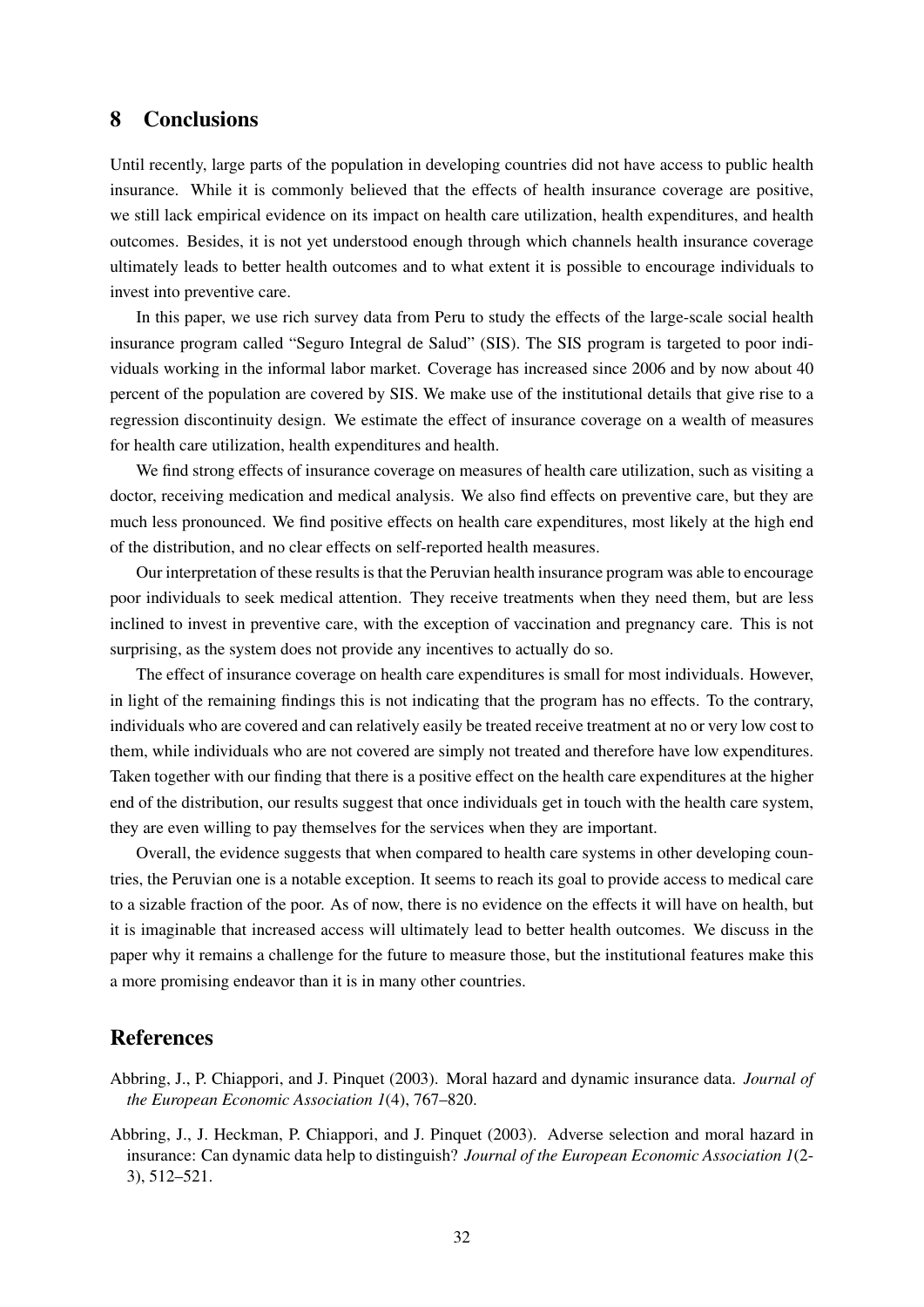- <span id="page-34-2"></span>Abel-Smith, B. (1992). Health insurance in developing countries: Lessons from experience. *Health policy and Planning 7*(3), 215–226.
- <span id="page-34-3"></span>Acharya, A., S. Vellakkal, F. Taylor, E. Masset, A. Satija, M. Burke, and S. Ebrahim (2013). The impact of health insurance schemes for the informal sector in low and middle income countries. Policy Research Working Paper, The World Bank.
- <span id="page-34-8"></span>Adams, P., M. D. Hurd, D. McFadden, A. Merrill, and T. Ribeiro (2003). Healthy, wealthy, and wise? tests for direct causal paths between health and socioeconomic status. *Journal of Econometrics 112*(1), 3–56.
- <span id="page-34-9"></span>Akerlof, G. A. . (1970). The market for lemons: Quality uncertainty and the market mechanism. *Quarterly Journal of Economics 84*, 488–500.
- <span id="page-34-12"></span>Alderman, H. and C. H. Paxson (1992). Do the poor insure? a synthesis of the literature on risk and consumption in developing countries. In E. L. Bacha (Ed.), *Economics in a Changing World: Proceedings of the Tenth World Congress of the International Economic Association*, Economics in a Changing World. St. Martin's Press.
- <span id="page-34-11"></span>Aron-Dine, A., L. Einav, A. Finkelstein, and M. Cullen (2012). Moral hazard in health insurance: How important is forward looking behavior? NBER Working Paper No. 17802. National Bureau of Economic Research, Cambridge, MA, U.S.A.
- <span id="page-34-5"></span>Arróspide, M., K. Rozas, and J. Valderrama (2009). Evaluated budget: Integrated health insurance. Ministry of Economics and Finance, Peru.
- <span id="page-34-10"></span>Bajari, P., H. Hong, and A. Khwaja (2006). Moral hazard, adverse selection and health expenditures: A semiparametric analysis. NBER Working Paper 12445. National Bureau of Economic Research, Cambridge, MA, U.S.A.
- <span id="page-34-0"></span>Banerjee, A., A. Deaton, and E. Duflo (2004). Wealth, health, and health services in rural rajasthan. *The American Economic Review 94*(2), 326–330.
- <span id="page-34-1"></span>Banerjee, A. V. and E. Duflo (2007). The economic lives of the poor. *The journal of economic perspectives: a journal of the American Economic Association 21*(1), 141.
- <span id="page-34-6"></span>Barros, R. (2008). Wealthier but not much healthier: Effects of a health insurance program for the poor in mexico. Working Paper, Stanford University, Stanford, CA.
- <span id="page-34-15"></span>Battistin, E. and E. Rettore (2008a). Ineligible and eligible non-participants as a double comparison group in regression-discontinuity designs. *Journal of Econometrics 142*(2), 715–730.
- <span id="page-34-16"></span>Battistin, E. and E. Rettore (2008b). Ineligible and eligible non-participants as a double comparison group in regression-discontinuity designs. *Journal of Econometrics 142*(2), 715–730.
- <span id="page-34-7"></span>Bauhoff, S., D. Hotchkiss, and S. O. (2011). The impact of medical insurance for the poor in georgia: A regression discontinuity approach. *Health Economics 20*, 1362–1378.
- <span id="page-34-4"></span>Bitrán and Asociados (2009). Impact of health insurance on access to health services, health services use and health status in the developing world. Global Health Financing Initiative - The Brrokings Institution.
- <span id="page-34-13"></span>Blank, R. M. and D. E. Card (1991). Recent trends in insured and uninsured unemployment: is there an explanation? *The Quarterly Journal of Economics 106*(4), 1157–1189.
- <span id="page-34-14"></span>Blank, R. M. and P. Ruggles (1996). When do women use aid to families with dependent children and food stamps? the dynamics of eligibility versus participation. *Journal of Human resources*, 57–89.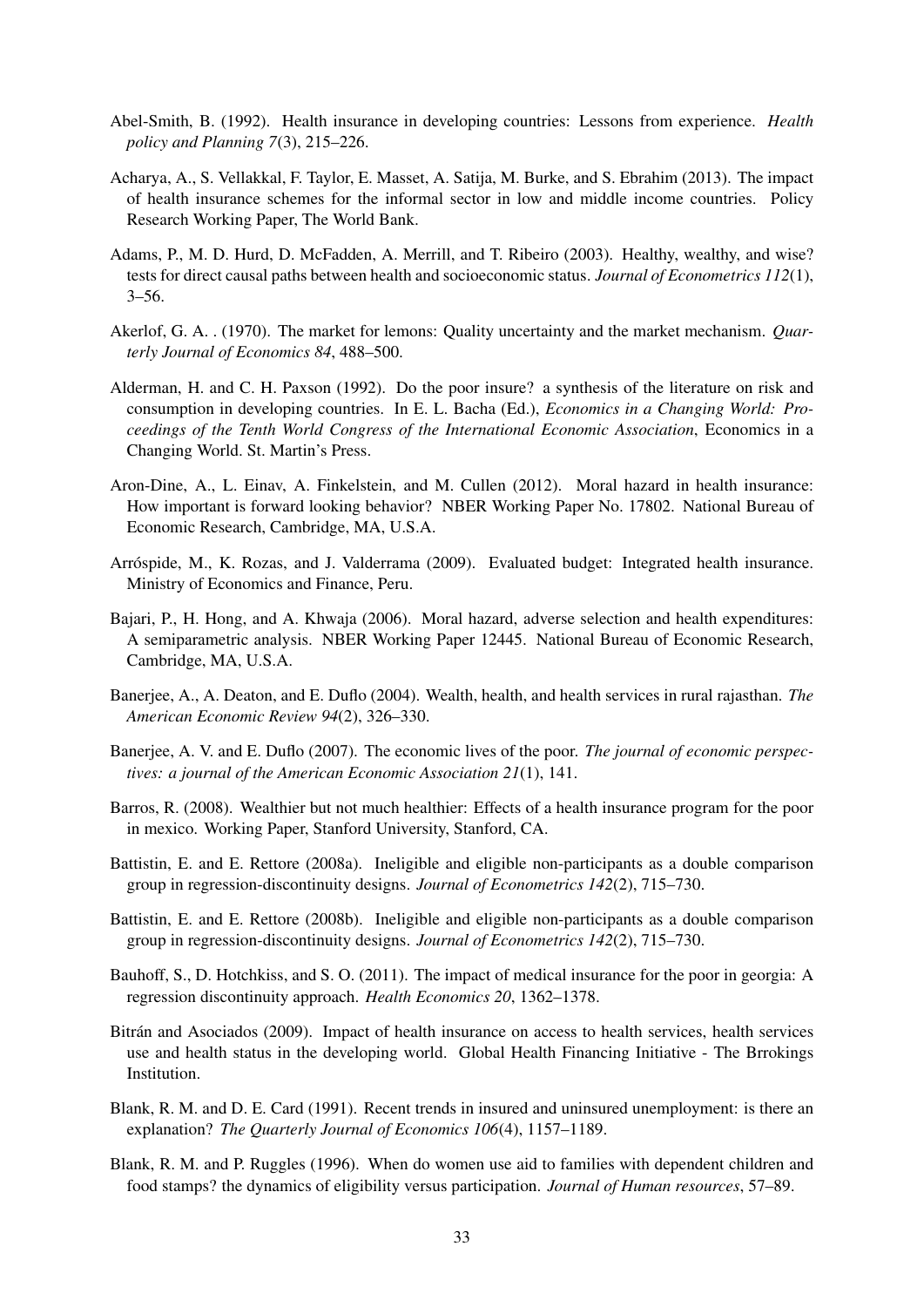- <span id="page-35-16"></span>Cetrangolo, O., F. Bertranou, L. Casanova, and P. Casali (2013). The health system in peru: Current situation and strategies to extend contributive coverage. International Labour Organization.
- <span id="page-35-2"></span>Chankova, S., S. Sulzbach, and F. Diop (2008). Impact of mutual health organizations: evidence from west africa. *Health policy and planning 23*(4), 264–276.
- <span id="page-35-12"></span>Chetty, R. and A. Looney (2006). Consumption smoothing and the welfare consequences of social insurance in developing economies. *Journal of Public Economics 90*(12), 2351–2356.
- <span id="page-35-8"></span>Chiappori, P. (2000). Econometric models of insurance under asymmetric information. In G. Dionne (Ed.), *Handbook of Insurance*, Huebner International Series on Risk, Insurance, and Economic Security, pp. 365–393. Boston, MA, U.S.A.: Kluver.
- <span id="page-35-9"></span>Chiappori, P. and B. Salanié (2000). Testing for asymmetric information in insurance markets. *Journal of Political Economy 108*(1), 56–78.
- <span id="page-35-15"></span>Choi, J. J., D. Laibson, and B. C. Madrian (2011). \$100 bills on the sidewalk: Suboptimal investment in 401 (k) plans. *Review of Economics and Statistics 93*(3), 748–763.
- <span id="page-35-6"></span>Comité Técnico Implementador del AUS (2010). Avances del proceso de implementación del aseguramiento universal en salud (2009-2011).
- <span id="page-35-0"></span>Commission on Macroeconomics and Health (2001). Macroeconomics and health: investing in health for economic development. World Health Organization, Geneva, CH.
- <span id="page-35-14"></span>Currie, J. and J. Gruber (1996). Health insurance eligibility, utilization of medical care, and child health. *The Quarterly Journal of Economics 111*(2), 431–466.
- <span id="page-35-7"></span>Cutler, D. and R. Zeckhauser (2000). The anatomy of health insurance. handbook of health economics, vol i, ch 1. aj culyer and jp newhouse.
- <span id="page-35-13"></span>Das, J., J. Hammer, and K. Leonard (2008). The quality of medical advice in low-income countries. *The Journal of Economic Perspectives 22*(2), 93–114.
- <span id="page-35-5"></span>Defensoría del Pueblo (2013). Camino al aseguramiento universal en salud (AUS) - Resultados de la supervisión nacional a hospitales. Serie Informes Defensoriales - Informe Defensorial No. 161.
- <span id="page-35-3"></span>Dercon, S., M. Kirchberger, J. W. Gunning, and J. P. Platteau (2008). Literature review on microinsurance. Microinsurance Paper No. 1. International Labor Office, Geneva.
- <span id="page-35-17"></span>Dow, W., P. Gertler, and R. Schoeni (1997). Health care prices, health and labor outcomes: Experimental evidence. RAND Corporation, Working Paper Series 97-01.
- <span id="page-35-4"></span>Dow, W. H. and K. K. Schmeer (2003). Health insurance and child mortality in costa rica. *Social science & medicine 57*(6), 975–986.
- <span id="page-35-11"></span>Einav, L., A. Finkelstein, S. Ryan, P. Schrimpf, and M. Cullen (2011). Selection on moral hazard in health insurance. NBER Working Paper No. 16969. National Bureau of Economic Research, Cambridge, MA, U.S.A.
- <span id="page-35-1"></span>Fafchamps, M. (1999). Risk sharing and quasi-credit. *Journal of International Trade & Economic Development 8*(3), 257–278.
- <span id="page-35-10"></span>Fang, H., M. Keane, and D. Silverman (2006). Sources of advantageous selection: Evidence from the medigap insurance market. NBER Working Paper No. 12289. National Bureau of Economic Research, Cambridge, MA, U.S.A.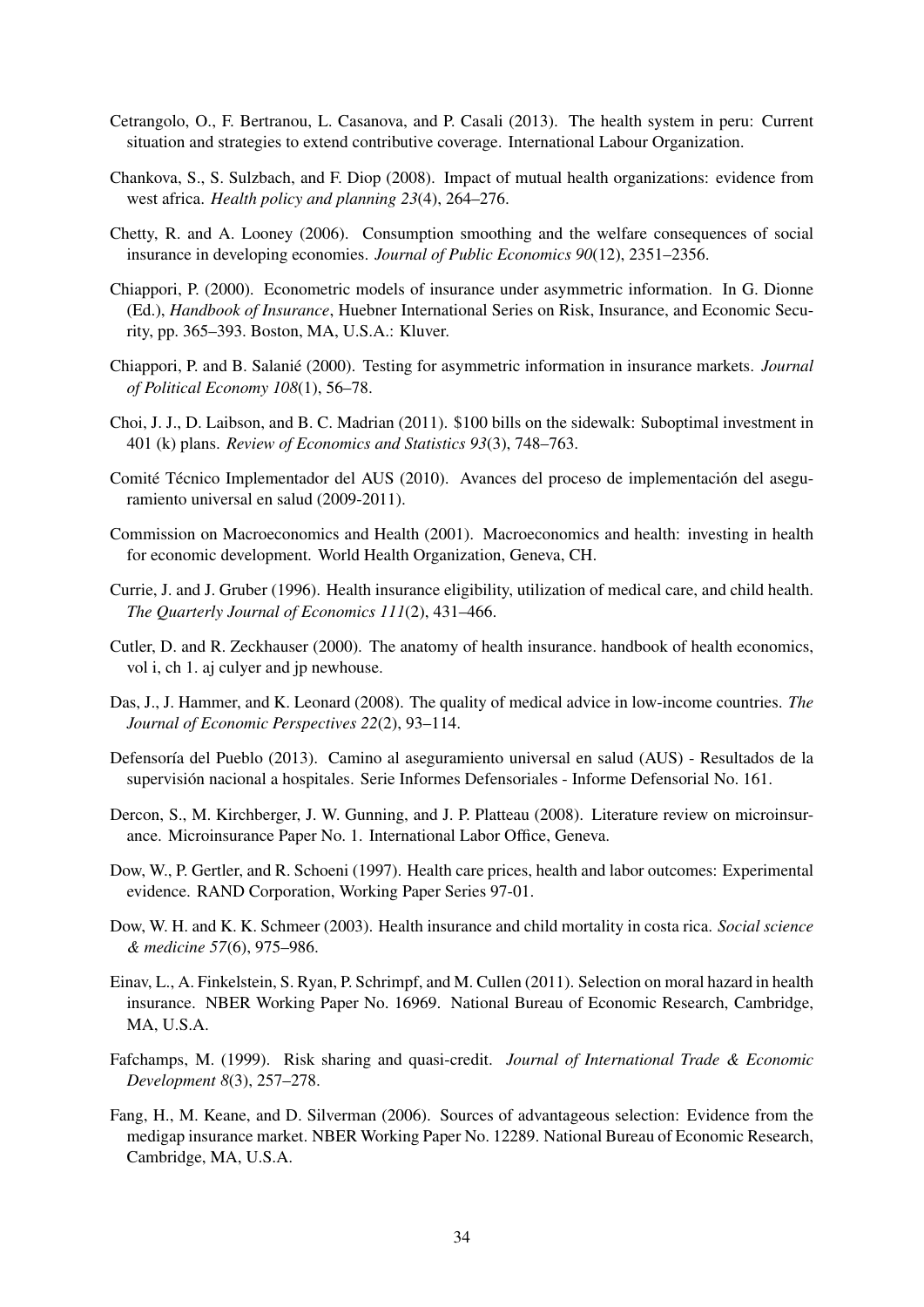- <span id="page-36-9"></span>Finkelstein, A. and J. Poterba (2004). Adverse selection in insurance markets: Policyholder evidence from the uk annuity market. *Journal of Political Economy 112*(1), 183–208.
- <span id="page-36-4"></span>Francke, P. (2013). Peru's comprehensive health insurance and new challenges for universal coverage. Universal Health Coverage Studies, The World Bank.
- <span id="page-36-16"></span>Frandsen, B., M. Frolich, and B. Melly (2012). Quantile treatment effects in the regression discontinuity design. *Journal of Econometrics* (168), 382–395.
- <span id="page-36-10"></span>Gertler, P. and J. Gruber (2002). Insuring consumption against illness. *The American Economic Review 92*(1), 51–70.
- <span id="page-36-5"></span>Giedion, U., E. Andrés Alfonso, and Y. Díaz (2013). The impact of universal coverage schemes in the developing world: a review of the existing evidence. Universal Health Coverage Studies Series No. 25.
- <span id="page-36-8"></span>Gilleskie, D. B. (1998). A dynamic stochastic model of medical care use and work absence. *Econometrica 66*(1), 1–45.
- <span id="page-36-3"></span>Giné, X., R. Townsend, and J. Vickery (2008). Patterns of rainfall insurance participation in rural india. *The World Bank Economic Review 22*(3), 539–566.
- <span id="page-36-11"></span>Giovanella, L., O. Feo, M. Favia, and S. Tobar (2012). Instituto Suramericano de Gobierno en Salud ISAGS.
- <span id="page-36-7"></span>Grossman, M. (1972). On the concept of health capital and the demand for health. *The Journal of Political Economy 80*(2), 223–255.
- <span id="page-36-12"></span>Hahn, J., P. Todd, and W. van der Klaauw (2001, January). Identification and estimation of treatment effects with a regression-discontinuity design. *Econometrica 69*(1), 201–209.
- <span id="page-36-0"></span>Hsiao, W. C. and P. Shaw (2007). Social health insurance for developing countries. The World Bank.
- <span id="page-36-17"></span>Hullegie, P. and T. J. Klein (2010). The effect of private health insurance on medical care utilization and self-assessed health in germany. *Health Economics 19*(9), 1048–1062.
- <span id="page-36-13"></span>Imbens, G. and T. Lemieux (2008). Regression discontinuity designs: A guide to pratice. *Journal of Econometrics 142*, 615 – 635.
- <span id="page-36-14"></span>Imbens, G. W. and J. D. Angrist (1994, March). Identification and Estimation of Local Average Treatment Effects. *Econometrica 62*(2), 467–475.
- <span id="page-36-1"></span>International Labour Office, Deutsche Gesellschaft für technische Zusammenarbeit, and World Health Organization (2006). Berlin recommendations. International Conference on Social Health Insurance in Developing Countries Berlin, 05-07 December 2005. Final version 3 July 2006.
- <span id="page-36-2"></span>Jowett, M. (2003). Do informal risk sharing networks crowd out public voluntary health insurance? evidence from vietnam. *Applied economics 35*(10), 1153–1161.
- <span id="page-36-6"></span>King, G., E. Gakidou, K. Imai, K. Lakin, T. Moore, C. Nall, N. Ravishankar, M. Vargas, M. Tellez-Rojo, J. Hernandez Avila, M. Hernandez Avila, and H. Hernandez Llamas (2009). Public policy for the poor? a randomized assessment of the mexican universal health insurance programme. *The Lancet 373*, 1447–1454.
- <span id="page-36-15"></span>Klein, T. J. (2010). Heterogeneous treatment effects: Instrumental variables without monotonicity? *Journal of Econometrics 155*(2), 99–116.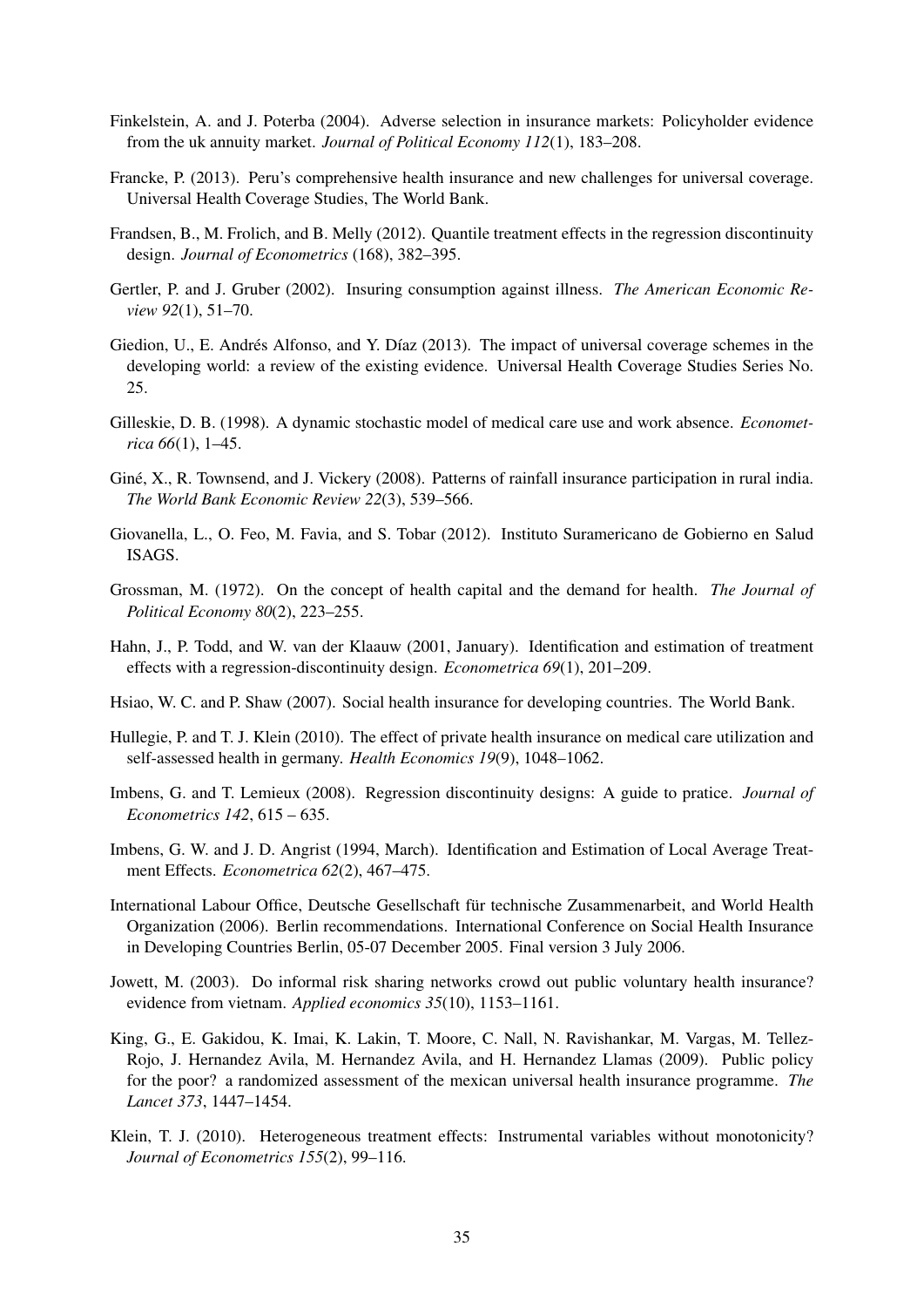- <span id="page-37-13"></span>Laing, R., H. Hogerzeil, and D. Ross-Degnan (2001). Ten recommendations to improve use of medicines in developing countries. *Health policy and planning 16*(1), 13–20.
- <span id="page-37-16"></span>Llanos, D. and N. Rosas (2010). Cry over spilled milk: Improving targeting outcomes in social programs in peru.
- <span id="page-37-18"></span>McCrary, J. (2008). Manipulation of the running variable in the regression discontinuity design: A density test. *Journal of Econometrics 142*(2), 698–714.
- <span id="page-37-10"></span>McGuire, T. G. (2000). Physician agency. *Handbook of health economics 1*, 461–536.
- <span id="page-37-6"></span>Miller, G., D. Pinto, and M. Vera-Hernandez (2013, October). Risk protection, service use, and health outcomes under colombia's health insurance program for the poor. *American Economic Journal: Applied Economics 5(4)*, 61–91.
- <span id="page-37-9"></span>Mohanan, M. (2013). Causal effects of health shocks on consumption and debt: Quasi-experimental evidence from bus accident injuries. *Review of Economics and Statistics 95*(2), 673–681.
- <span id="page-37-14"></span>Murray, C. J. and L. C. Chen (1992). Understanding morbidity change. *The Population and Development Review*, 481–503.
- <span id="page-37-2"></span>Parodi, S. (2005). Evaluating the effects of the integrated health insurance over maternal health equity within the context of non-economics barriers on service access. CIES, GRADE.
- <span id="page-37-8"></span>Pauly, M., F. E. Blavin, and S. Meghan (2008). Is there a market for voluntary health insurance in developing countries? Technical report, National Bureau of Economic Research.
- <span id="page-37-1"></span>Pauly, M. V., P. Zweifel, R. M. Scheffler, A. S. Preker, and M. Bassett (2006). Private health insurance in developing countries. *Health Affairs 25*(2), 369–379.
- <span id="page-37-12"></span>Sen, A. (2002). Health: Perception versus observation. *British Medical Journal 324*(7342), 860–861.
- <span id="page-37-7"></span>Shampanier, K., N. Mazar, and D. Ariely (2007). Zero as a special price: The true value of free products. *Marketing Science 26*(6), 742–757.
- <span id="page-37-15"></span>SISFOH (2010). Methodology to calculate the household targeting index, ifh. Ministry of Economics and Finance, Peru.
- <span id="page-37-4"></span>Sosa-Rubi, S. G., O. Galarraga, and J. E. Harris (2009). Heterogeneous impact of the "seguro popular" program on the utilization of obstetrical services in mexico, 2001–2006: a multinomial probit model with a discrete endogenous variable. *Journal of health economics 28*(1), 20–34.
- <span id="page-37-11"></span>Strauss, J. and D. Thomas (1998). Health, nutrition and economic development. *Journal of Economic Literature 36*, 766–817.
- <span id="page-37-17"></span>Thistlethwaite, D. and D. Campbell (1960). Regression-discontinuity analysis: An alternative to the ex post facto experiment. *Journal of Educational Psychology 51*, 309–317.
- <span id="page-37-3"></span>Thornton, R., L. Hatt, E. Field, M. Islam, F. Solis Dias, and M. Gonzales (2010). Social security health insurance for the informal sector in nicaragua: A randomized evaluation. *Health economics 19*, 181– 206.
- <span id="page-37-5"></span>Wagstaff, A. (2010). Estimating health insurance impacts under unobserved heterogeneity: the case of vietnam's health care fund for the poor. *Health economics 19*(2), 189–208.
- <span id="page-37-0"></span>Wagstaff, A. and E. v. Doorslaer (2003). Catastrophe and impoverishment in paying for health care: with applications to vietnam 1993–1998. *Health economics 12*(11), 921–933.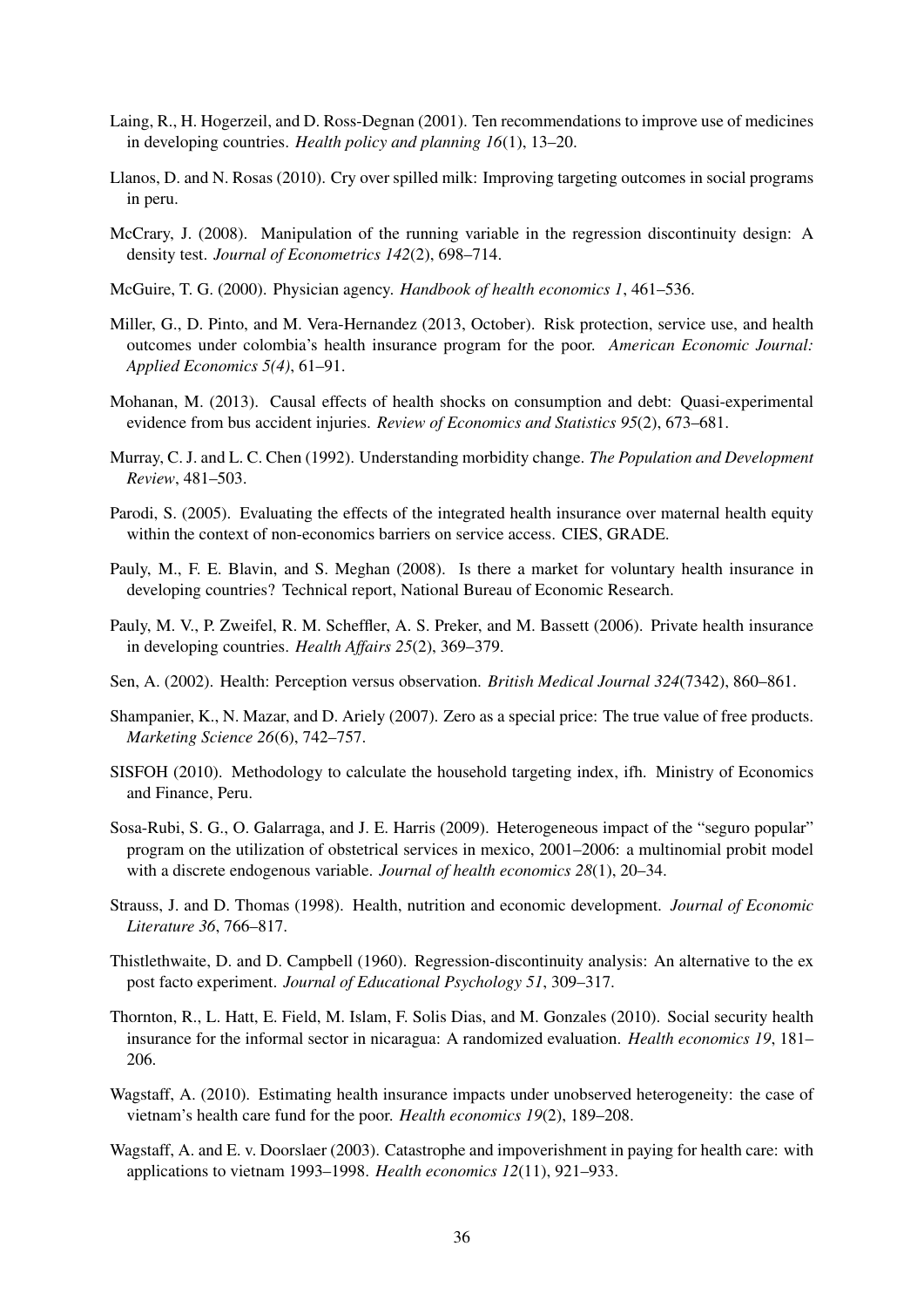- <span id="page-38-3"></span>Wagstaff, A. and M. Lindelow (2008). Can insurance increase financial risk?: The curious case of health insurance in china. *Journal of health economics 27*(4), 990–1005.
- <span id="page-38-0"></span>WHO (2010). World health statistics 2010. World Health Organization.
- <span id="page-38-4"></span>World Bank (2006). *A New Social Contract for Peru: An Agenda for Improving Education, Health Care, and the Social Safety Net*. Washington, DC, USA: World Bank.

<span id="page-38-1"></span>World Bank (2013). World development indicators.

<span id="page-38-2"></span>Zweifel, P. and W. G. Manning (2000). Moral hazard and consumer incentives in health care. *Handbook of health economics 1*, 409–459.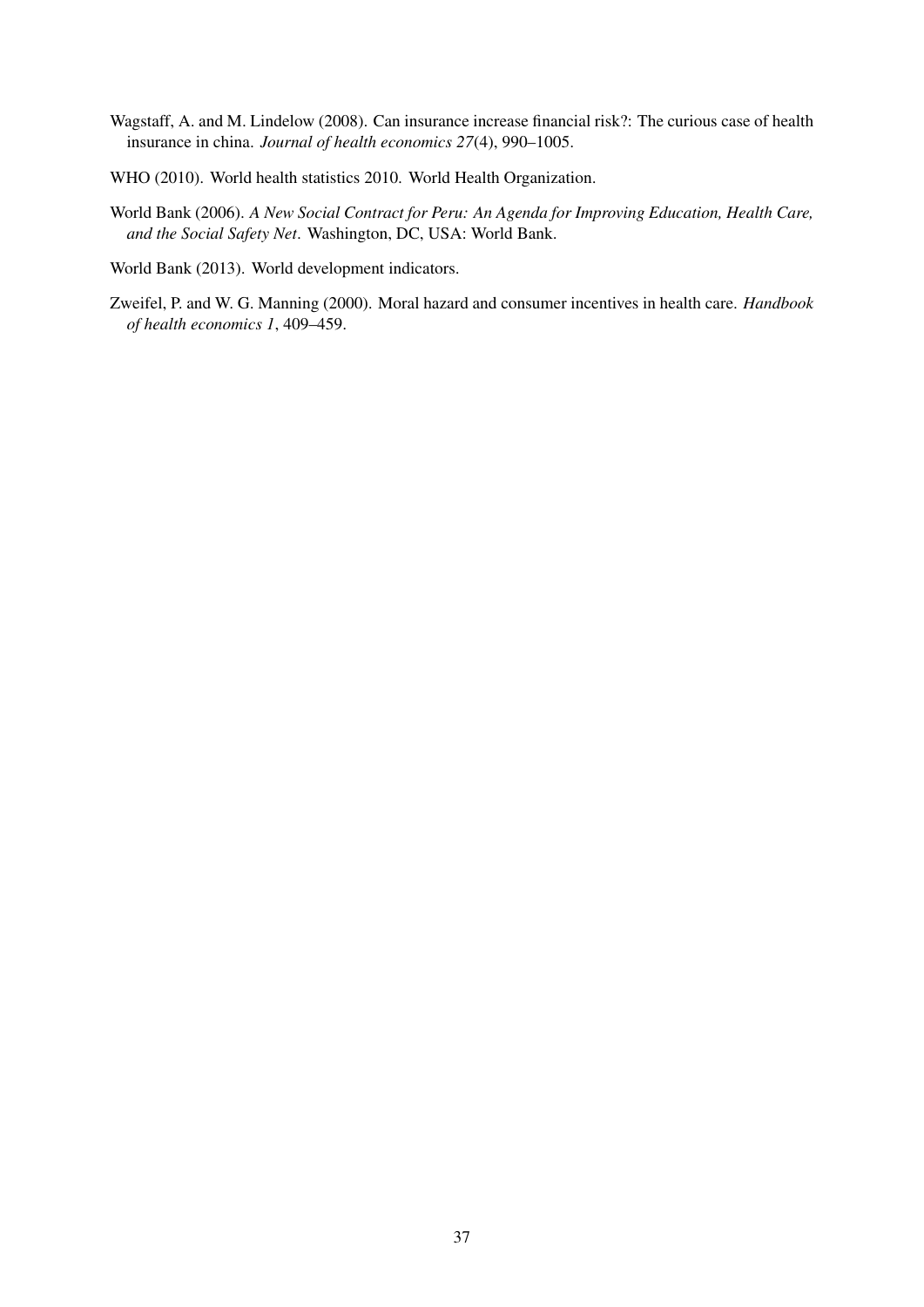<span id="page-39-1"></span><span id="page-39-0"></span>

|        |                |             |                   |                |                                                            |                                                                                                                           | Maximum Coverage                                                                                                                                        |                                                                                 |
|--------|----------------|-------------|-------------------|----------------|------------------------------------------------------------|---------------------------------------------------------------------------------------------------------------------------|---------------------------------------------------------------------------------------------------------------------------------------------------------|---------------------------------------------------------------------------------|
|        |                |             |                   |                | PREVENTIVE SERVICES                                        |                                                                                                                           |                                                                                                                                                         |                                                                                 |
|        |                |             |                   |                |                                                            |                                                                                                                           | 1 month                                                                                                                                                 | 2 checks                                                                        |
|        |                |             |                   |                |                                                            |                                                                                                                           | 1 year                                                                                                                                                  | 11 checks                                                                       |
| МA     |                | ⋖           | KC<br>Σ           | $\overline{ }$ | CRED check on Children                                     | Materials, supplies.                                                                                                      | 2 years                                                                                                                                                 | 6 checks                                                                        |
|        |                |             |                   |                |                                                            |                                                                                                                           | 4 years                                                                                                                                                 | 8 checks                                                                        |
|        |                |             |                   |                |                                                            |                                                                                                                           | 15 days                                                                                                                                                 | 5 checks                                                                        |
|        |                |             |                   |                | Check on newborn weighted                                  |                                                                                                                           | 3 months                                                                                                                                                | 4 checks                                                                        |
| МA     |                | ≺           | KC                | $\mathcal{L}$  | less than 2,500 gr.                                        | Consultations, dosage of hemoglobin, iron supplementation.                                                                | 1 year                                                                                                                                                  | 9 checks                                                                        |
|        |                |             |                   |                |                                                            |                                                                                                                           |                                                                                                                                                         |                                                                                 |
|        |                |             | Σ                 | 3              | Micronutrient supplementation                              | Provision of Vitamin A, Iron supplement. Consultation, Printed educational material.                                      | 2 years<br>1 year                                                                                                                                       | 4 checks<br>3 checks                                                            |
|        | 5              | ⋖           | 55                | 4              | Pregnancy diagnosis                                        | Laboratory procedure.                                                                                                     | No limit                                                                                                                                                |                                                                                 |
| МA     |                |             | R<br>Σ            | 5              | Prenatal Care                                              | Materials, supplies.                                                                                                      | 10 checks                                                                                                                                               |                                                                                 |
|        | 5              | ≺           | R                 | $\circ$        | Complete laboratory tests of<br>pregnant women             | Full set of laboratory tests.                                                                                             | No limit                                                                                                                                                |                                                                                 |
|        | $\overline{5}$ | ⋖           | R                 | $\overline{ }$ | Treatment for pregnant women<br>w/HIV                      | ELISA test for HIV during pregnancy, childbirth and postpartum. Prophylactic<br>treatment to HIV positive pregnant women. | No limit                                                                                                                                                |                                                                                 |
|        |                |             |                   |                | Obstetric ultrasound                                       |                                                                                                                           | No limit                                                                                                                                                |                                                                                 |
|        | ×              |             | R<br>Σ            | ${}^{\circ}$   | examinations                                               | Materials, supplies.                                                                                                      |                                                                                                                                                         |                                                                                 |
| MA     |                | ≺           | $\Box$<br>Σ       | ۰              | Oral health                                                | Supplies.                                                                                                                 | 2 checks/year                                                                                                                                           |                                                                                 |
| МA     |                |             | ≏<br>Σ            | $\Xi$          | Prevention of tooth decay                                  | Materials, supplies.                                                                                                      | Topical flour coating<br>Ionomer inactivation<br>Sealants application<br>Restoration practice<br>Dental prophylaxis<br>Topical flour gel<br>Destartraje | 1 checks<br>2 checks<br>4 checks<br>2 checks<br>4 pieces<br>1 check<br>4 pieces |
| N      |                | $_{\rm BC}$ | $\mathbf{r}$<br>Σ | $\equiv$       | Family planning                                            | Guidance and counseling session. Delivery of contraceptives.                                                              | Not decided<br>Decided                                                                                                                                  | 4 checks<br>checks                                                              |
| $\geq$ |                |             | $\circ$           | 12             | Visual acuity impairment<br>detection                      | Full benefit. Excludes provision of lenses. Children and Adolescents.                                                     | 1 check/year                                                                                                                                            |                                                                                 |
| МA     |                |             | Σ                 | 13             | Normal postpartum care                                     | Checks. Includes supplies used in care.                                                                                   | 2 checks                                                                                                                                                |                                                                                 |
| MA     |                |             | Σ                 | $\overline{1}$ | t kids<br>Prophylactic treatment<br>$\overline{\text{HH}}$ | Provision of artificial milk for 6 months. Monitoring.                                                                    | No limit                                                                                                                                                |                                                                                 |

.

| C<br>C<br>C<br>C<br>- L'H<br>ļ |                          |
|--------------------------------|--------------------------|
|                                |                          |
|                                |                          |
| Î                              |                          |
|                                |                          |
| きつきこう                          | $\frac{1}{2}$            |
|                                |                          |
|                                |                          |
|                                |                          |
|                                |                          |
|                                |                          |
|                                |                          |
|                                | $\overline{\phantom{a}}$ |
|                                |                          |
|                                |                          |
| $Plan$ of $.$                  |                          |
|                                |                          |
|                                |                          |
|                                |                          |
|                                |                          |
|                                |                          |
|                                |                          |
|                                |                          |
| Basic<br>ſ                     |                          |
|                                |                          |
|                                |                          |
|                                |                          |
|                                |                          |
|                                |                          |
|                                |                          |
|                                |                          |
| Table                          |                          |
|                                |                          |

A Details on the Health Insurance Plan

A Details on the Health Insurance Plan

38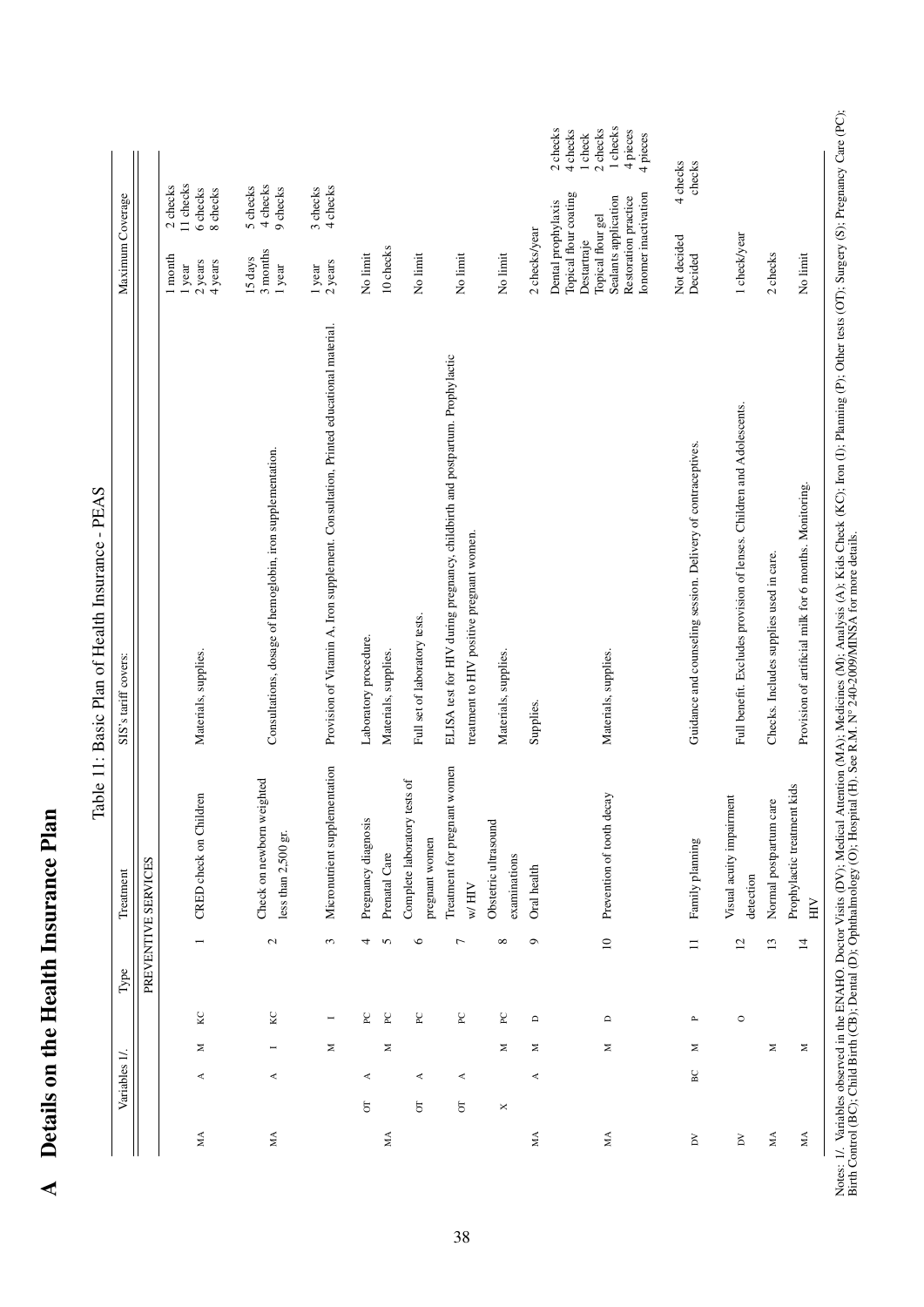<span id="page-40-0"></span>

|                      |          |   |                |                 | SERVICES<br>RECUPERATIVE AND REHABILITATION            |                                                                                                                             |                            |
|----------------------|----------|---|----------------|-----------------|--------------------------------------------------------|-----------------------------------------------------------------------------------------------------------------------------|----------------------------|
| МA                   | ⋖        | z |                | 15              | Immediate attention to the<br>normal newborn           | Supplies, drugs, lab tests.                                                                                                 | No limit                   |
| МA                   | 5        | Σ | $\equiv$       | $\overline{16}$ | without surgical procedure<br>Newborn's inpatient care | Drugs, auxiliary tests, inputs during stay in the health facility.                                                          | No limit                   |
| $\mathbb M\mathbb A$ | $\sigma$ | Σ | $\mathbbmss{}$ | $\overline{17}$ | Newborn's inpatient care with<br>surgical procedure    | Drugs, auxiliary tests, inputs during stay in the health facility.                                                          | No limit                   |
| МA                   |          | Σ | පී             | $\overline{18}$ | Vaginal birth care                                     | Drugs, materials, supplies.                                                                                                 | No limit                   |
| МA                   |          | Σ | පී             | $\overline{19}$ | Caesarean section                                      | Drugs, auxiliary tests, supplies, materials.                                                                                | No limit                   |
| Δ                    |          | Σ |                | $\approx$       | Specialized medical<br>consultation                    | Drugs, supplies, diagnostic support.                                                                                        | No limit                   |
| Δ                    |          | z | ≏              | $\overline{c}$  | Ambulatory care: doctor                                | Drugs, supplies, diagnostic support in health facilities.                                                                   | No limit                   |
| МA                   |          | Σ | $\Box$         | $\mathfrak{L}$  | Dental restoration                                     | Materials, portion for replacement equipment and instrumentation.                                                           | 3 dental restorations/year |
| МA                   |          | Σ | $\Box$         | $\mathfrak{L}$  | Dental extraction                                      | Materials, portion for replacement equipment and instrumentation.                                                           | 3 extractions/year         |
| МA                   |          | Σ |                | $\overline{z}$  | Ambulatory care                                        | Materials, supplies. In health facilities: Level I & II 2/.                                                                 | No limit                   |
| МA                   |          | z |                | 25              | Emergency care                                         | Drugs, auxiliary tests, materials, supplies.                                                                                | No limit                   |
|                      | 4        | z |                | 26              | Diagnostic support                                     | Diagnostic support. No diagnostic capabilities include support not tariffed.                                                | No limit                   |
| МA                   |          | z | S              | 27              | Medical outpatient surgery                             | Drugs, auxiliary tests, materials, supplies during surgery and patient's stay in the<br>facility.                           | No limit                   |
| МA                   |          | Σ |                | 28              | Inpatient in health facility<br>without surgery        | Drugs, materials, supplies during surgery and patient's stay in the facility.                                               | No limit                   |
|                      | 5        | z | S              | $\mathfrak{S}$  | Inpatient with surgery                                 | Auxiliary tests, drugs during surgical procedure, expenditures incurred during patience<br>stay until discharge.            | No limit                   |
|                      |          | z | $\equiv$       | $30\,$          | Admission in ICU                                       | Materials, supplies, drugs. Only in facilities where service can be verified.                                               | No limit                   |
|                      |          |   |                |                 |                                                        | Procedures pulpectomy, pulpotomy access opening, direct and indirect pulp capping,                                          |                            |
| МA                   |          |   | $\Box$         | $\overline{31}$ | Specialized dental care                                | fixation or splinting of the tooth with composite, Gingivectomy localized extraction of                                     | 3 checks/year              |
|                      |          |   |                |                 |                                                        | retained piece, enucleation or marsupialization.                                                                            |                            |
|                      |          |   |                | $\mathfrak{L}$  | Rehabilitation care                                    | Rehabilitation of fracture or sprain in Level I care. Level II care only for enrolled                                       | No limit                   |
|                      |          |   |                |                 |                                                        | population.                                                                                                                 |                            |
|                      |          |   |                |                 | ADMINISTRATIVE Ste.RVICES                              |                                                                                                                             |                            |
|                      |          |   |                | 33              | Emergency Transfer                                     | Displacement road or air according to recognized medical indication. Unrecognized<br>exam for the diagnosis in outpatients. | No limit                   |
|                      |          |   |                | 34              | Food Allocation                                        | Recognized until a day after discharge.                                                                                     | No limit                   |
|                      |          |   |                | 35              | Burial                                                 | Niche services, casket, shroud, funeral chapel and transfer of the deceased to the<br>cemetery.                             | "Directiva de Sepelios"    |

Table 12: Basic Plan of Health Insurance - PEAS (continued) Table 12: Basic Plan of Health Insurance - PEAS (continued)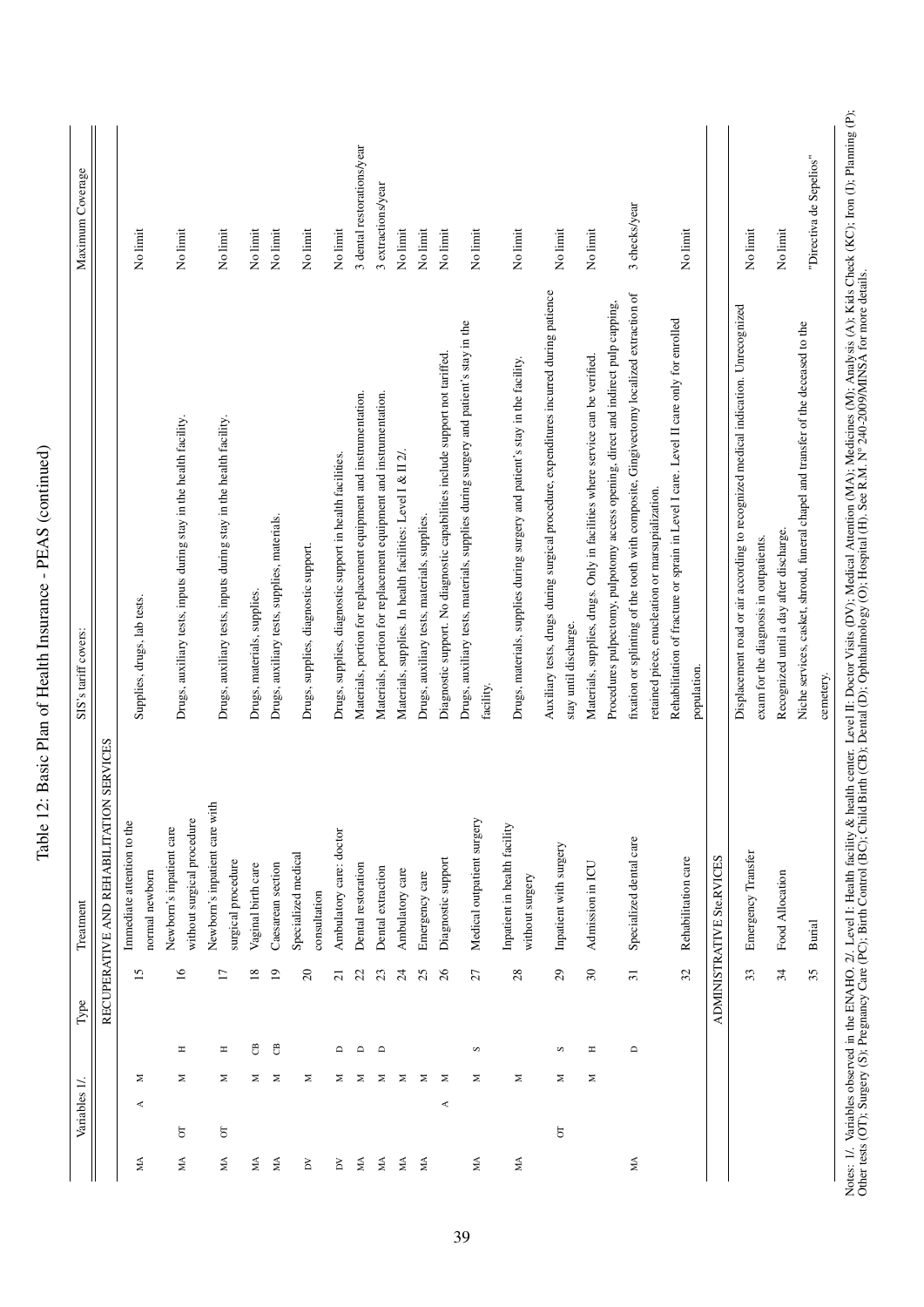| ditions<br><b>Defin</b> |  |
|-------------------------|--|
| ٦<br>إ                  |  |
| ariar                   |  |
| Ξ                       |  |

<span id="page-41-0"></span>

|                                          | Table 13: Variable Definitions                                                |
|------------------------------------------|-------------------------------------------------------------------------------|
| Variable                                 | Definition                                                                    |
| Participation                            |                                                                               |
| Health Insurance                         | Are you enrolled in SIS or EsSalud?                                           |
| Demographics                             |                                                                               |
| Woman                                    |                                                                               |
| Age                                      |                                                                               |
| Years of education                       |                                                                               |
| Number household members                 |                                                                               |
| Woman head of household                  |                                                                               |
| Annual household income (thousand Soles) |                                                                               |
| Utilization                              |                                                                               |
| Any doctor visits                        | Have you visited the doctor in the last 4 weeks?                              |
| Medicines                                | Have you received medicines in the last 4 weeks?                              |
| Analysis                                 | Have you had analysis in the last 4 weeks?                                    |
| $X-rays$                                 | Have you had X-rays in the last $4$ weeks?                                    |
| Other tests                              | Have you had other tests in the last 4 weeks?                                 |
| Dental care                              | Have you had dental care in the last 3 months?                                |
| Ophthalmological care                    | Have you had ophthalmology care in the last 3 months?                         |
| Glasses                                  | Have you bought glasses in the last 3 months?                                 |
| Vaccines                                 | Have you received vaccines in the last 3 months?                              |
| Kids check                               | Has your child's health been checked in the last 3 months?                    |
| Birth control                            | Have you received birth control products in the last 3 months?                |
| Other treatments                         | Have you received other care in the last 3 months? (i.e. orthopedic services) |
| Hospital                                 | Have you been hospitalized in the last 12 months?                             |
| Intervention/Surgery                     | Have you had a surgery in the last 12 months?                                 |
| Pregnancy care                           | Have you received pregnancy care in the last 12 months?                       |
| Child birth                              | Have you had child birth care in the last 12 months?                          |
| Other medical attention                  | Have you had medical attention in the last 4 weeks?                           |

Notes: Table 2 in the main text reports summary statistics. Notes: Table [2](#page-15-0) in the main text reports summary statistics.

 $\overline{1}$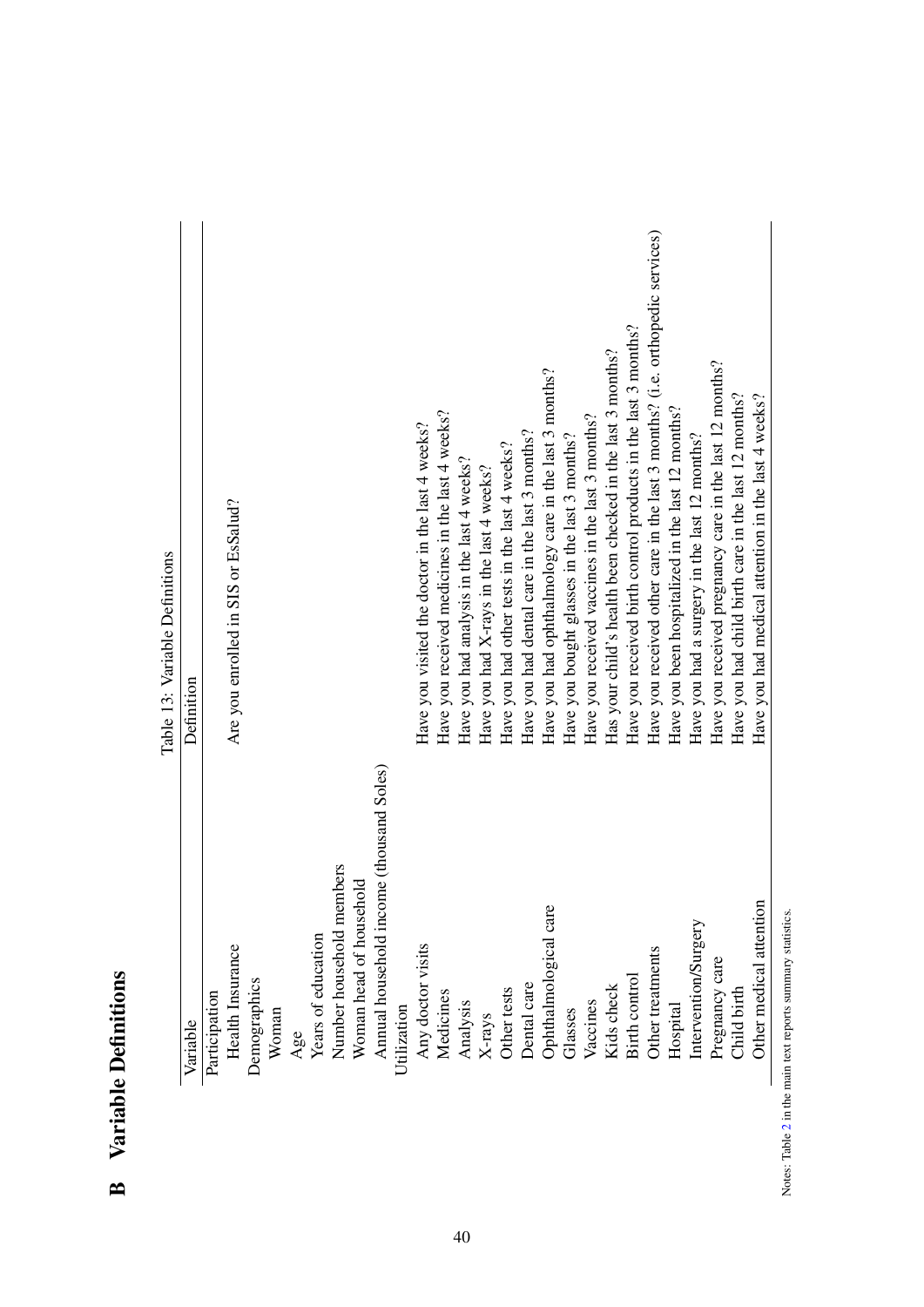<span id="page-42-0"></span>

| Variables                                                                   | Definition                                                                                                             |
|-----------------------------------------------------------------------------|------------------------------------------------------------------------------------------------------------------------|
| Health report                                                               |                                                                                                                        |
| Any symptom                                                                 | Have you had a symptom or health problem in the last 4 weeks?                                                          |
| <b>Illness</b>                                                              | Have you been ill in the last 4 weeks?                                                                                 |
| Chronic illness                                                             | Do you have a chronic illness or health problem?                                                                       |
| Relapse                                                                     | Have you had a relapse in your chronic illness in the last 4 weeks?                                                    |
| Accident                                                                    | Have you had an accident in the last 4 weeks?                                                                          |
| Num. days with symptom                                                      | Number of days you could not perform normal activities because of a relapse                                            |
| Num. days with illness                                                      | Number of days you could not perform normal activities because of a symptom                                            |
| Num. days with relapse                                                      | Number of days you could not perform normal activities because of an illness                                           |
| Num. days with accident                                                     | Number of days you could not perform normal activities because of an accident                                          |
| Health expenditures                                                         |                                                                                                                        |
| Any health expenditures                                                     | Any annual health expenditures                                                                                         |
| Health expenditures                                                         | Annual health expenditures                                                                                             |
| Absolute deviation expenditures                                             | Variability of annual health expenditures                                                                              |
| Absolute value residual share                                               | Absolute value of residual from regressions for annual health expenditures                                             |
| Sqre residual expenditures                                                  | from regressions for annual health expenditures<br>Square of residual                                                  |
| Expenditures 50                                                             | Annual health expenditures exceed 50th percentile (median)                                                             |
| Expenditures 75                                                             | Annual health expenditures exceed 75th percentile (third quartile)                                                     |
| Share expenditures                                                          | Share annual health expenditures of annual household per capita income                                                 |
| Absolute deviation share                                                    | Variability of Share annual health expenditures of annual household per capita income                                  |
| Abs share                                                                   | Absolute value of residuals from regression for Share annual health expenditures of annual household per capita income |
| Sqre share                                                                  | Square of residuals from regression for share of annual health expenditures on annual household per capita income      |
| Share 50                                                                    | Share annual health expenditures of annual household per capita income exceed 50th percentile (median)                 |
| Share 75                                                                    | Share annual health expenditures of annual household per capita income exceed 75th percentile (third quartile)         |
| Catastrophic 5%                                                             | Share annual health expenditures of annual household per capita income exceed 5%                                       |
| Catastrophic 10%                                                            | Share annual health expenditures of annual household per capita income exceed 10%                                      |
| Catastrophic 15%                                                            | Share annual health expenditures of annual household per capita income exceed 15%                                      |
| Catastrophic 20%                                                            | Share annual health expenditures of annual household per capita income exceed 20%                                      |
| Catastrophic 25%                                                            | Share annual health expenditures of annual household per capita income exceed 25%                                      |
| Note: Cas also Castian $6.2$ for further evaluations. Take 2 in the main to | et ronorte europaraeu etotietion                                                                                       |

Table 14: Variable Definitions (continued) Table 14: Variable Definitions (continued)

Notes: See also Section  $6.2.3$  for further explanations. Table 3 in the main text reports summary statistics. Notes: See also Section  $6.2.3$  for further explanations. Table [3](#page-16-0) in the main text reports summary statistics.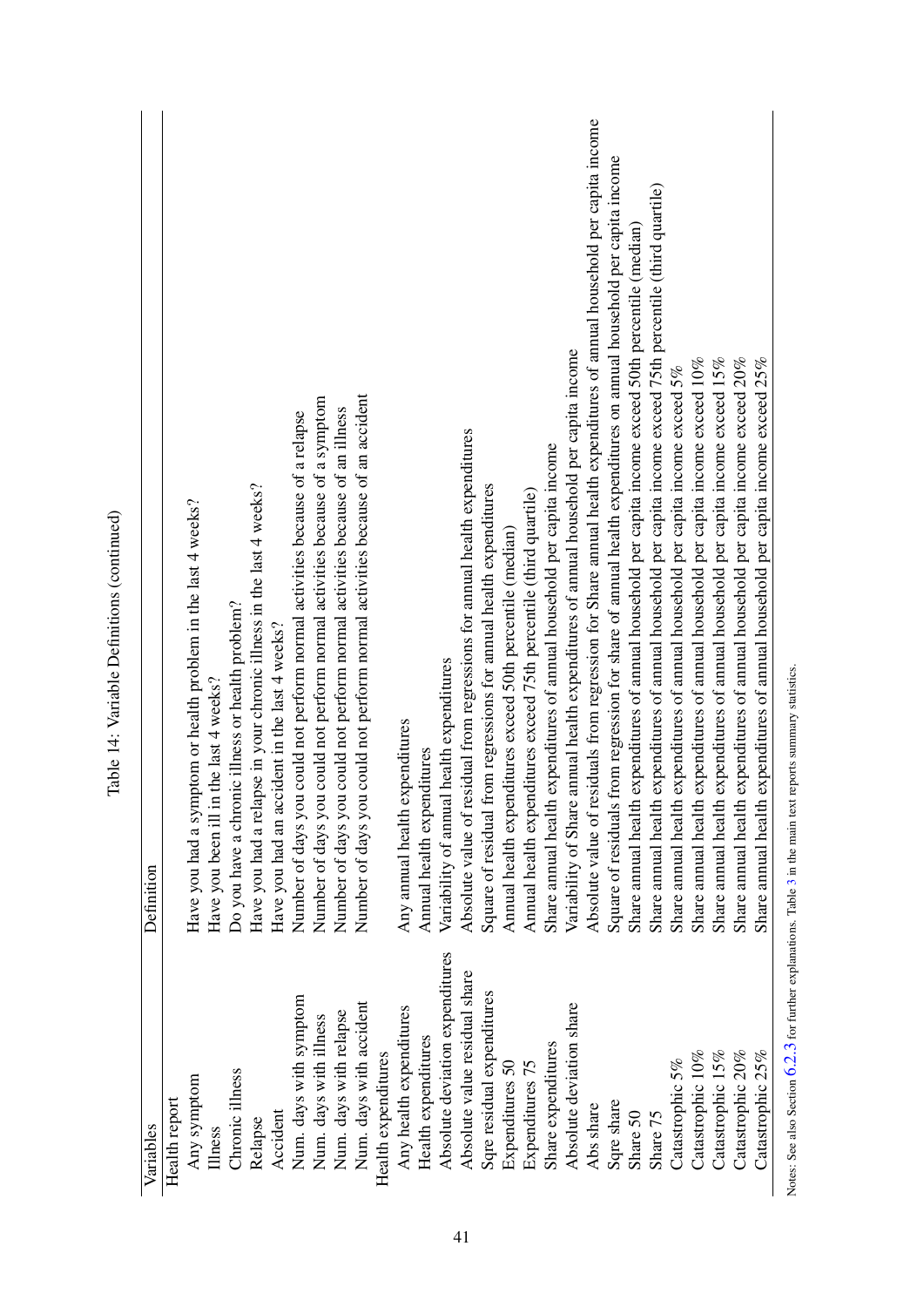## <span id="page-43-0"></span>C IFH Index

#### C.1 Variables and Weights for IFH Construction

The IFH index is constructed such that it takes on values between 0 and 100. Higher values indicate better living conditions. In the following, we explain how the index is calculated. [SISFOH](#page-37-15) [\(2010\)](#page-37-15) provides more details.

First, the ENAHO for the year 2009 was used to determine the set of variables that enters into the IFH computation. The Sommers test was used to identify correlation between candidate explanatory variables and a measure of poverty. Then, significant variables were selected and a Principal Component analysis for discrete variables was applied to reduce dimensions and to focus on those variables that mainly explain the variability of the data. The weights that are used to construct the index correspond to the contribution of the respective variables to the first principal component. This was done separately for three geographic areas, the Lima Province, the other urban areas, and all rural areas.

Table [15](#page-44-0) and [16](#page-45-0) show the variables, the mutually exclusive alternatives and the corresponding weights. There are three independent sets of weight that correspond to households living in different geographic areas. For instance, consider a household from Lima that cooks with carbon, uses water from outside the house and lives in a house with brick walls. Then, the first three addends of the IFX index are -0.33,  $-0.35$  and  $0.10^{45}$  $0.10^{45}$  $0.10^{45}$ 

Using those weights a raw index  $if h_{ij}$  is calculated as a linear combination of household characteristics with cluster-specific weights. Then, it is standardized so that it lies between 0 and 100 in each cluster. The standardized index is

$$
ifh'_{ij} = 100 * \frac{ifh_{ij} - ifh_j^{min}}{ifh_j^{max} - ifh_j^{min}},
$$

where *if h'<sub>ij</sub>* is the adjusted IFH that lies in the interval [0, 100] and *if h'<sub>j</sub>*<sup>*in*</sup> and *if h'<sub>j</sub><sup><i>nax*</sup></sub> are the minimum and the maximum values of the original IFH index in cluster *j*, respectively.

#### C.2 Thresholds for IFH by Cluster

To determine eligibility, there are thresholds for the IFH index by cluster. Individuals and households with an index below or equal to the threshold are eligible for SIS. Table [17](#page-46-0) shows the thresholds by cluster. The 15 clusters were defined by identifying areas with similar monetary poverty in the year 2009. In general, each cluster includes several unconnected geographic areas.<sup>[46](#page-43-2)</sup> As an example, consider cluster 2, which includes the rural areas of the jungle of the departments of Ayacucho, Junin, Loreto, Puno, San Martin and Ucayali; and also the rural areas of the northern highlands of the departments of Cajamarca and Lambayeque. The thresholds were determined such that poor individuals, in some sense that is not spelled out, were eligible. They are conservative in the sense that they allow for type 2 errors in the sense that an individual might be declared as eligible even though, according to the criteria that

<span id="page-43-1"></span><sup>&</sup>lt;sup>45</sup>Importantly, the number of members of the household with health insurance does not include those with either SIS or EsSalud. This is important because otherwise, our third assumption in Section [5,](#page-14-0) the exclusion restriction, would likely be violated.

<span id="page-43-2"></span><sup>&</sup>lt;sup>46</sup>Only clusters 1, 14 and 15 include connected geographic areas.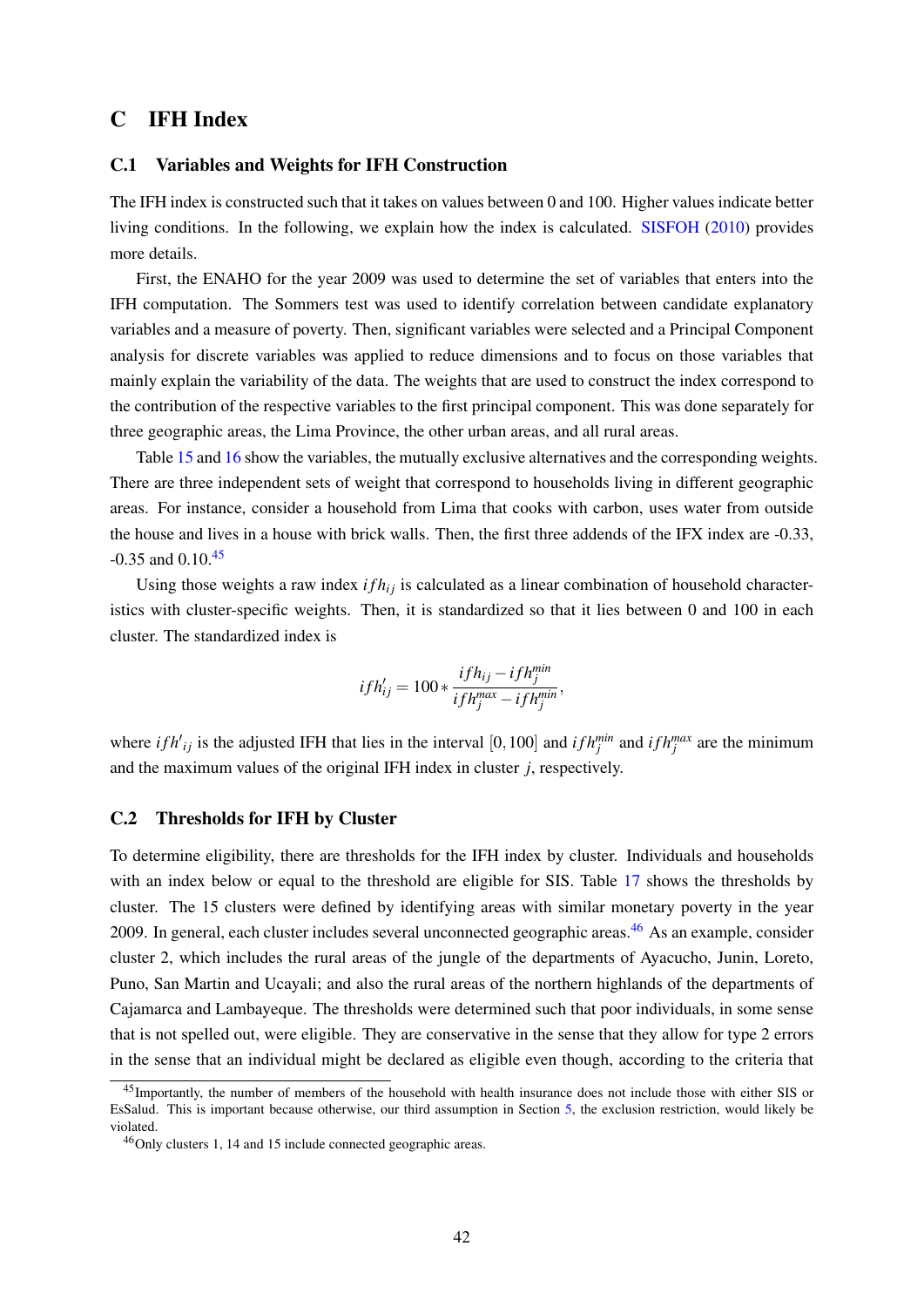<span id="page-44-0"></span>

| Variables                               | Metropolitan | remaining urban areas | rural areas |
|-----------------------------------------|--------------|-----------------------|-------------|
|                                         | Lima         |                       |             |
| Fuel used to cook                       |              |                       |             |
| Do not cook                             | $-0.49$      | $-0.67$               | $-0.76$     |
| Other                                   | $-0.40$      | $-0.50$               | $-0.38$     |
| Firewood                                | $-0.37$      | $-0.33$               | 0.05        |
| Carbon                                  | $-0.33$      | $-0.22$               | 0.36        |
| Kerosine                                | $-0.29$      | $-0.19$               | 0.37        |
| Gas                                     | 0.02         | 0.12                  | 0.52        |
| Electricity                             | 0.43         | 0.69                  | 0.52        |
| Water supply in the home                |              |                       |             |
| Other                                   | $-0.78$      | $-0.58$               |             |
| River                                   | $-0.65$      | $-0.42$               |             |
| Well                                    | $-0.62$      | $-0.37$               |             |
| Water tanker                            | $-0.51$      | $-0.34$               |             |
| Pipe                                    | $-0.41$      | $-0.32$               |             |
| Outside                                 | $-0.35$      | $-0.25$               |             |
| Inside                                  | 0.10         | 0.12                  |             |
| Wall material                           |              |                       |             |
| Other                                   | $-0.70$      | $-0.80$               |             |
| Wood or mat                             | $-0.48$      | $-0.55$               |             |
| Stone with mud                          | $-0.44$      | $-0.46$               |             |
| Rushes covered with mud                 | $-0.41$      | $-0.43$               |             |
| Clay                                    | $-0.39$      | $-0.38$               |             |
| Sun-dried brick or adobe                | $-0.37$      | $-0.20$               |             |
| Stones, lime or concrete                | $-0.33$      | $-0.07$               |             |
| <b>Brick</b>                            | 0.10         | 0.25                  |             |
| Type of drainage                        |              |                       |             |
| None                                    | $-0.89$      | $-0.68$               |             |
| River                                   | $-0.75$      | $-0.49$               |             |
| Sinkhole                                | $-0.59$      | $-0.40$               |             |
| Septic tank                             | $-0.46$      | $-0.30$               |             |
| Drainage system outside the house       | $-0.39$      | $-0.21$               |             |
| Drainage system inside the house        | 0.10         | 0.20                  |             |
| Number of members with health insurance |              |                       |             |
| None                                    | $-0.26$      | $-0.25$               | $-0.10$     |
| One                                     | $-0.04$      | 0.06                  | 0.50        |
| Two                                     | 0.06         | 0.17                  | 0.59        |
| Three                                   | 0.14         | 0.27                  | 0.66        |
| More than three                         | 0.32         | 0.48                  | 0.86        |
| Goods that identify household wealth    |              |                       |             |
| None                                    | $-0.47$      | $-0.35$               | $-0.11$     |
| One                                     | $-0.17$      | 0.05                  | 0.64        |
| Two                                     | 0.02         | 0.25                  | 0.83        |
| Three                                   | 0.15         | 0.40                  | 0.90        |
| Four                                    | 0.25         | 0.52                  | 1.09        |
| Five                                    | 0.47         | 0.75                  | 1.09        |
| Has fixed phone                         |              |                       |             |
| Yes                                     | $-0.32$      |                       |             |
| No                                      | 0.20         |                       |             |

|  |  |  |  |  |  | Table 15: Variables and weights for IFH construction |
|--|--|--|--|--|--|------------------------------------------------------|
|--|--|--|--|--|--|------------------------------------------------------|

Notes: Taken from [SISFOH](#page-37-15) [\(2010\)](#page-37-15).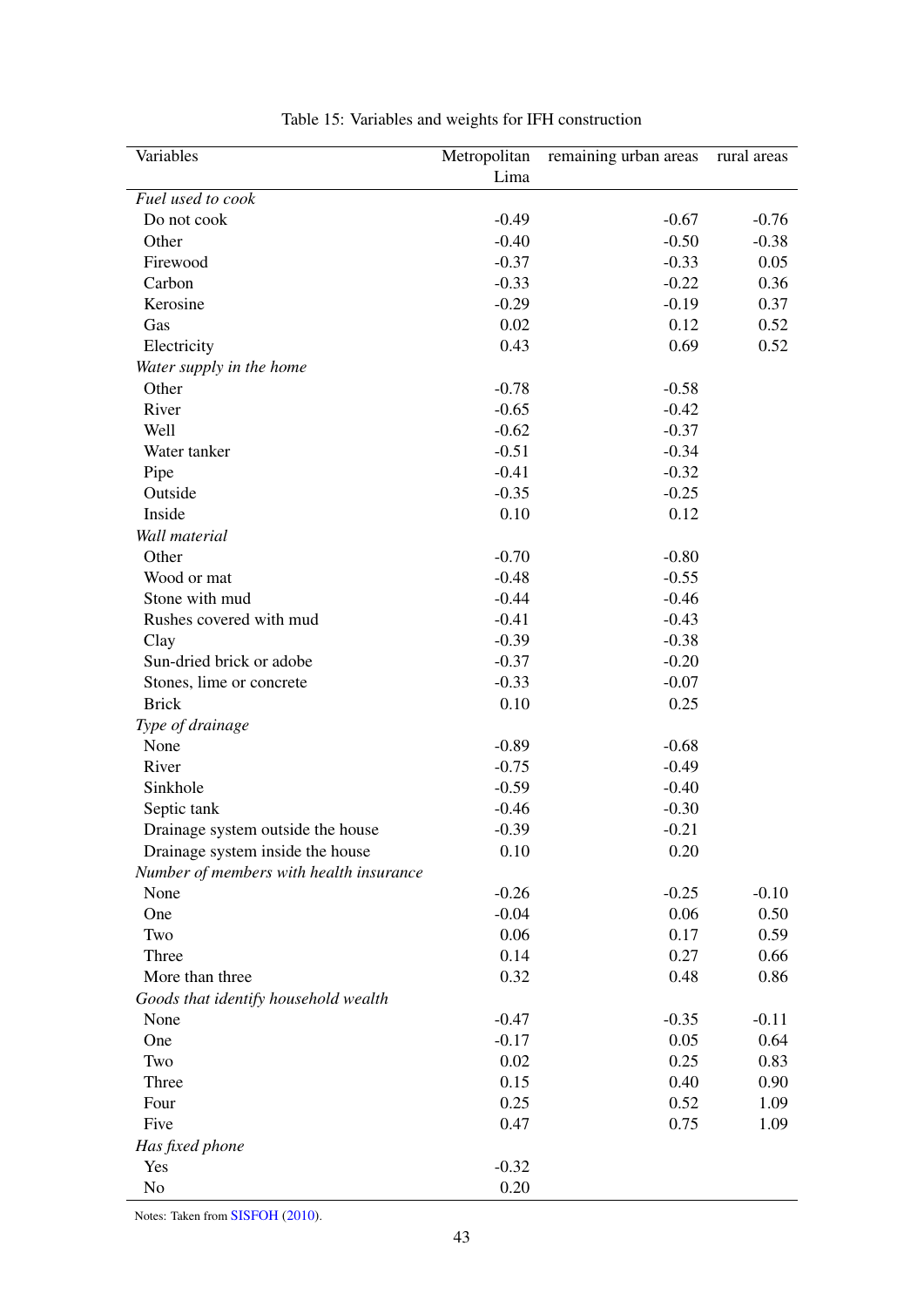<span id="page-45-0"></span>

| Variables                               | Metropolitan | remaining urban areas | rural areas |
|-----------------------------------------|--------------|-----------------------|-------------|
|                                         | Lima         |                       |             |
| Roof material                           |              |                       |             |
| Other                                   | $-0.86$      | $-0.90$               |             |
| <b>Straw</b>                            | $-0.74$      | $-0.72$               |             |
| Mat                                     | $-0.67$      | $-0.62$               |             |
| Woven cane                              | $-0.38$      | $-0.23$               |             |
| <b>Tiles</b>                            | $-0.23$      | 0.03                  |             |
| Wood or mat                             | $-0.21$      | 0.07                  |             |
| Concrete                                | 0.17         | 0.32                  |             |
| Education of the Household head         |              |                       |             |
| None                                    | $-0.51$      | $-0.57$               | $-0.59$     |
| Preschool                               | $-0.43$      | $-0.25$               | $-0.08$     |
| Primary                                 | $-0.28$      | 0.01                  | 0.35        |
| Secondary                               | $-0.06$      | 0.19                  | 0.59        |
| Vocational education (VET)              | 0.10         | 0.33                  | 0.68        |
| Undergraduate                           | 0.22         | 0.55                  | 0.88        |
| Postgraduate                            | 0.40         | 0.55                  | 0.88        |
| Floor material                          |              |                       |             |
| Other                                   | $-0.97$      | $-1.12$               |             |
| Land                                    | $-0.60$      | $-0.47$               |             |
| Concrete                                | $-0.16$      | $-0.01$               |             |
| Wood                                    | 0.08         | 0.30                  |             |
| <b>Tiles</b>                            | 0.16         | 0.40                  |             |
| Vinyl sheets                            | 0.28         | 0.51                  |             |
| Parquet                                 | 0.51         | 0.71                  |             |
| Overcrowding                            |              |                       |             |
| More than six                           | $-0.68$      |                       |             |
| Between four and six                    | $-0.51$      |                       |             |
| Between two and four                    | $-0.31$      |                       |             |
| Between one and two                     | $-0.07$      |                       |             |
| Less than one                           | 0.24         |                       |             |
| Highest level of education in the house |              |                       |             |
| None                                    |              |                       | $-0.35$     |
| Primary                                 |              |                       | 0.11        |
| Secondary                               |              |                       | 0.41        |
| Vocational education (VET)              |              |                       | 0.62        |
| Undergraduate                           |              |                       | 0.83        |
| Electricity                             |              |                       |             |
| N <sub>o</sub>                          |              |                       | $-0.29$     |
| Yes                                     |              |                       | 0.22        |
| Floor made of earth                     |              |                       |             |
| Yes                                     |              |                       | $-0.17$     |
| No                                      |              |                       | 0.47        |

Table 16: Variables and weights for IFH construction (Continued)

Notes: Taken from [SISFOH](#page-37-15) [\(2010\)](#page-37-15).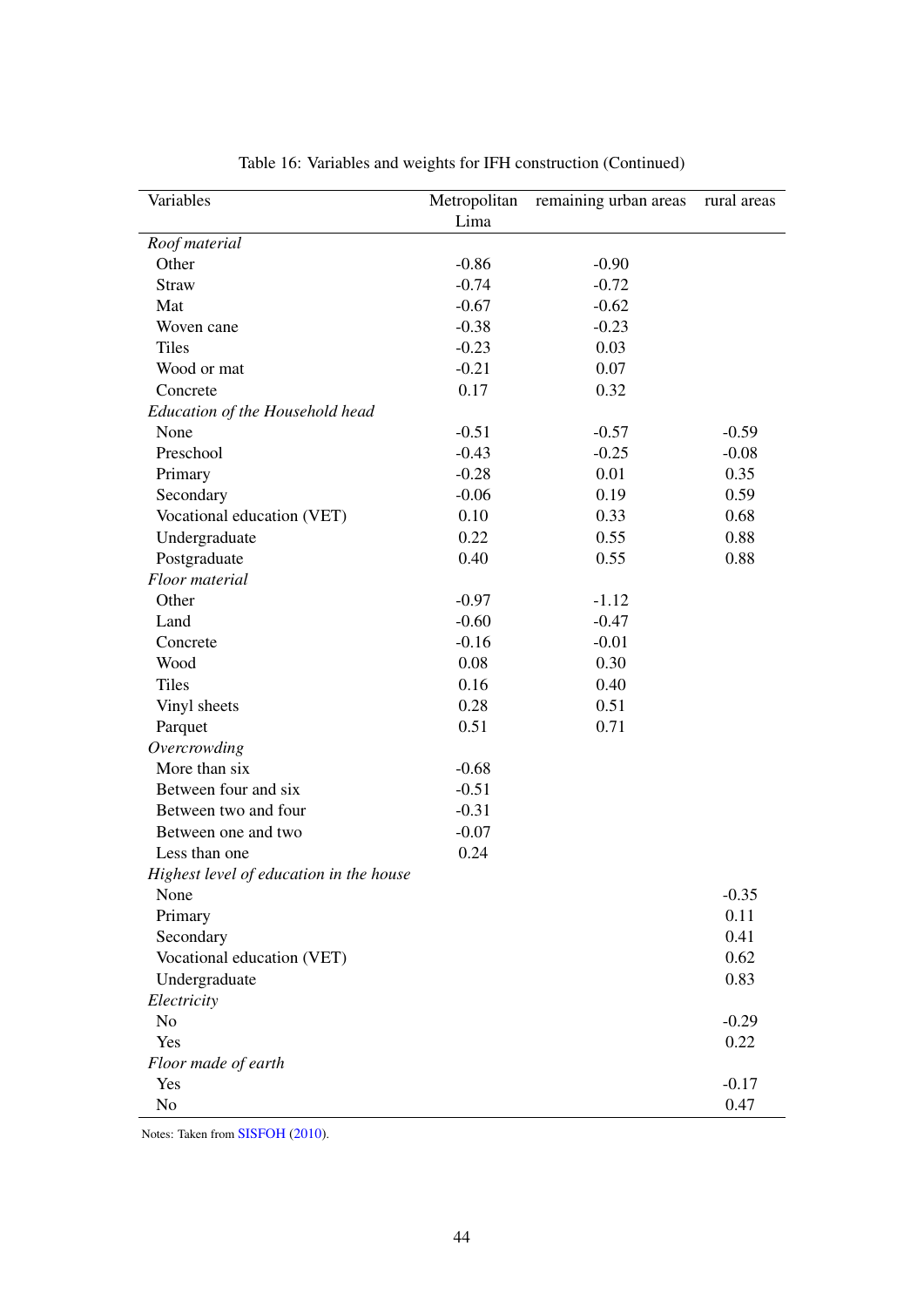<span id="page-46-0"></span>

| Cluster        | Threshold | Population | Per capita | Per capita   | Poverty |
|----------------|-----------|------------|------------|--------------|---------|
|                |           |            | income 1/. | spending 1/. | status  |
| 1              | 33        | 208,101    | 2,184      | 1,815        | 0.5159  |
| $\overline{2}$ | 36        | 1,907,122  | 2,116      | 1,697        | 0.5994  |
| 3              | 34        | 2,284,876  | 2,332      | 1,937        | 0.5404  |
| $\overline{4}$ | 38        | 2,646,680  | 2,282      | 1,916        | 0.5389  |
| 5              | 35        | 634,472    | 2,067      | 1,595        | 0.6410  |
| 6              | 34        | 212,723    | 5,941      | 4,045        | 0.2606  |
| 7              | 52        | 2,544,448  | 5,141      | 4,260        | 0.2565  |
| 8              | 42        | 2,134,993  | 5,667      | 4,428        | 0.2397  |
| 9              | 44        | 3,740,611  | 6,403      | 5,050        | 0.1352  |
| 10             | 50        | 2,229,638  | 5,997      | 4,673        | 0.1620  |
| 11             | 44        | 490,207    | 5,498      | 4,015        | 0.2725  |
| 12             | 43        | 101,993    | 8,632      | 4,638        | 0.1645  |
| 13             | 43        | 1,636,740  | 5,045      | 4,024        | 0.2116  |
| 14             | 33        | 93,527     | 8,961      | 6,178        | 0.0261  |
| 15             | 55        | 9,342,700  | 8,712      | 6,612        | 0.1546  |
| Peru           |           | 30,208,831 | 5,793      | 4,501        | 0.2764  |

Table 17: Eligibility Thresholds by Cluster

Notes: Based on [SISFOH](#page-37-15) [\(2010\)](#page-37-15), own calculations using the ENAHO 2011. There is no threshold at the national level. 1/. Soles.

are used, is not part of the target population. $47$ 

Table [17](#page-46-0) also provides some economic indicators obtained from the ENAHO for the year 2011. The variation of the thresholds across clusters reflects the variation in income within Peru. The lower thresholds correspond to the poorer clusters, that is, those with the lowest levels of per capita monetary income (or spending) and the highest proportions of poor individuals.<sup>[48](#page-46-2)</sup> The Lima Province, the city under analysis, is in cluster 15, with a cutoff of 55.

We use ENAHO data for the year 2011 as well as the actual weights to re-compute the IFH index for individuals and households in our sample. We cannot directly assess how strongly our index is correlated with the one that was used by the government to determine eligibility. However, as an informal test, we re-produced figures illustrating the correlations between the IFH index and expenditures per capita in [SISFOH](#page-37-15) [\(2010\)](#page-37-15). Figure [7](#page-47-0) shows the figure we obtain for the Lima Province. Generally speaking, the reproduced figures resemble the official ones.

<span id="page-46-1"></span><sup>&</sup>lt;sup>47</sup>The thresholds are set such that the marginal benefit of expanding five percentage points of coverage of the eligible population generated a marginal increase of one percentage point in that error.

<span id="page-46-2"></span><sup>&</sup>lt;sup>48</sup>Cluster 14, which corresponds to the urban areas of the jungle of Madre de Dios, is an interesting exception. Informal mining and illegal drugs production have increased income levels during the past years.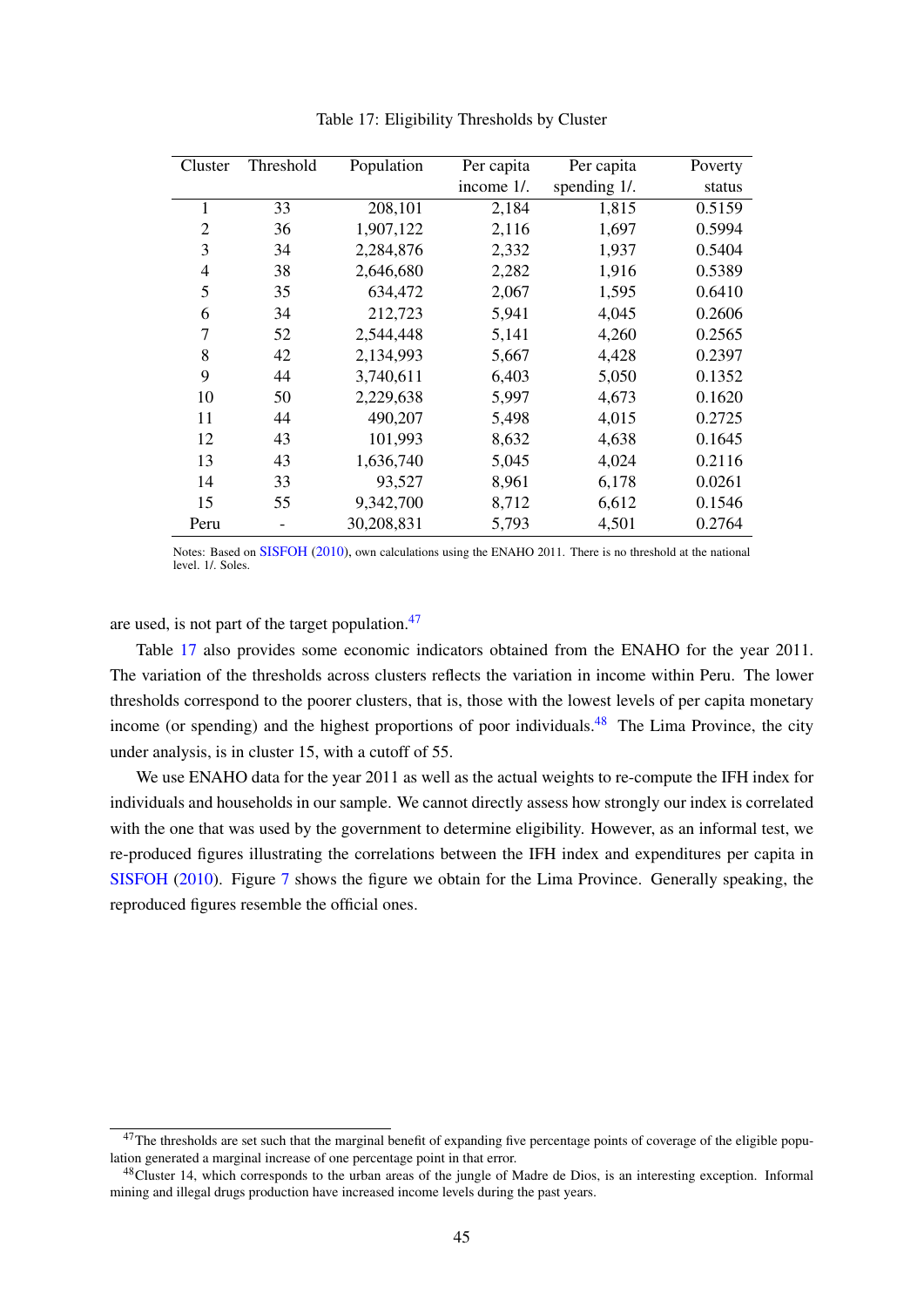Figure 7: Relationship between IFH and Expenditures Per Capita in Lima Province

<span id="page-47-0"></span>

Notes: Based on ENAHO data for the year 2011, See Appendix [C](#page-43-0) for details on how the IFH index is computed. The right figure shows box plots for expenditures by poverty status.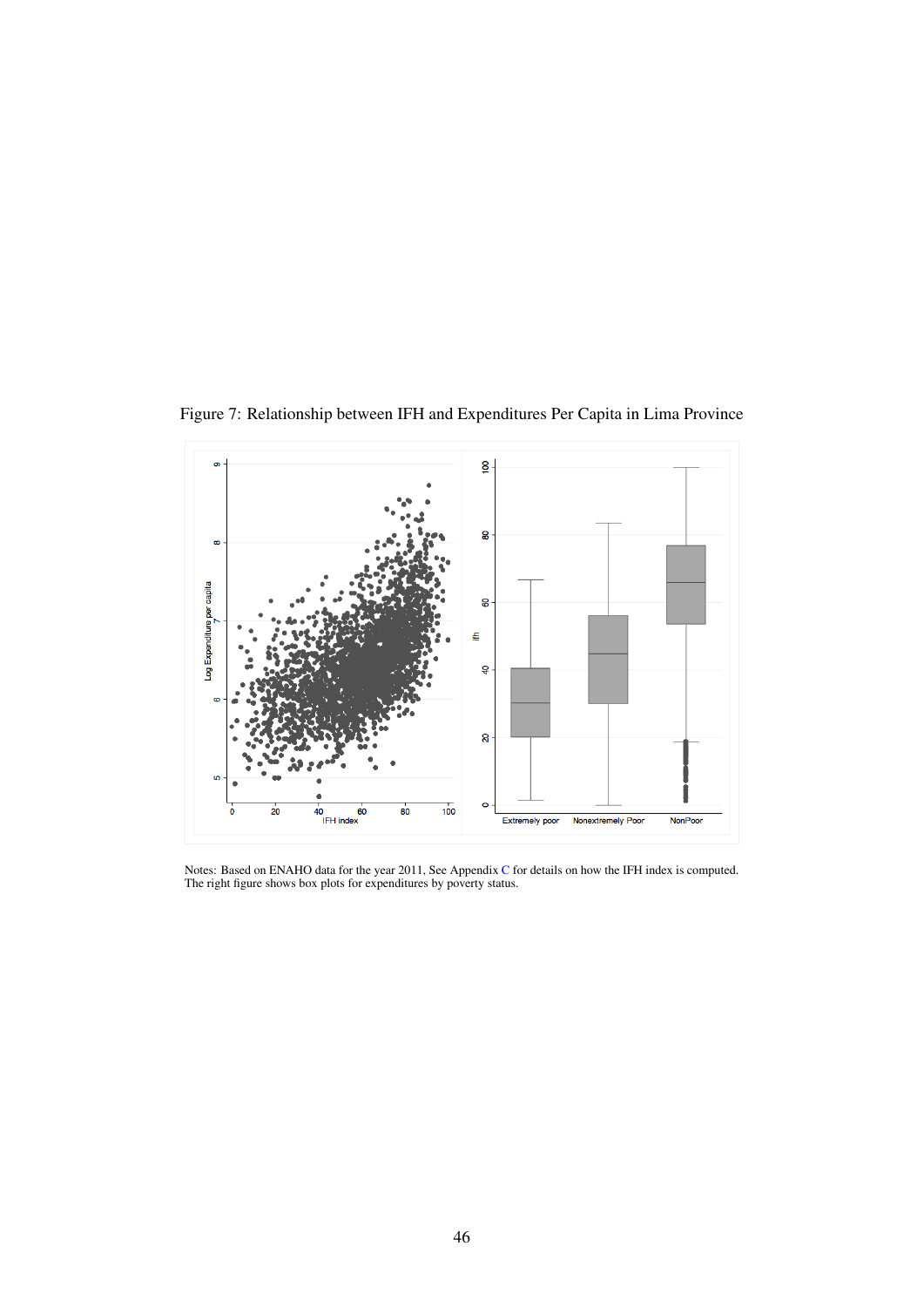## <span id="page-48-2"></span>D Additional Results

## <span id="page-48-1"></span>D.1 Ordinary Least Squares Estimates

<span id="page-48-0"></span>

|                |                     | (1)         |          | (2)         |          | (3)         |          |
|----------------|---------------------|-------------|----------|-------------|----------|-------------|----------|
|                |                     | Full sample |          | Women       |          | Men         |          |
|                |                     | Estimates   | Ste.     | Estimates   | Ste.     | Estimates   | Ste.     |
| Utilization    |                     |             |          |             |          |             |          |
| 1              | Doctor visits       | $0.0733***$ | (0.0150) | $0.0634***$ | (0.0212) | $0.0785***$ | (0.0213) |
| $\overline{c}$ | Medicines           | $0.0664***$ | (0.0157) | $0.0510**$  | (0.0219) | $0.0785***$ | (0.0227) |
| 3              | Analysis            | $0.0388***$ | (0.0083) | $0.0321**$  | (0.0125) | $0.0440***$ | (0.0107) |
| $\overline{4}$ | X-rays              | $0.0232***$ | (0.0065) | 0.0147      | (0.0097) | $0.0301***$ | (0.0083) |
| 5              | Other tests         | $0.0080**$  | (0.0038) | 0.0079      | (0.0058) | 0.0077      | (0.0050) |
| 6              | Dental care         | 0.0151      | (0.0105) | $-0.0062$   | (0.0144) | $0.0372**$  | (0.0153) |
| $\overline{7}$ | Ophthalmology       | $-0.0008$   | (0.0072) | $-0.0035$   | (0.0102) | 0.0020      | (0.0102) |
| $\,8\,$        | Glasses             | $-0.0010$   | (0.0062) | $-0.0040$   | (0.0087) | 0.0035      | (0.0090) |
| 9              | Vaccines            | $0.0369***$ | (0.0101) | $0.0430***$ | (0.0146) | $0.0313**$  | (0.0138) |
| 10             | Kids check          | 0.0058      | (0.0292) | $-0.0054$   | (0.0392) | 0.0179      | (0.0432) |
| 11             | Birth control       | 0.0110      | (0.0076) | $0.0311***$ | (0.0117) | $-0.0108$   | (0.0094) |
| 12             | Others              | $0.0283**$  | (0.0136) | 0.0229      | (0.0195) | 0.0303      | (0.0190) |
| 13             | Hospital            | $0.0439***$ | (0.0081) | $0.0552***$ | (0.0128) | $0.0293***$ | (0.0095) |
| 14             | Surgery             | $0.0214***$ | (0.0067) | $0.0240**$  | (0.0104) | $0.0163**$  | (0.0080) |
| 15             | Pregnancy care      | $0.0856***$ | (0.0180) | $0.0856***$ | (0.0180) |             |          |
| 16             | Child birth         | $0.0531***$ | (0.0130) | $0.0531***$ | (0.0130) |             |          |
|                |                     |             |          |             |          |             |          |
| $0^{\prime}$   | Medical attention   | $0.0841***$ | (0.0131) | $0.0795***$ | (0.0189) | 0.0834 ***  | (0.0179) |
| 1'             | Doctor visits       | $0.0834***$ | (0.0130) | $0.0795***$ | (0.0188) | $0.0821***$ | (0.0179) |
| 2              | Medicines           | 0.0819***   | (0.0128) | $0.0798***$ | (0.0185) | $0.0793***$ | (0.0176) |
| 3'             | Analysis            | $0.0338***$ | (0.0079) | $0.0261**$  | (0.0118) | $0.0400***$ | (0.0101) |
| 4'             | X-rays              | $0.0157***$ | (0.0061) | 0.0060      | (0.0091) | $0.0241***$ | (0.0078) |
| 5'             | Other tests         | $0.0067**$  | (0.0032) | $0.0076*$   | (0.0046) | 0.0057      | (0.0043) |
|                |                     |             |          |             |          |             |          |
| 6 <sup>o</sup> | Planning            | $0.0654***$ | (0.0209) | $0.0654***$ | (0.0209) |             |          |
| 7'             | Iron                | 0.0196      | (0.0383) | 0.0520      | (0.0431) | $-0.0839$   | (0.0829) |
| 8'             | Preventive campaign | $0.0140**$  | (0.0063) | $0.0238**$  | (0.0097) | 0.0023      | (0.0079) |
|                |                     |             |          |             |          |             |          |
|                | Health report       |             |          |             |          |             |          |
| 1              | Symptom             | $-0.0093$   | (0.0157) | $-0.0155$   | (0.0221) | $-0.0049$   | (0.0223) |
| $\overline{c}$ | Illness             | 0.0171      | (0.0113) | $0.0275*$   | (0.0162) | 0.0037      | (0.0160) |
| 3              | Chronic illness     | $0.0423***$ | (0.0144) | 0.0237      | (0.0197) | $0.0582***$ | (0.0212) |
| $\overline{4}$ | Relapse             | $0.0333***$ | (0.0097) | 0.0146      | (0.0140) | $0.0509***$ | (0.0133) |
| 5              | Accident            | 0.0031      | (0.0048) | 0.0035      | (0.0064) | 0.0021      | (0.0074) |
| 6              | Num. days with      | 0.0322      | (0.0361) | 0.0109      | (0.0491) | 0.0535      | (0.0580) |
|                | symptom             |             |          |             |          |             |          |
| 7              | Num. days with      | 0.0103      | (0.0347) | 0.0196      | (0.0567) | $-0.0026$   | (0.0383) |
|                | illness             |             |          |             |          |             |          |
| 8              | Num. days with      | 0.1092      | (0.0806) | 0.0983      | (0.1197) | 0.0969      | (0.1039) |
|                | relapse             |             |          |             |          |             |          |
| 9              | Num. days with      | $0.0846**$  | (0.0420) | 0.1024      | (0.0716) | 0.0608      | (0.0379) |
|                | accident            |             |          |             |          |             |          |

Table 18: OLS Results for the Full Sample and by Gender

Notes: OLS regressions of outcome variables on health insurance and covariates (i.e woman, age, years of education, number household members and woman as head of household). Standard errors are denoted by Ste. and reported in parentheses. "\* p<0.10 \*\* p<0.05 \*\*\* p<0.01. Full: N=4,161 (total); N=649 (kids check); N=1.182 (pregnancy care); N=1,182 (child birth); N=1,181 (planning); N=343 (iron). Sample 75: N=3,124 (total); N=499 (kids check); N=892 (pregnancy care) N=892 (child birth); N=891 (planning); N=264 (iron). Sample 50: N=2,078 (total); N=347 (kids check); N=618 (pregnancy care) N=618 (child birth); N=617 (planning); N=189 (iron).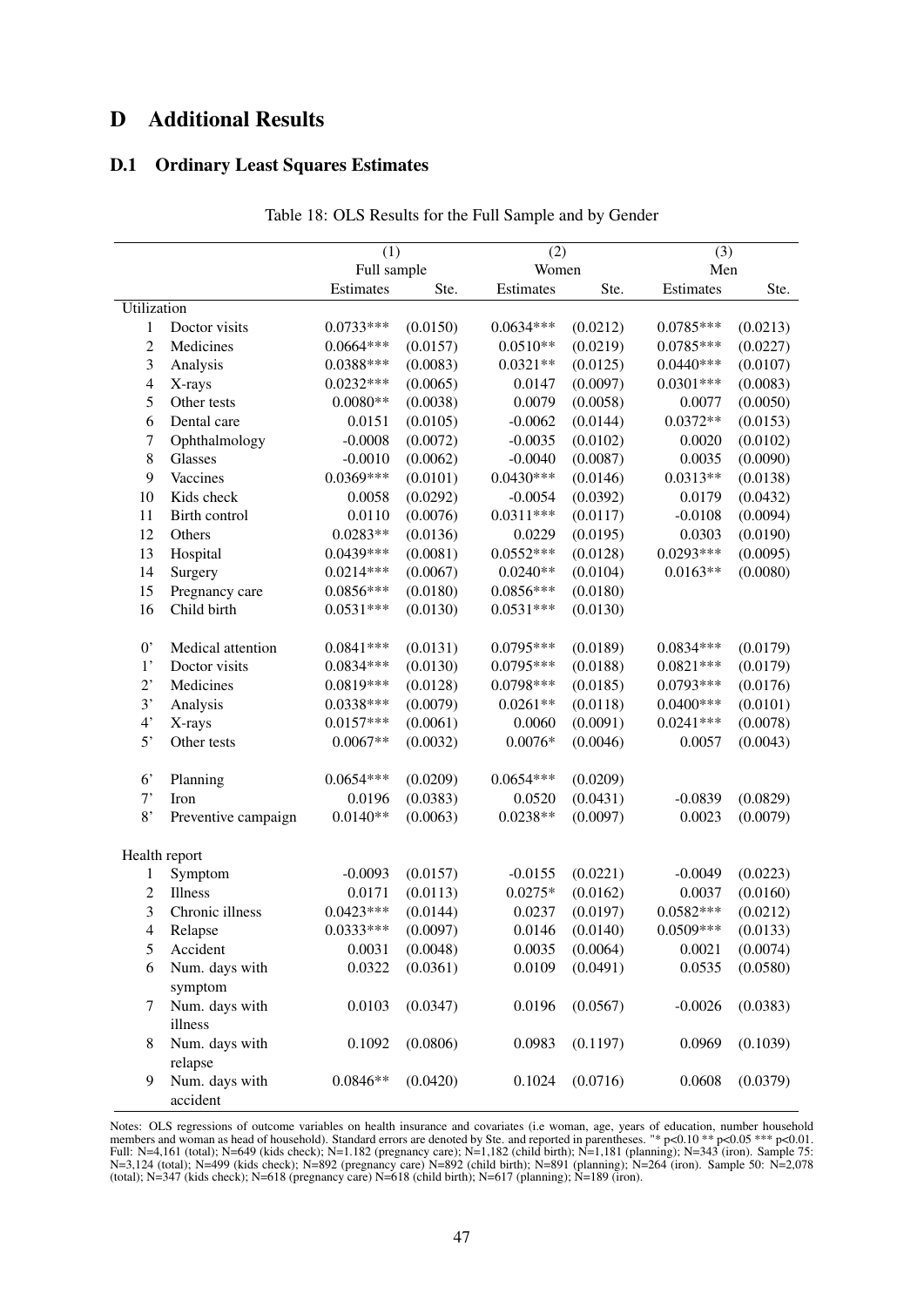<span id="page-49-0"></span>

|                            |                         |             | Women         |             | Men           |
|----------------------------|-------------------------|-------------|---------------|-------------|---------------|
|                            |                         | Estimates   | Ste.          | Estimates   | Ste.          |
| First stage: Participation |                         |             |               |             |               |
| 0                          | <b>Health Insurance</b> | $0.1415***$ | (0.0364)      | $0.1399***$ | (0.0363)      |
|                            |                         |             | $F = 15.1116$ |             | $F = 14.8533$ |
|                            |                         |             |               |             |               |
| Second stage: Utilization  |                         |             |               |             |               |
| 1                          | Doctor visits           | $0.4448*$   | (0.2657)      | $0.6016**$  | (0.2881)      |
| $\overline{2}$             | Medicines               | $0.6602**$  | (0.2961)      | 0.4045      | (0.2835)      |
| 3                          | Analysis                | 0.1705      | (0.1331)      | $0.2413*$   | (0.1262)      |
| $\overline{4}$             | X-rays                  | 0.1583      | (0.1098)      | 0.1006      | (0.0899)      |
| 5                          | Other tests             | $-0.0253$   | (0.0614)      | $0.1321**$  | (0.0619)      |
| 6                          | Dental                  | 0.0555      | (0.1703)      | 0.0767      | (0.1771)      |
| 7                          | Ophthalmology           | 0.0773      | (0.1213)      | $-0.0114$   | (0.1167)      |
| $\,8\,$                    | Glasses 1/.             | $-0.0593$   | (0.0945)      | 0.0004      | (0.1024)      |
| 9                          | Vaccines                | 0.2027      | (0.1847)      | $0.3862**$  | (0.1908)      |
| 10                         | Kids check              | $-0.6652$   | (0.6071)      | 0.4167      | (0.3630)      |
| 11                         | Birth control           | 0.0274      | (0.1344)      | $-0.3181**$ | (0.1394)      |
| 12                         | Others                  | 0.3174      | (0.2464)      | 0.0363      | (0.2134)      |
| 13                         | Hospital                | 0.2172      | (0.1563)      | 0.0845      | (0.0972)      |
| 14                         | Surgery                 | $0.4347***$ | (0.1649)      | 0.0735      | (0.0845)      |
| 15                         | Pregnancy care          | $0.6504**$  | (0.2931)      |             |               |
| 16                         | Child birth             | 0.1900      | (0.1593)      |             |               |
|                            |                         |             |               |             |               |
| $(1-16)$                   | Any of the above        | 0.4198*     | (0.2428)      | $0.4653*$   | (0.2823)      |

Table 19: Effect of Health Insurance on Participation and Utilization by Gender

Notes: IV-2SLS regressions. 1/. Not covered by SIS. 2/. Women: N=2,127 (total); N=314 (kids check); N=1,182 (pregnancy care) N=1,182 (child birth). 3/. Men: N=2,034 (total); N=335 (kids check). 4/. Standard errors in parentheses \* p<0.10 \*\* p<0.05 \*\*\* p<0.01

### D.2 Differences by Gender

In Tables [19,](#page-49-0) [20](#page-50-0) and [21](#page-50-1) we conduct the IV-2SLS regressions but reducing the sample to two subgroups, women and men. In general, we lose significance due to the number of observations but we are able to know more about where effects come from.

Table [19](#page-49-0) shows that the positive effects on the probabilities to receive medicines, surgery and pregnancy care are driven by women, whereas the impacts on the probability of being vaccinated comes from the men (probably children). The likelihood of visiting doctor is associated with both men and women.

Table [20](#page-50-0) indicates that, conditional on having had a health problem, both women and men, publicly insured, are more likely to seek for medical attention in public hospitals and health care centers and to receive professional attention and medication (estimates for variables medical attention, doctor and medicines are significant at conventional levels). If we disentangle curative and preventive uses, we observe no effects on preventive services whereas we do find effects on curative services for both women and men.

Shifting attention to health report, in general we find no significant effects (see Table [21\)](#page-50-1), but in the case on women we find positive and significant effect on one variable: illness. As we already explained, the public insurance implies a closer relationship between individuals and the health system, hence we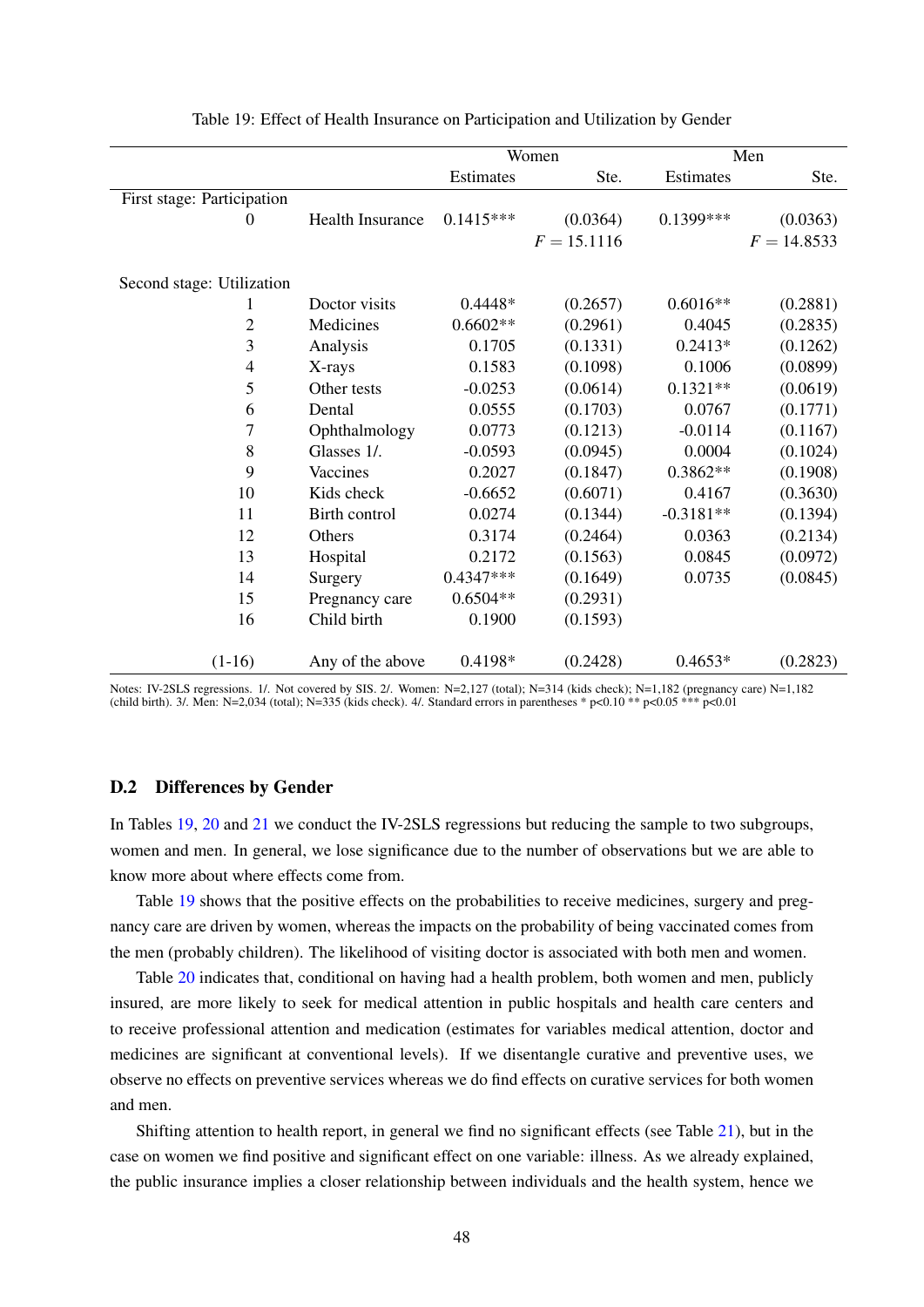<span id="page-50-0"></span>

|                                         |                                                       | Women       |          | Men         |          |
|-----------------------------------------|-------------------------------------------------------|-------------|----------|-------------|----------|
|                                         |                                                       | Estimates   | Ste.     | Estimates   | Ste.     |
| Second stage: Utilization               |                                                       |             |          |             |          |
|                                         | A. Curative (for individuals who had health problems) |             |          |             |          |
| $0^{\prime}$                            | Medical attention                                     | $0.6257**$  | (0.2529) | $0.5070**$  | (0.2377) |
| 1,                                      | Doctor visits                                         | $0.6118**$  | (0.2501) | $0.5045**$  | (0.2374) |
| 2'                                      | Medicines                                             | $0.5785**$  | (0.2433) | $0.4543**$  | (0.2290) |
| 3'                                      | Analysis                                              | 0.1427      | (0.1266) | $0.2167*$   | (0.1161) |
| 4 <sup>2</sup>                          | X-rays                                                | 0.1429      | (0.1054) | 0.0397      | (0.0823) |
| 5'                                      | Other tests                                           | $-0.0131$   | (0.0427) | $0.0935*$   | (0.0512) |
| 13                                      | Hospital                                              | 0.2172      | (0.1563) | 0.0845      | (0.0972) |
| 14                                      | Surgery                                               | $0.4347***$ | (0.1649) | 0.0735      | (0.0845) |
| 16                                      | Child birth                                           | 0.1900      | (0.1593) |             |          |
| $(1^{\prime} - 5^{\prime}, 13, 14, 16)$ | Any of the above                                      | $0.9011***$ | (0.3039) | $0.5868**$  | (0.2553) |
|                                         | B. Preventive (for specific groups of individuals)    |             |          |             |          |
| 9                                       | Vaccines                                              | 0.2027      | (0.1847) | $0.3862**$  | (0.1908) |
| 10                                      | Kids check                                            | $-0.6652$   | (0.6071) | 0.4167      | (0.3630) |
| 11                                      | Birth control                                         | 0.0274      | (0.1344) | $-0.3181**$ | (0.1394) |
| 15                                      | Pregnancy care                                        | $0.6504**$  | (0.2931) |             |          |
| 6 <sup>o</sup>                          | Planning 1/.                                          | $-0.0412$   | (0.2447) |             |          |
| 7'                                      | Iron $2/$ .                                           | 1.1696      | (1.1375) | $-0.0862$   | (0.5180) |
| 8'                                      | Preventive campaign 3/.                               | 0.0515      | (0.1094) | 0.0178      | (0.0844) |
| $(6' - 8', 9 - 11, 15)$                 | Any of the above                                      | 0.2911      | (0.2404) | 0.2783      | (0.2160) |

Table 20: Effect of Health Insurance on Curative and Preventive Use by Gender

Notes: IV-2SLS regressions. 1/. Family planning for women at fertile age. 2/. Reception of iron supplements for pregnant women and children under three years old. 3/. Information on prevention of sickness. 4/. Women: N=2,127 (total); N=314 (kids check); N=1,182 (pregnancy care); N=1,181 (planning); N=255 (iron). 5/. Men: N=2,034 (total); N=335 (kids check); N=88 (iron). 6/. Standard errors in parentheses \* p<0.10 \*\* p<0.05 \*\*\* p<0.01

|  | Table 21: Effect of Health Insurance on Health by Gender |  |  |  |
|--|----------------------------------------------------------|--|--|--|
|--|----------------------------------------------------------|--|--|--|

<span id="page-50-1"></span>

|                             |                         | Women            |          | Men       |          |
|-----------------------------|-------------------------|------------------|----------|-----------|----------|
|                             |                         | <b>Estimates</b> | Ste.     | Estimates | Ste.     |
| Second stage: Health report |                         |                  |          |           |          |
|                             | Symptom                 | 0.1164           | (0.2670) | 0.4327    | (0.2871) |
| 2                           | <b>Illness</b>          | $0.4833**$       | (0.2215) | 0.1400    | (0.1960) |
| $\mathcal{F}$               | Chronic illness         | 0.1366           | (0.2399) | 0.0105    | (0.2504) |
| 4                           | Relapse                 | 0.1307           | (0.1662) | $-0.0097$ | (0.1485) |
| 5                           | Accident                | $-0.0020$        | (0.0700) | 0.1439    | (0.1000) |
| 6                           | Num. days with symptom  | 0.0950           | (0.4995) | 0.6927    | (0.8642) |
|                             | Num. days with illness  | 0.8062           | (0.5478) | 0.3940    | (0.4673) |
| 8                           | Num. days with relapse  | $-0.1836$        | (1.1663) | 1.8964    | (1.4563) |
| 9                           | Num. days with accident | 1.0086           | (0.8235) | 0.0057    | (0.3664) |

Notes: IV-2SLS regressions. 1/. Women: N=2,127. 2/. Men: N=2,034. 3/. Standard errors in parentheses \* p<0.10 \*\* p<0.05 \*\*\* p<0.01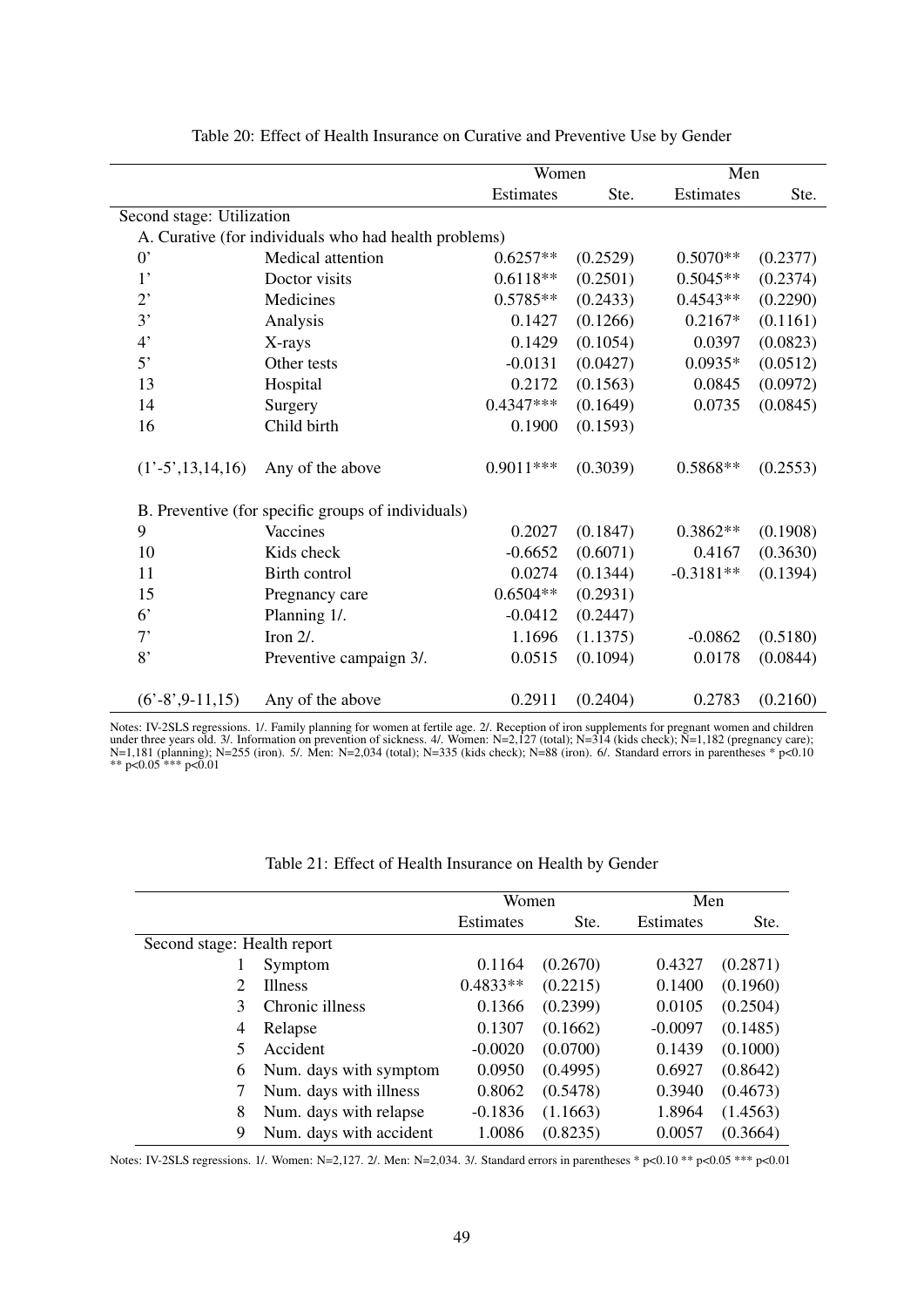argue that women in our sample seems to be more aware they have an illness and report it [\(Strauss and](#page-37-11) [Thomas,](#page-37-11) [1998;](#page-37-11) [Dow et al.,](#page-35-17) [1997\)](#page-35-17).

## <span id="page-51-0"></span>D.3 Health Expenditures

|                | Low    | Low     | High   | High    |                            | Low    | Low     | High      | High      |
|----------------|--------|---------|--------|---------|----------------------------|--------|---------|-----------|-----------|
|                | Z1<0   | $Z1>=0$ | Z1<0   | $Z1>=0$ |                            | Z1<0   | $Z1>=0$ | Z1<0      | $Z1>=0$   |
| Doctor visit   | 0.1373 | 0.0998  | 0.7289 | 0.6000  | Medical attention          | 0.0892 | 0.0560  | 0.5783    | 0.4970    |
|                | 0.3446 | 0.3000  | 0.4459 | 0.4914  |                            | 0.2853 | 0.2301  | 0.4953    | 0.5015    |
| Medicines      | 0.2193 | 0.1557  | 0.8614 | 0.7939  | Doctor visit 1             | 0.0892 | 0.0560  | 0.5663    | 0.4909    |
|                | 0.4143 | 0.3630  | 0.3465 | 0.4057  |                            | 0.2853 | 0.2301  | 0.4971    | 0.5014    |
| Analysis       | 0.0361 | 0.0146  | 0.2229 | 0.1697  | Medicines 1                | 0.0867 | 0.0560  | 0.5542    | 0.4909    |
|                | 0.1869 | 0.1201  | 0.4174 | 0.3765  |                            | 0.2818 | 0.2301  | 0.4986    | 0.5014    |
| X-Rays         | 0.0145 | 0.0073  | 0.1627 | 0.1152  | Analysis1                  | 0.0337 | 0.0122  | 0.1988    | 0.1636    |
|                | 0.1195 | 0.0852  | 0.3702 | 0.3202  |                            | 0.1808 | 0.1098  | 0.4003    | 0.3711    |
| <b>Tests</b>   | 0.0024 | 0.0024  | 0.0542 | 0.0364  | X-Rays 1                   | 0.0120 | 0.0073  | 0.1506    | 0.1152    |
|                | 0.0491 | 0.0493  | 0.2271 | 0.1878  |                            | 0.1092 | 0.0852  | 0.3587    | 0.3202    |
| Dental         | 0.0458 | 0.0341  | 0.2831 | 0.2727  | Tests 1                    | 0.0000 | 0.0000  | 0.0361    | 0.0242    |
|                | 0.2093 | 0.1816  | 0.4519 | 0.4467  |                            | 0.0000 | 0.0000  | 0.1872    | 0.1543    |
| Eyes           | 0.0193 | 0.0122  | 0.1265 | 0.1697  | Curative                   | 0.1301 | 0.1022  | 0.6867    | 0.5636    |
|                | 0.1377 | 0.1098  | 0.3334 | 0.3765  |                            | 0.3368 | 0.3033  | 0.4652    | 0.4974    |
| Glasses        | 0.0096 | 0.0024  | 0.0723 | 0.1455  | Planning                   | 0.1188 | 0.0813  | 0.1509    | 0.1020    |
|                | 0.0978 | 0.0493  | 0.2597 | 0.3536  |                            | 0.3252 | 0.2744  | 0.3614    | 0.3058    |
| Vaccines       | 0.1422 | 0.0876  | 0.1024 | 0.1273  | Iron                       | 0.1111 | 0.0294  | 0.2143    | 0.3333    |
|                | 0.3496 | 0.2830  | 0.3041 | 0.3343  |                            | 0.3187 | 0.1715  | 0.4258    | 0.5000    |
| Kids check     | 0.1932 | 0.2424  | 0.4286 | 0.1923  | Preventive campaingn       | 0.0313 | 0.0268  | 0.0482    | 0.0485    |
|                | 0.3971 | 0.4318  | 0.5040 | 0.4019  |                            | 0.1744 | 0.1616  | 0.2148    | 0.2154    |
| Birth control  | 0.0289 | 0.0195  | 0.0663 | 0.0848  | Preventive                 | 0.2169 | 0.1557  | 0.2590    | 0.2606    |
|                | 0.1678 | 0.1383  | 0.2495 | 0.2795  |                            | 0.4126 | 0.3630  | 0.4394    | 0.4403    |
| Others         | 0.1084 | 0.0900  | 0.2952 | 0.4303  | Symptom                    | 0.2964 | 0.2968  | 0.5602    | 0.4667    |
|                | 0.3113 | 0.2866  | 0.4575 | 0.4966  |                            | 0.4572 | 0.4574  | 0.4979    | 0.5004    |
| Hospital       | 0.0434 | 0.0462  | 0.1325 | 0.1152  | Illness                    | 0.0964 | 0.0365  | 0.2349    | 0.2364    |
|                | 0.2039 | 0.2102  | 0.3401 | 0.3202  |                            | 0.2955 | 0.1878  | 0.4252    | 0.4261    |
| Surgery        | 0.0265 | 0.0243  | 0.1265 | 0.0727  | Chronic                    | 0.2964 | 0.2968  | 0.5843    | 0.6303    |
|                | 0.1608 | 0.1543  | 0.3334 | 0.2605  |                            | 0.4572 | 0.4574  | 0.4943    | 0.4842    |
| Pregnancy care | 0.1287 | 0.0813  | 0.1509 | 0.1020  | Relapse                    | 0.0506 | 0.0511  | 0.2108    | 0.2121    |
|                | 0.3366 | 0.2744  | 0.3614 | 0.3058  |                            | 0.2194 | 0.2205  | 0.4091    | 0.4101    |
| Child birth    | 0.0693 | 0.0569  | 0.0755 | 0.0408  | Accident                   | 0.0145 | 0.0024  | 0.0663    | 0.0303    |
|                | 0.2552 | 0.2326  | 0.2667 | 0.1999  |                            | 0.1195 | 0.0493  | 0.2495    | 0.1719    |
| Use            | 0.4410 | 0.3528  | 1.0000 | 1.0000  | Symptom Num. days          | 0.1084 | 0.0973  | 0.1867    | 0.1879    |
|                | 0.4971 | 0.4784  | 0.0000 | 0.0000  |                            | 1.5085 | 1.0384  | 0.7909    | 0.8943    |
|                |        |         |        |         | Illness Num. days          | 0.0651 | 0.0146  | 0.4036    | 0.2545    |
|                |        |         |        |         |                            | 0.5367 | 0.1705  | 1.5530    | 1.1876    |
|                |        |         |        |         | Relapse Num. days          | 0.2651 | 0.1338  | 0.7831    | 0.6424    |
|                |        |         |        |         |                            | 2.6480 | 1.6789  | 3.8849    | 4.0439    |
|                |        |         |        |         | Accident Num. days         | 0.0169 | 0.0000  | 0.4096    | 0.1030    |
|                |        |         |        |         |                            | 0.2641 | 0.0000  | 2.8817    | 0.9476    |
|                |        |         |        |         | Health expenditure (Soles) | 4.3735 | 2.4161  | 1432.1270 | 1324.7330 |

Table 22: Health outcome variables by expenditure groups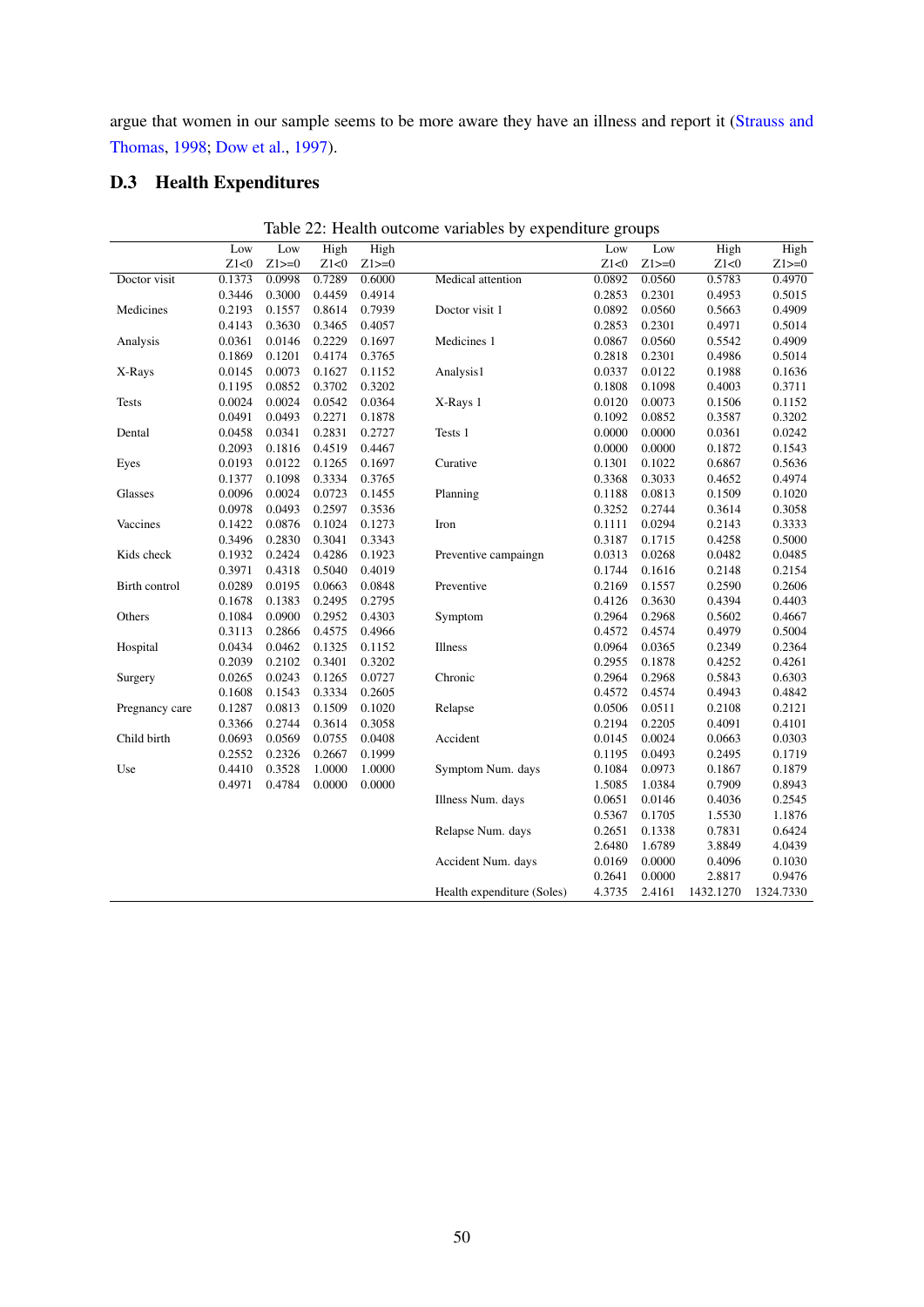| Table 23: IV-2SLS at the medians of the subsample distributions |                            |            |              |                         |              |            |              |  |  |
|-----------------------------------------------------------------|----------------------------|------------|--------------|-------------------------|--------------|------------|--------------|--|--|
|                                                                 |                            |            | (1)          | $\overline{(3)}$<br>(2) |              |            |              |  |  |
|                                                                 | Median Z<55                |            | Full sample  |                         | Sample 75%   | Sample 50% |              |  |  |
|                                                                 |                            | Estimates  | Ste.         | Estimates               | Ste.         | Estimates  | Ste.         |  |  |
|                                                                 | First stage: Participation |            |              |                         |              |            |              |  |  |
| $\theta$                                                        | Health Insurance           | $-0.0160$  | (0.0455)     | $-0.0067$               | (0.0538)     | 0.0209     | (0.0651)     |  |  |
|                                                                 |                            |            | $F = 0.1237$ |                         | $F = 0.0155$ |            | $F = 0.1031$ |  |  |
|                                                                 | Second stage: Utilization  |            |              |                         |              |            |              |  |  |
| 1                                                               | Doctor visits              | 3.1152     | (9.0213)     | 14.2173                 | (113.2961)   | $-1.5376$  | (5.9184)     |  |  |
| $\overline{c}$                                                  | Medicines                  | 2.5642     | (7.5926)     | 8.2319                  | (65.6629)    | $-1.1515$  | (4.9309)     |  |  |
| 3                                                               | Analysis                   | 0.5863     | (2.1066)     | 1.6053                  | (13.1504)    | 0.6894     | (2.5525)     |  |  |
| $\overline{\mathcal{A}}$                                        | X-rays                     | 0.7143     | (2.2662)     | 0.3760                  | (4.1790)     | 0.6777     | (2.3516)     |  |  |
| 5                                                               | Other tests                | 0.0669     | (0.6350)     | $-0.3273$               | (3.2590)     | $-0.2170$  | (1.0048)     |  |  |
| 6                                                               | Dental care                | 0.4442     | (2.0624)     | $-0.1616$               | (5.0548)     | 2.1758     | (6.9219)     |  |  |
| 7                                                               | Ophthalmology              | 1.6162     | (4.6851)     | 4.4831                  | (35.9662)    | $-0.5749$  | (1.9599)     |  |  |
| 8                                                               | Glasses                    | 1.4392     | (4.2278)     | 1.7585                  | (14.4648)    | $-0.0345$  | (0.9222)     |  |  |
| 9                                                               | Vaccines                   | 4.0881     | (11.6414)    | 22.4286                 | (179.3428)   | $-6.8304$  | (21.2996)    |  |  |
| 10                                                              | Kids check                 | 1.3285     | (6.1547)     | $-0.9031$               | (4.3801)     | 0.2555     | (1.6658)     |  |  |
| 11                                                              | Birth control              | $-1.6099$  | (4.7842)     | $-3.0300$               | (24.6963)    | 1.2799     | (4.1810)     |  |  |
| 12                                                              | Others                     | 4.7598     | (13.7206)    | 10.1690                 | (81.5841)    | $-2.3858$  | (7.8533)     |  |  |
| 13                                                              | Hospital                   | 1.3865     | (3.9999)     | 3.4710                  | (27.5809)    | $-1.2934$  | (4.3790)     |  |  |
| 14                                                              | Surgery                    | 1.4760     | (4.2762)     | 4.5179                  | (36.0962)    | $-1.3853$  | (4.5133)     |  |  |
| 15                                                              | Pregnancy care             | $-12.3856$ | (356.4444)   | 1.0199                  | (3.6983)     | 1.3988     | (12.6485)    |  |  |
| 16                                                              | Child birth                | 3.9812     | (113.6240)   | $-0.5121$               | (2.2735)     | $-0.2288$  | (4.2888)     |  |  |
| 0,                                                              | Medical attention          | 1.3966     | (4.2963)     | 6.2757                  | (49.5992)    | $-2.8409$  | (9.6498)     |  |  |
| 1'                                                              | Doctor visits              | 1.8136     | (5.3320)     | 6.4686                  | (51.1275)    | $-2.7256$  | (9.3072)     |  |  |
| 2,                                                              | Medicines                  | 2.0428     | (5.9121)     | 5.6401                  | (44.5245)    | $-2.8328$  | (9.6257)     |  |  |
| 3'                                                              | Analysis                   | 0.5004     | (1.8910)     | 0.8785                  | (7.8034)     | 0.8804     | (3.0105)     |  |  |
| $4^{\circ}$                                                     | X-rays                     | 0.7582     | (2.3646)     | 0.3034                  | (3.7348)     | 0.8660     | (2.8609)     |  |  |
| 5'                                                              | Other tests                | $-0.1090$  | (0.4980)     | $-0.5459$               | (4.5190)     | $-0.0242$  | (0.4522)     |  |  |
| $6^{\circ}$                                                     | Planning                   | 14.7303    | (419.9662)   | $-2.6319$               | (9.5069)     | 7.4002     | (65.7071)    |  |  |
| $7^{\circ}$                                                     | Iron                       | $-1.1360$  | (1.4227)     | $-0.7489$               | (1.4188)     | $-0.2569$  | (0.7720)     |  |  |
| 8'                                                              | Preventive campaign        | 0.5337     | (1.9841)     | 1.1240                  | (9.6639)     | 0.8012     | (2.8689)     |  |  |
|                                                                 | Health report              |            |              |                         |              |            |              |  |  |
| 1                                                               | Symptom                    | $-0.8470$  | (3.8124)     | 0.9297                  | (10.6142)    | 1.5909     | (5.5726)     |  |  |
| 2                                                               | Illness                    | 0.2594     | (2.1987)     | 3.1431                  | (25.3804)    | $-0.4516$  | (2.8994)     |  |  |
| 3                                                               | Chronic illness            | 1.4699     | (4.7893)     | 9.9956                  | (80.3271)    | $-3.3579$  | (10.7153)    |  |  |
| 4                                                               | Relapse                    | $-1.0055$  | (3.2326)     | 1.4927                  | (12.6977)    | $-1.9782$  | (6.3177)     |  |  |
| 5                                                               | Accident                   | 1.1493     | (3.4220)     | 2.3733                  | (19.2548)    | $-0.7489$  | (2.5050)     |  |  |
| 6                                                               | Num. days with symptom     | 2.8030     | (9.5805)     | 17.3124                 | (139.2717)   | $-5.2107$  | (16.9078)    |  |  |
| 7                                                               | Num. days with illness     | $-8.0916$  | (24.2102)    | $-29.8136$              | (240.3652)   | 10.7701    | (34.5336)    |  |  |
| 8                                                               | Num. days with relapse     | $-3.4676$  | (12.0192)    | $-22.5220$              | (182.5997)   | 0.9482     | (9.7698)     |  |  |
| 9                                                               | Num. days with accident    | 5.3389     | (15.9987)    | 18.3468                 | (146.8399)   | $-10.6549$ | (34.3236)    |  |  |

## <span id="page-52-0"></span>D.4 Additional Tables for Sensitivity Analysis

Notes: IV-2SLS regressions. Standard errors are denoted by Ste. and reported in parentheses. "\* p<0.10 \*\* p<0.05 \*\*\* p<0.01. Full: N=1,786 (total); N=363 (kids check); N=532 (pregnancy care); N=532 (child birth); N=532 (planning); N=177 (iron). Sample 75: N=1,333 (total); N=269 (kids check); N=392 (pregnancy care) N=392 (child birth); N=392 (planning); N=130 (iron). Sample 50: N=902 (total); N=174 (kids check); N=266 (pregnancy care) N=266 (child birth); N=266 (planning); N=84 (iron).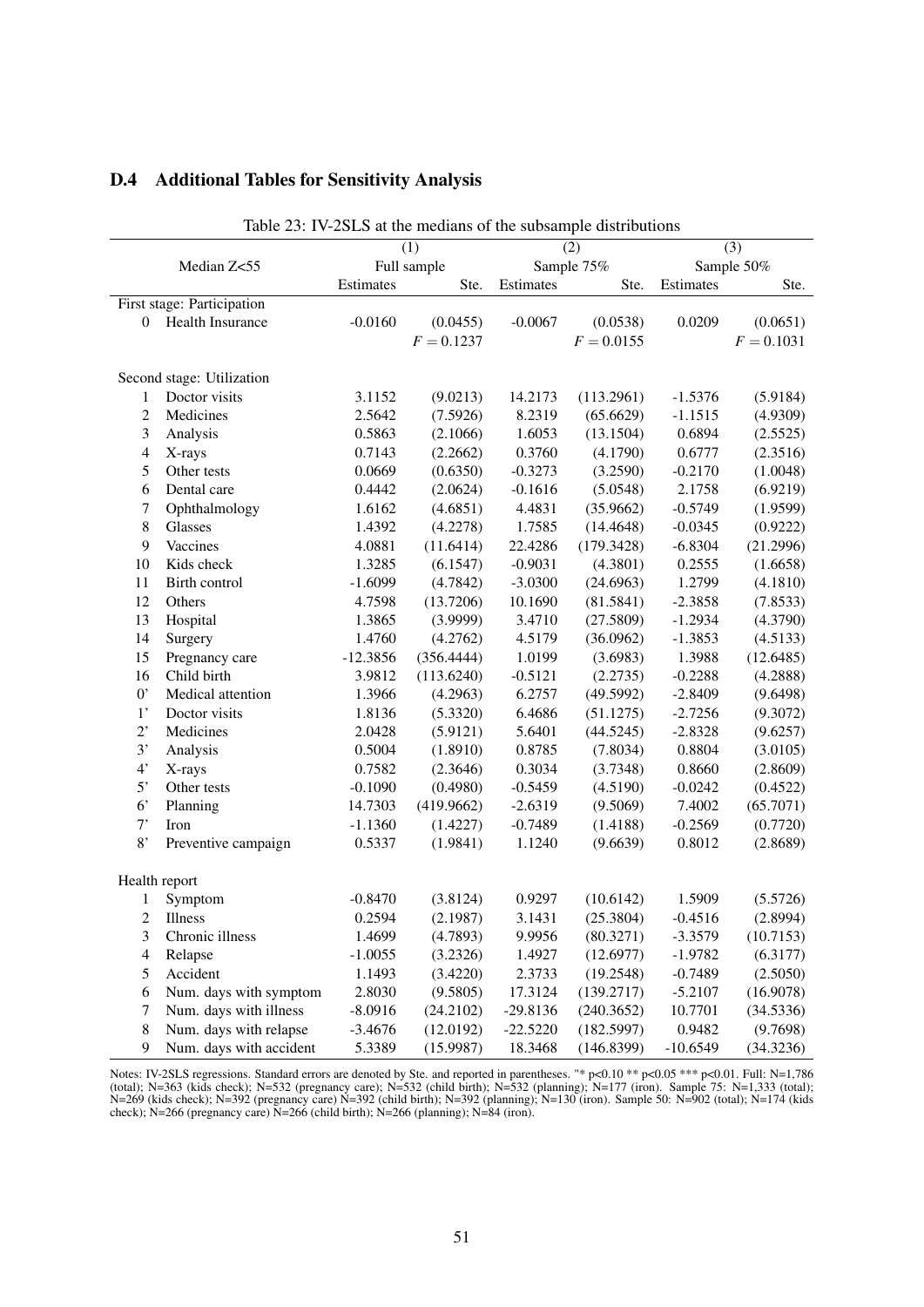<span id="page-53-0"></span>

|                     | (1)                                              |                        | (2)          |                     | (3)          |                         |                        |  |
|---------------------|--------------------------------------------------|------------------------|--------------|---------------------|--------------|-------------------------|------------------------|--|
|                     | Median $Z \geq 55$                               |                        | Full sample  |                     | Sample 75%   | Sample 50%              |                        |  |
|                     |                                                  | Estimates              | Ste.         | Estimates           | Ste.         | Estimates               | Ste.                   |  |
|                     | First stage: Participation                       |                        |              |                     |              |                         |                        |  |
| 0                   | Health Insurance                                 | 0.0565                 | (0.0376)     | $0.0962**$          | (0.0448)     | 0.0201                  | (0.0605)               |  |
|                     |                                                  |                        | $F = 2.2580$ |                     | $F = 4.6110$ |                         | $F = 0.1104$           |  |
|                     |                                                  |                        |              |                     |              |                         |                        |  |
|                     | Second stage: Utilization                        |                        |              |                     |              |                         |                        |  |
| 1                   | Doctor visits                                    | 0.4775                 | (0.6780)     | 0.5318              | (0.4824)     | 3.3836                  | (10.2383)              |  |
| $\boldsymbol{2}$    | Medicines                                        | $-0.2016$              | (0.6993)     | $-0.0018$           | (0.4704)     | 0.1145                  | (2.9544)               |  |
| 3                   | Analysis                                         | $-0.5745$              | (0.5287)     | $-0.3626$           | (0.3069)     | 0.6739                  | (2.4458)               |  |
| $\overline{4}$      | X-rays                                           | $-0.4274$              | (0.4173)     | $-0.0856$           | (0.2040)     | 0.2626                  | (1.4581)               |  |
| 5                   | Other tests                                      | 0.0862                 | (0.1825)     | 0.1591              | (0.1449)     | 0.0559                  | (0.8215)               |  |
| 6                   | Dental care                                      | $-0.4177$              | (0.5419)     | $-0.3954$           | (0.3718)     | $-0.8443$               | (3.2882)               |  |
| 7                   | Ophthalmology                                    | $-0.5347$              | (0.4869)     | $-0.4431$           | (0.3073)     | $-2.5184$               | (7.6159)               |  |
| $\,8\,$             | Glasses                                          | $-0.2632$              | (0.3561)     | $-0.2924$           | (0.2547)     | $-0.5562$               | (2.1578)               |  |
| 9                   | Vaccines                                         | 1.1538                 | (0.8391)     | 1.0150*             | (0.5260)     | 4.1314                  | (12.3479)              |  |
| 10                  | Kids check                                       | 0.4217                 | (1.5673)     | 0.0167              | (0.6780)     | 0.1586                  | (1.6473)               |  |
| 11                  | Birth control                                    | 0.2812                 | (0.3760)     | 0.2137              | (0.2499)     | 1.8521                  | (5.7011)               |  |
| 12                  | Others                                           | 0.5690                 | (0.7082)     | 0.6265              | (0.5072)     | 2.0475                  | (6.7097)               |  |
| 13                  | Hospital                                         | $-0.0852$              | (0.3378)     | $-0.2331$           | (0.2598)     | $-2.5987$               | (8.0320)               |  |
| 14                  | Surgery                                          | $-0.1892$              | (0.2907)     | $-0.1578$           | (0.1944)     | $-1.6656$               | (5.1437)               |  |
| 15                  | Pregnancy care                                   | $-0.3562$              | (1.9939)     | 0.1614              | (2.1909)     | $-0.6366$               | (2.1904)               |  |
| 16                  | Child birth                                      | 0.0468                 | (0.7438)     | $-0.6018$           | (4.1688)     | 0.0444                  | (0.6071)               |  |
| $0^{\prime}$        | Medical attention                                | $-0.5308$              | (0.6836)     | $-0.1483$           | (0.3968)     | 0.0169                  | (2.3616)               |  |
| 1'                  | Doctor visits                                    | $-0.4659$              | (0.6575)     | $-0.1038$           | (0.3908)     | 0.2919                  | (2.4170)               |  |
| $2^{\circ}$         | Medicines                                        | $-0.5996$              | (0.7035)     | $-0.2370$           | (0.4010)     | $-0.3743$               | (2.6905)               |  |
| 3'                  | Analysis                                         | $-0.4596$              | (0.4584)     | $-0.2994$           | (0.2751)     | 0.7427                  | (2.5640)               |  |
| $4^{\circ}$         | X-rays                                           | $-0.2538$              | (0.3328)     | 0.0032              | (0.1912)     | 0.4809                  | (1.8283)               |  |
| 5'                  | Other tests                                      | 0.0666                 | (0.1452)     | 0.0735              | (0.1009)     | 0.1070                  | (0.6901)               |  |
| 6 <sup>o</sup>      | Planning                                         | $-1.9868$              | (8.2431)     | 3.0745              | (18.4645)    | $-2.2867$               | (7.3510)               |  |
| $7^{\circ}$         | Iron                                             | 0.6271                 | (1.5691)     | $-1.0186$           | (3.1152)     | 0.4311                  | (0.6005)               |  |
| 8'                  | Preventive campaign                              | 0.1187                 | (0.2777)     | 0.1202              | (0.1928)     | $-1.3088$               | (4.2166)               |  |
|                     |                                                  |                        |              |                     |              |                         |                        |  |
| 1                   | Health report<br>Symptom                         | $-0.3881$              | (0.7074)     | $-0.4038$           | (0.5022)     | $-0.5615$               | (3.3525)               |  |
|                     |                                                  | 0.3262                 | (0.5334)     | 0.1931              | (0.3438)     | 1.2619                  | (4.3061)               |  |
| $\overline{2}$<br>3 | Illness<br>Chronic illness                       | 0.1146                 | (0.6412)     | 0.0351              | (0.4484)     | 2.4965                  | (8.0458)               |  |
| $\overline{4}$      | Relapse                                          | $-0.3406$              |              | $-0.3980$           | (0.3831)     | $-0.9860$               |                        |  |
|                     |                                                  |                        | (0.5205)     |                     |              |                         | (3.8291)               |  |
| 5                   | Accident                                         | $-0.1475$              | (0.2292)     | 0.0225              | (0.1384)     | 0.6733                  | (2.1438)               |  |
| 6<br>7              | Num. days with symptom<br>Num. days with illness | 0.9274                 | (1.0469)     | 0.9754              | (1.0353)     | $-2.3397$               | (7.5884)               |  |
| $\,8\,$             | Num. days with relapse                           | $-1.8098$<br>$-2.5108$ | (1.7281)     | $-1.3920$<br>0.0739 | (1.0875)     | $-10.3284$<br>$-6.1205$ | (31.8735)<br>(24.5066) |  |
|                     |                                                  |                        | (4.1129)     |                     | (2.7562)     |                         |                        |  |
| 9                   | Num. days with accident                          | $-2.6958$              | (2.3248)     | $-1.7203$           | (1.3669)     | $-2.9640$               | (12.0069)              |  |

Table 24: IV-2SLS at the medians of the subsample distributions

Notes: IV-2SLS regressions. Standard errors are denoted by Ste. and reported in parentheses. "\* p<0.10 \*\* p<0.05 \*\*\* p<0.01. Full: N=2,375 (total); N=286 (kids check); N=650 (pregnancy care); N=650 (child birth); N=649 (planning); N=166 (iron). Sample 75: N=1,788 (total); N=215 (kids check); N=478 (pregnancy care) N=478 (child birth); N=478 (planning); N=129 (iron). Sample 50: N=1,176 (total); N=140 (kids check); N=306 (pregnancy care) N=306 (child birth); N=306 (planning); N=78 (iron).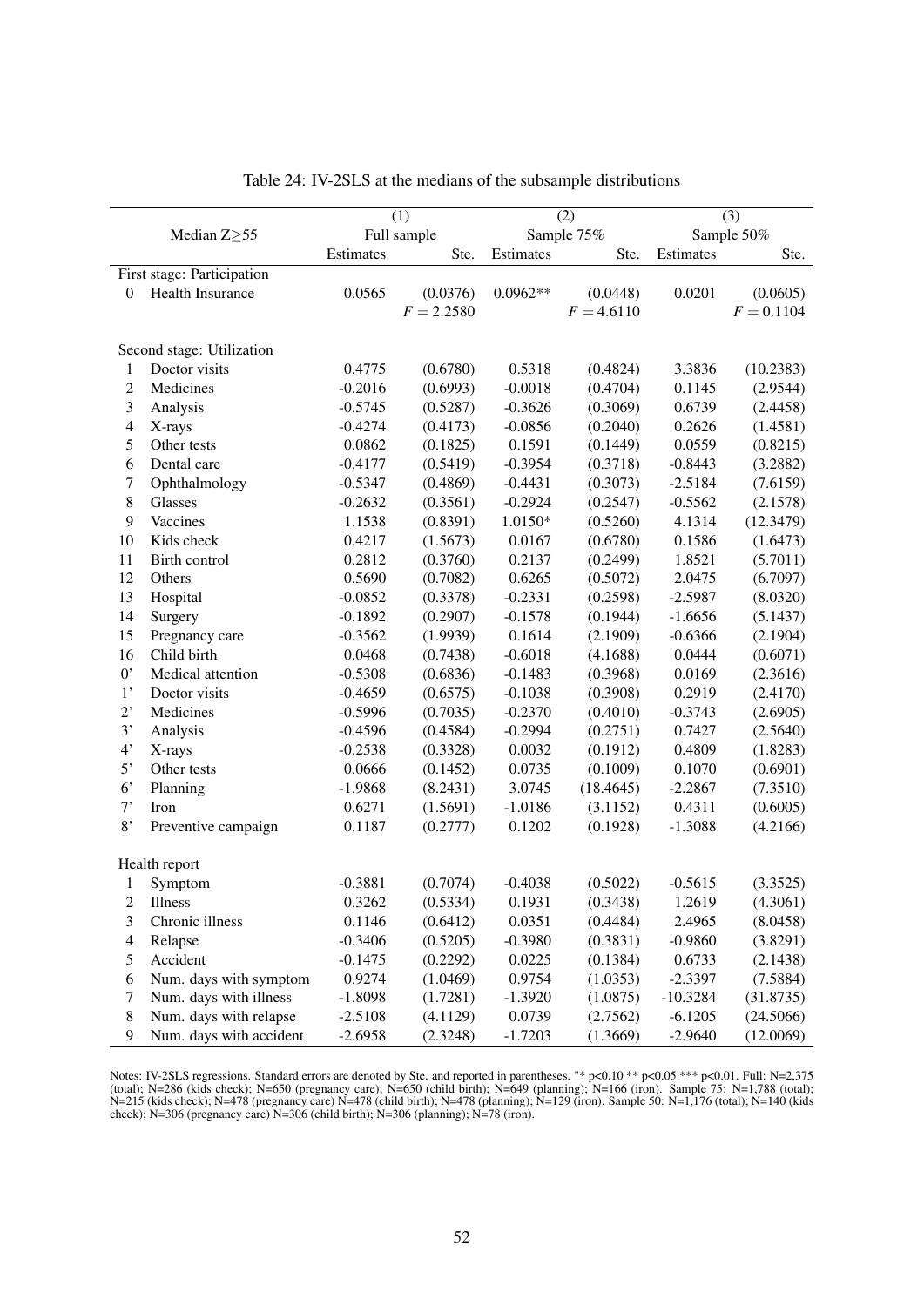<span id="page-54-0"></span>

|                            |                         | (1)         |                         |             | (2)           | (3)        |              |  |
|----------------------------|-------------------------|-------------|-------------------------|-------------|---------------|------------|--------------|--|
|                            |                         |             | Full sample no controls |             | Sample 75%    | Sample 50% |              |  |
|                            |                         | Estimates   | Ste.                    | Estimates   | Ste.          |            | Ste.         |  |
|                            |                         |             |                         |             |               |            |              |  |
| First stage: Participation |                         |             |                         |             |               |            |              |  |
| $\Omega$                   | <b>Health Insurance</b> | $0.1385***$ | (0.0257)                | $0.1100***$ | (0.0314)      | $0.0910**$ | (0.0409)     |  |
| Second stage: Utilization  |                         |             | $F = 29.0425$           |             | $F = 12.2723$ |            | $F = 4.9504$ |  |
|                            |                         |             |                         |             |               |            |              |  |
| 1                          | Doctor visits           | $0.4975**$  | (0.1965)                | $0.7604**$  | (0.3398)      | 0.6378     | (0.5000)     |  |
| 2                          | Medicines               | $0.5044**$  | (0.2072)                | $0.8826**$  | (0.3689)      | 0.9097     | (0.5781)     |  |
| 3                          | Analysis                | $0.2063**$  | (0.0941)                | $0.3631**$  | (0.1640)      | 0.1077     | (0.2096)     |  |
| 4                          | X-rays                  | $0.1220*$   | (0.0715)                | 0.2896**    | (0.1314)      | 0.2117     | (0.1781)     |  |
| 5                          | Other tests             | 0.0476      | (0.0420)                | $-0.0134$   | (0.0636)      | 0.0147     | (0.1097)     |  |
| 6                          | Dental                  | 0.0818      | (0.1249)                | 0.2933      | (0.2079)      | 0.1092     | (0.3005)     |  |
| 7                          | Ophthalmology           | 0.0269      | (0.0850)                | 0.0255      | (0.1314)      | $-0.2501$  | (0.2416)     |  |
| 8                          | Glasses 1/.             | $-0.0405$   | (0.0705)                | 0.0042      | (0.1026)      | $-0.2307$  | (0.1891)     |  |
| 9                          | Vaccines                | 0.2880**    | (0.1364)                | 0.3220      | (0.2110)      | 0.4440     | (0.3667)     |  |
| 10                         | Kids check              | 0.1645      | (0.2955)                | 0.4880      | (1.5819)      | $-0.8043$  | (2.9582)     |  |
| 11                         | Birth control           | $-0.1127$   | (0.0941)                | $-0.1493$   | (0.1500)      | $-0.0092$  | (0.2232)     |  |
| 12                         | Others                  | 0.1859      | (0.1653)                | $-0.0896$   | (0.2475)      | $-0.6426$  | (0.4753)     |  |
| 13                         | Hospital                | 0.1347      | (0.0952)                | $0.3110*$   | (0.1590)      | 0.3505     | (0.2574)     |  |
| 14                         | Surgery                 | $0.2637***$ | (0.0902)                | $0.4407***$ | (0.1684)      | 0.4062     | (0.2521)     |  |
| 15                         | Pregnancy care          | $0.6434**$  | (0.2942)                | 0.8070      | (0.5415)      | 0.8604     | (1.0486)     |  |
| 16                         | Child birth             | 0.1787      | (0.1615)                | 0.0628      | (0.2654)      | 0.1559     | (0.5088)     |  |
|                            |                         |             |                         |             |               |            |              |  |
| $(1-16)$                   | Anyof the above         | $0.4282**$  | (0.1887)                | $0.7161**$  | (0.3274)      | 0.3727     | (0.4498)     |  |

. .

## Table 25: Effect of Health Insurance on Utilization: No Controls and Reduced Samples

Notes: 1/. Not covered by SIS. 2/. Full: N=4,161 (total); N=649 (kids check); N=1.182 (pregnancy care); N=1,182 (child birth). 3/. Sample 75: N=3,124 (total); N=499 (kids check); N=892 (pregnancy care) N=892 (child birth). 4/. Sample 50: N=2,078 (total); N=347 (kids check); N=618 (pregnancy care) N=618 (child birth). 5/. Standard errors in parentheses \* p<0.10 \*\* p<0.05 \*\*\* p<0.01

|                             |                                                       | (1)                     |          | (2)         |            | (3)       |            |  |  |
|-----------------------------|-------------------------------------------------------|-------------------------|----------|-------------|------------|-----------|------------|--|--|
|                             |                                                       | Full sample no controls |          |             | Sample 75% |           | Sample 50% |  |  |
|                             |                                                       | Estimates               | Ste.     | Estimates   | Ste.       | Estimates | Ste.       |  |  |
| Second stage: Utilization   |                                                       |                         |          |             |            |           |            |  |  |
|                             | A. Curative (for individuals who had health problems) |                         |          |             |            |           |            |  |  |
| $0^{\circ}$                 | Medical attention                                     | $0.5424***$             | (0.1747) | $0.7631**$  | (0.3076)   | 0.6714    | (0.4532)   |  |  |
| $1^{\circ}$                 | Doctor visits                                         | 0.5339***               | (0.1736) | $0.7463**$  | (0.3038)   | 0.6081    | (0.4373)   |  |  |
| $2^{\circ}$                 | Medicines                                             | 0.4929***               | (0.1683) | $0.6930**$  | (0.2930)   | 0.5155    | (0.4150)   |  |  |
| 3'                          | Analysis                                              | $0.1794**$              | (0.0881) | $0.2919**$  | (0.1476)   | 0.0163    | (0.1980)   |  |  |
| $4^{\circ}$                 | X-rays                                                | 0.0868                  | (0.0673) | $0.2072*$   | (0.1160)   | 0.1259    | (0.1594)   |  |  |
| 5'                          | Other tests                                           | 0.0377                  | (0.0324) | $-0.0096$   | (0.0485)   | 0.0313    | (0.0810)   |  |  |
| 13                          | Hospital                                              | 0.1347                  | (0.0952) | $0.3110*$   | (0.1590)   | 0.3505    | (0.2574)   |  |  |
| 14                          | Surgery                                               | $0.2637***$             | (0.0902) | $0.4407***$ | (0.1684)   | 0.4062    | (0.2521)   |  |  |
| 16                          | Child birth                                           | 0.1787                  | (0.1615) | 0.0628      | (0.2654)   | 0.1559    | (0.5088)   |  |  |
| $(1^{\prime}$ -5', 6, 7, 8) | Any of the above                                      | $0.7069***$             | (0.1974) | 1.0279***   | (0.3638)   | $0.8655*$ | (0.5161)   |  |  |
|                             | B. Preventive (for specific groups of individuals)    |                         |          |             |            |           |            |  |  |
| 9                           | Vaccines                                              | $0.2880**$              | (0.1364) | 0.3220      | (0.2110)   | 0.4440    | (0.3667)   |  |  |
| 10                          | Kids check                                            | 0.1645                  | (0.2955) | 0.4880      | (1.5819)   | $-0.8043$ | (2.9582)   |  |  |
| 11                          | Birth control                                         | $-0.1127$               | (0.0941) | $-0.1493$   | (0.1500)   | $-0.0092$ | (0.2232)   |  |  |
| 15                          | Pregnancy care                                        | $0.6434**$              | (0.2942) | 0.8070      | (0.5415)   | 0.8604    | (1.0486)   |  |  |
| $6^{\circ}$                 | Planning 1/.                                          | $-0.0270$               | (0.2455) | 0.0426      | (0.3875)   | 0.5890    | (0.8563)   |  |  |
| $7^{\circ}$                 | Iron $2/$ .                                           | 0.5821                  | (0.4075) | 0.8659      | (1.0467)   | 0.0934    | (1.0081)   |  |  |
| 8'                          | Preventive                                            | 0.0403                  | (0.0699) | $-0.1115$   | (0.1046)   | $-0.3091$ | (0.2045)   |  |  |
|                             | campaign 3/.                                          |                         |          |             |            |           |            |  |  |
| $(6' - 8', 9 - 11, 15)$     | Any of the above                                      | $0.2963*$               | (0.1693) | 0.2075      | (0.2518)   | 0.1286    | (0.3956)   |  |  |

### <span id="page-54-1"></span>Table 26: Effect of Health Insurance on Curative and Preventive Uses: No Controls and Reduced Samples